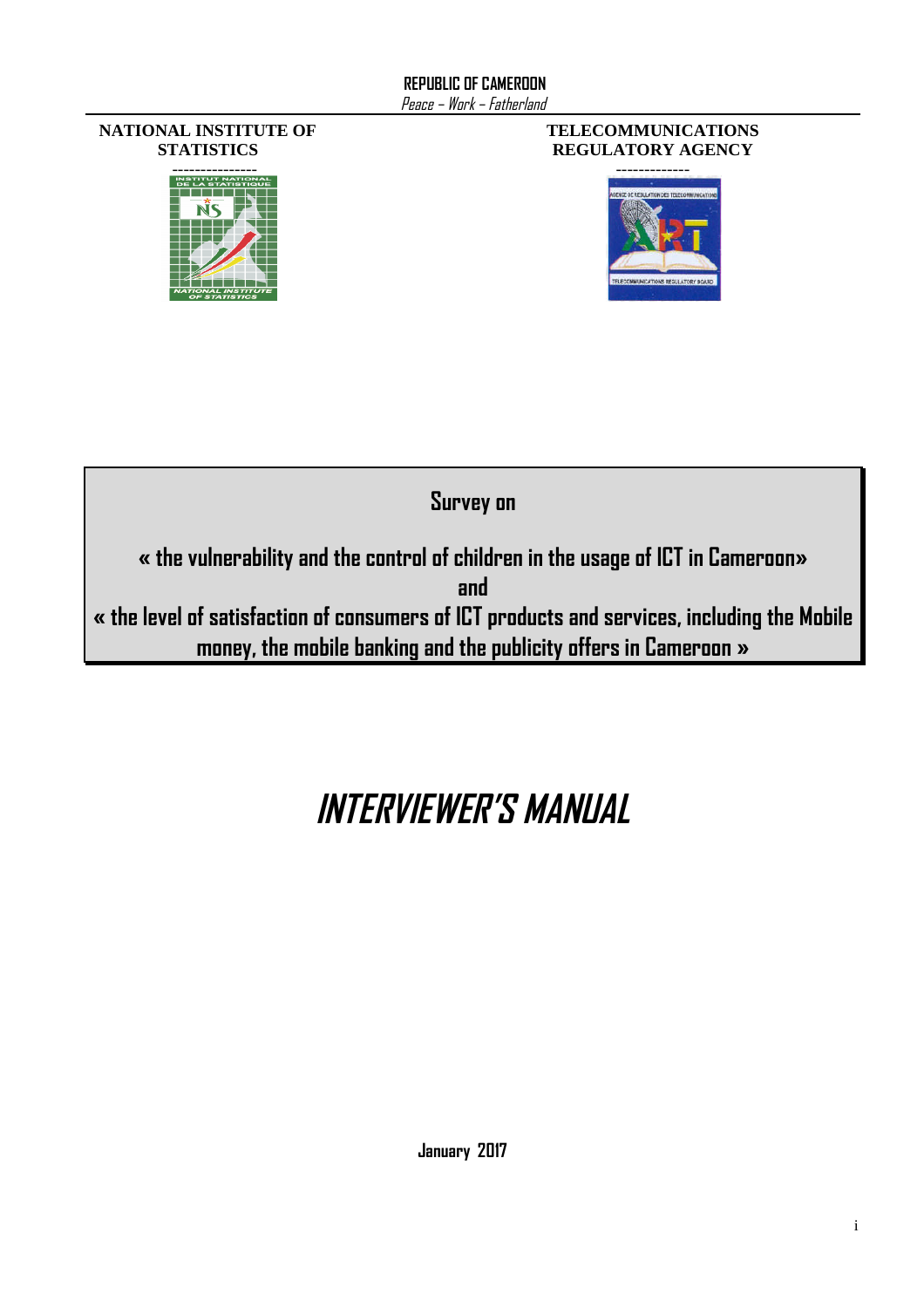### <span id="page-1-0"></span>**CONTENT**

| CHAPTER 1: SOME DEFINITIONS USED IN THE FRAMEWORK OF THIS SURVEY7      |  |
|------------------------------------------------------------------------|--|
| I.                                                                     |  |
| II.                                                                    |  |
| Ш.                                                                     |  |
|                                                                        |  |
|                                                                        |  |
|                                                                        |  |
|                                                                        |  |
|                                                                        |  |
|                                                                        |  |
|                                                                        |  |
|                                                                        |  |
| SECTION 4 : PERCEPTION OF THE QUALITY OF TELECOMMUNICATION SERVICES 43 |  |
|                                                                        |  |
|                                                                        |  |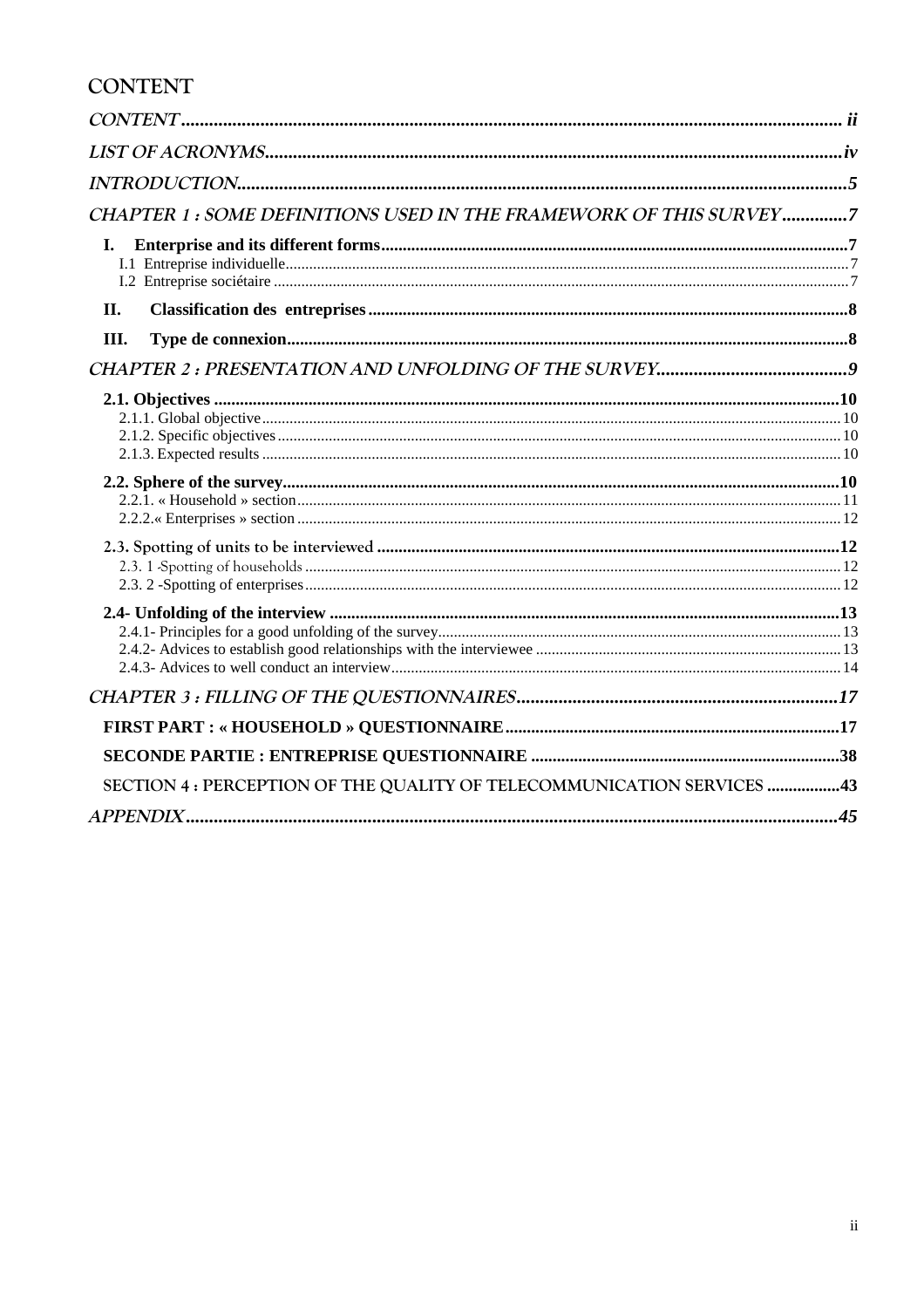### **WARNING**

#### **Interviewers!!!**

**This manual is your working guide. Read it attentively and follow meticulously these instructions.**

You have been solicited to take part on the survey on **« the vulnerability and the control of children on the usage of ICT in Cameroon» and « the level of satisfaction of consumers of ICT products and services, including the Mobile money, the mobile banking the publicity offers in Cameroon »**

This operation consists in collecting information through the whole national territory with households and enterprises (public and private).

The success of this survey depends on the quality of the information which will be collected by you. This one depends on the manner of which you will administer the questionnaires and your attitude towards the persons interviewed. It is why, it is primordial that you put in practice the directives and advices, fruits of a sum of experiences accumulated during several years, which are given to you in this manual.

While participating to this study, you help the Telecommunication Regulatory Agency (ART) to get essential data to efficiently fulfill its missions, notably those related to **the vulnerability and the control of children on the usage of ICT and those concerning the level of satisfaction of consumers of ICT products and services, including the Mobile money, the mobile banking the publicity offers in our country**.

Make good use of the material which has been given to you and return it inevitably to the National Institute of Statistics as soon as you finish the work.

The ART and the NIS rely on your professionalism and your engagement.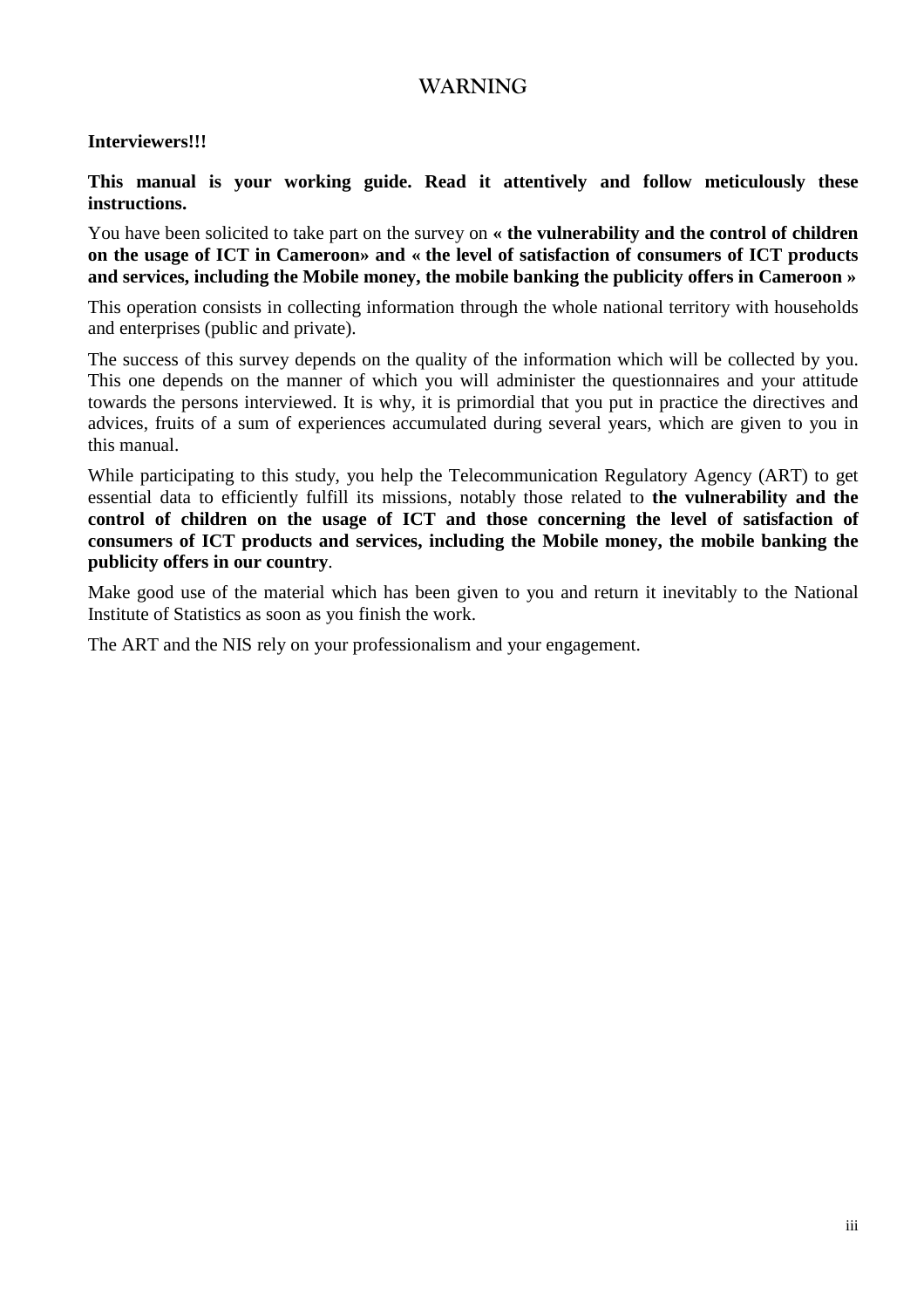### <span id="page-3-0"></span>**LIST OF ACRONYMS**

| $N^{\circ}$              | Siglas         | Definition                                                      |
|--------------------------|----------------|-----------------------------------------------------------------|
| 1                        | <b>ADSL</b>    | Asymetric Digital Subscriber Line                               |
| $\overline{2}$           | <b>ART</b>     | Telecommunications Regulatory Agency                            |
| $\overline{3}$           | <b>CDMA</b>    | Code Division Multiple Access                                   |
| $\overline{4}$           | <b>COP</b>     | <b>Child Online Protection</b>                                  |
| 5                        | <b>CTO</b>     | Commonwealth Telecommunications Organisation                    |
| 6                        | <b>GESP</b>    | Growth and Employment Strategy Paper                            |
| $\overline{\mathcal{U}}$ | <b>GE</b>      | <b>Big Enterprise</b>                                           |
| 8                        | GPRS/EDGE(GSM) | General Packet Radio Service/Enhanced Data for Global Evolution |
| 9                        | <b>GCA</b>     | Global Cybersecurity Agenda                                     |
| 10                       | <b>HFC</b>     | Hybride Fibre-Coaxial/Fiber-Coaxial Hybrid                      |
| 11                       | <b>NIS</b>     | National Institute de la Statistics                             |
| 13                       | <b>ISP</b>     | <b>Internet Service Provider</b>                                |
| 14                       | <b>ME</b>      | Average Enterprise                                              |
| 15                       | <b>MDG</b>     | Millenium Development Goals                                     |
| 16                       | PE             | Small Enterprise                                                |
| 17                       | <b>CTN</b>     | Commutated Telephone Network                                    |
| 18                       | <b>ICT</b>     | Information and Communication Technologies                      |
| 19                       | TPE            | Very Small Enterprise                                           |
| 20                       | <b>UIT</b>     | <b>International Union of Telecommunications</b>                |
| 21                       | VSAT(SOHO)     | Very Small Aperture Terminal                                    |
| 22                       | <b>WIFI</b>    | Wireless Fidelity                                               |
| 23                       | <b>WIMAX</b>   | Worldwide Interoperability for Microwave Access                 |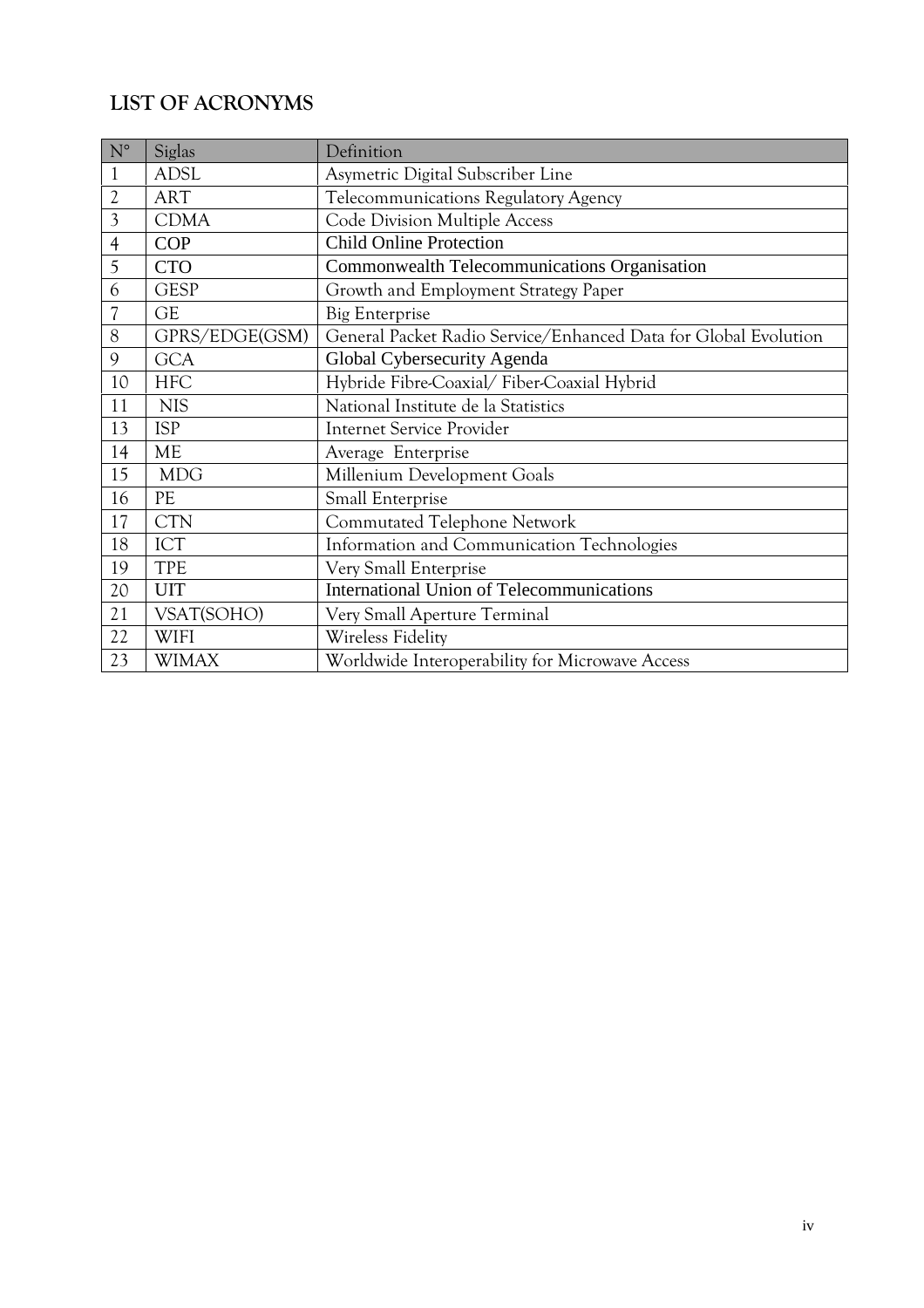### <span id="page-4-0"></span>**INTRODUCTION**

The information and communication technologies (ICT) constitute henceforth not only a main and efficient vector of development in all directions in the world economy, but in the same time an eventual source of economic, social and political threats in our communities.

The rapid evolution of technologies has given place to the emergency of some electronic communications tools which intervene in the communications market in order to facilitate financial transactions while favouring online payments, putting in virtual relations the banks, some commercial enterprises and customers through the exploitation of virtual spaces such as thecloud<sup>1</sup>.

These activities, potentially added value, employments and taxes generating, come to increase in the market of ICT, the abundance of operators of which the effects are not always orthodox towards the consumer in general and minors in particular command from public authorities, an anticipation to the effect of an efficient technological watch.

It is in this perspective that the Telecommunication Regulatory Agency (ART), taking into consideration his regulatory, control, follow up of the operators, exploiters and service suppliers activities, and of the protection consumers, being situated in the inking of the vision of the President of the Republic of Cameroon which is to **« make Cameroon an emergent, country, democratic and united in his diversity while adopting the numeric economy»,** in the straight line of the strategic orientations contained in the Growth and Employment Strategy Paper (GESP), which aim at improving the digital access, through the development of networks, the appropriation and the vulgarization of ICT, consider necessary to deploy a multi-target survey that can result to release quantitative tools for the related analysis and action:

#### **1) To the vulnerability and the control of children in the usage of ICT in Cameroon :**

The Telecommunication Regulatory Agency (ART) has participated at the Île Maurice (Maurice Island) in 2012, to the launching of the CTO (Commonwealth Telecommunications Organization)- UIT (International Union of Telecommunications) called « COP » (Child Online Protection) joined initiative which derives from the Global Cyber security Agenda (GCA), launched in 2007 by the UIT which was aimed at reinforcing the confidence and the security in the usage of telecommunications/ICT and, in particular, in the society of information for the children in the boom of technologies and the enlarged social networking.

The risks related to the use of internet have very worrying especially for the most vulnerable class of children. Though it is an indispensable tool for capacity building, for the creation of wealth and for the decent employments, Internet exposes children to an inappropriate material, to the pornography, the wrong publicity, the online games and purchases, the racism, various violence and even to the solicitations of terrorist groups … and parents are often ignorant of these risks and the methods of protection.

So, the global culture of the cyber-security<sup>[2](#page-4-2)</sup> is urgent and the State has an important role in the taken conscience of the plague and in the organization of the control by all the stake

<span id="page-4-1"></span><sup>&</sup>lt;sup>1</sup> The cloud computing is a technology that enables an access omnipresent, practical and at the demand to a shared network, and to a set of settable computerized network (like for example: networks, servers, stockage, applications and services) that can be provided and liberated with a minimum of administration. Example of use: stocking/saving on internet personal pictures taken with a phone.

<span id="page-4-2"></span><sup>&</sup>lt;sup>2</sup> Cyber security is the all the laws, politics, tools provisions, concepts and mechanisms of safety, methods of risks management, actions, trainings, good practices and technologies that can be used to protect persons and the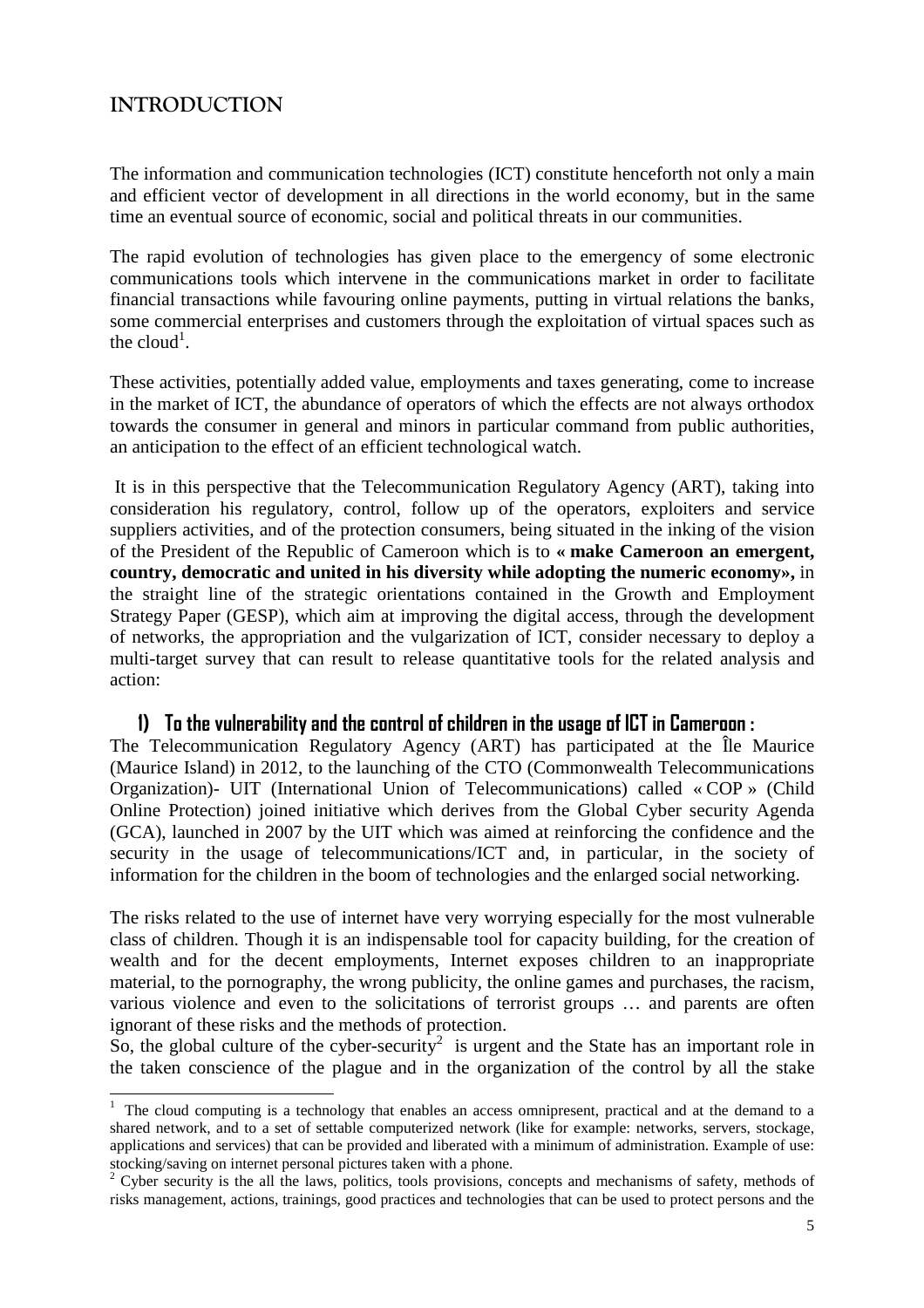holders among others: the children themselves, the State, the educators (parents, teachers, social services …), the operating industry (fixed and mobile, internet access supply, sale of materials, …), the universities and the researchers.

### **2) At the level of the satisfaction of consumers in the usage of the ICT products and services of operators, including the Mobile money, the mobile banking and the publicity offers in Cameroon :**

The statistics related to i twill help to distinguish not only the level of usage of these tools by the enterprises and households, but also to census the favourable and unfavourable connexities likely to constitute a lever as well in the economic as in the social plan, in the perspective of a better legal and regular control.

Thus, the encounter between the multi-forms and several offers of operators and the expectation of the consumers, does not express automatically the sound emulation of the market that can ensure to the customers the maximum satisfaction. In the framework of the protection of the consumer and the appeasing of the social dialogue in general, the ART is planning to monitor periodically the level of satisfaction by the production and the follow up of indicators related to it.

tangible and intangible computer system (connected directly or indirectly to a network) of States and organizations.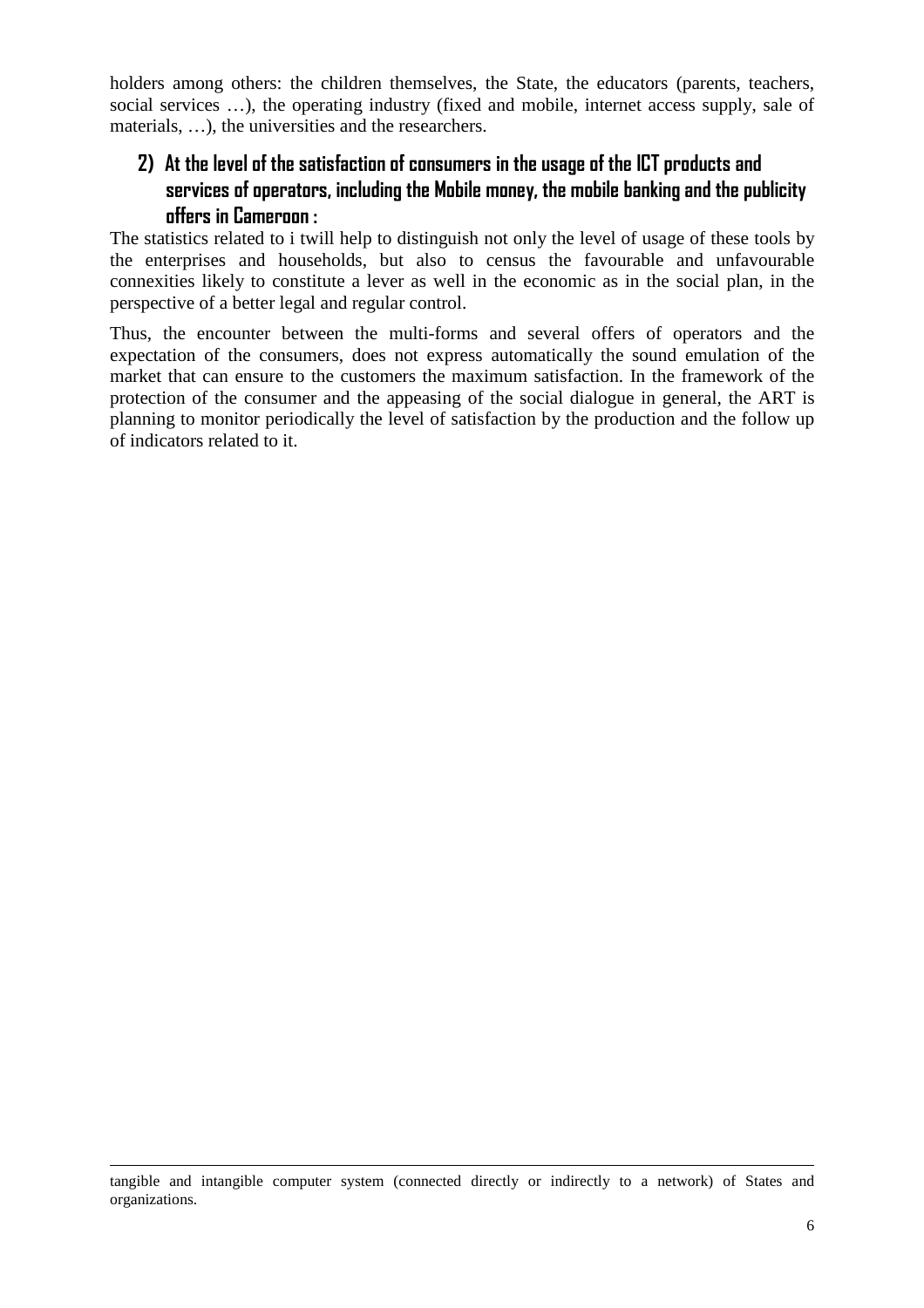### <span id="page-6-2"></span><span id="page-6-1"></span><span id="page-6-0"></span>**CHAPTER 1 : SOME DEFINITIONS USED IN THE FRAMEWORK OF THIS SURVEY**

The survey that the ART is carrying out with the technical support of the NIS has as main objective to produce and put at the disposal of the ART a set of pertinent indicators and is declined in two phases : a household survey and a data collection enterprises. In this survey, some expressions are used and deserve to be defined in order to have a harmonized comprehension of the technical documents.

#### **I. Enterprise and its various forms**

An enterprise is an economic unit, legally autonomous, organized to bring into play a set of factors of production of goods or services for the market. On the legal aspect, an enterprise is a physical or moral person who exercises for own account an economic activity

Decentralized units of an enterprise are its establishments. An enterprise is an establishment or a set of establishments.

Enterprises can be presented according to their size (big enterprises, medium size enterprises or small enterprises, informal production units, etc.), according to the nature of their activities (agriculture, extraction, manufacture, water and energy, Building and Public Works, commerce, services, etc), etc

We distinguish individual enterprises and shareholding/society enterprises.

#### **I.1 Individual enterprise**

.

.

It has as owner, a physical person, an individual, who, with personal financial means exercises his or her activity. The boss is therefore totally responsible of his belongings in case of bankruptcy.

#### **I.2 Shareholding/society enterprise**

The company is a moral person that brings together by contract a set of persons who bring belongings, and thus, form a collective entity; that exists according to common rules of operating, independently of physical persons that take part in it

We distinguish several forms of companies allowing more or less adaptability to gather the capital. We will talk here about a few forms.

*B1- Limited Company (LC):* particularly capital society, permits to gather considerable masses of capitals and as such, furnishes to capitalism means to accumulate without limits means of production. Shareholders are responsible for the debt of the enterprise in proportion to their shares. Shareholders are responsible for the debts of the enterprise only within the limits of their shares. In principle, each shareholder participates to the management of the enterprise through General Assemblies of shareholders and participates to the distribution of benefits (dividends). The minimum assets (joint stocks) must be ten millions of CFAF, divided into shares. The minimum face value (of a share) cannot be less than 10 000 CFAF.

 *B2***-** *Limited Liability Company* **(SARL):** It is the intermediary form between companies of persons and companies of capitals. In this company, partners are only responsible of debts in proportion of their shares and their rights are represented by social shares. It can be made of a physical or moral person, or between two or several physical or moral persons. The minimum social capital must be one million of CFAF, divided into social shares, of which the minimum face value cannot be less than 5000 CFAF.

NB: partners cannot sell their shares without the agreement of the other partners.

*B3- Public enterprise*: They are companies controlled by the State or public communities, having complete accounts and having a legal status.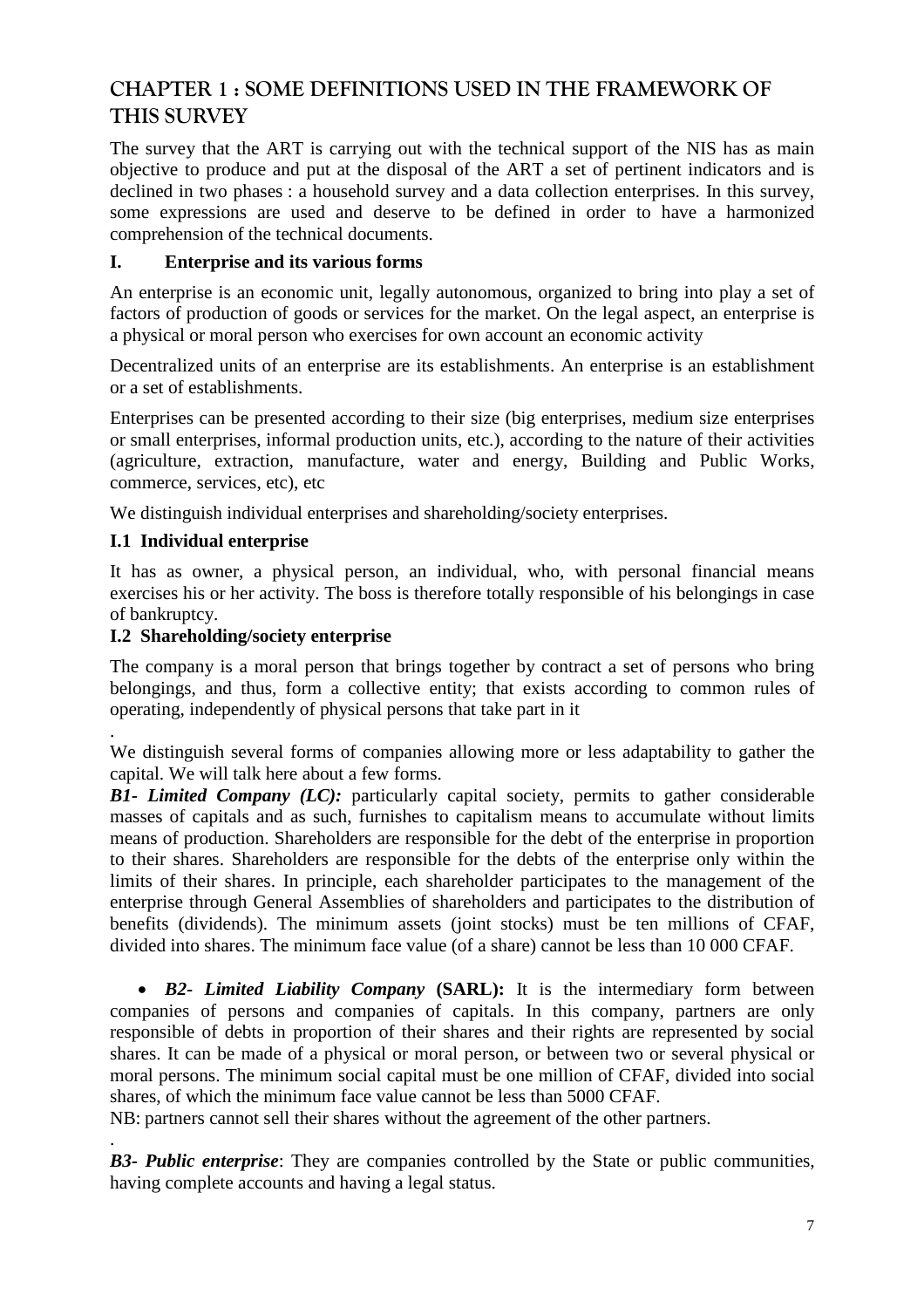<span id="page-7-0"></span>*B4- Para public enterprise*: private and public capitals are joined in the company.

*B5-Administrative public establishment (EPA) :* Moral person with public right, having a financial autonomy and legal status, having received from the State or a decentralized territorial collectivity an affected patrimony, in order to realize a mission of general interest or to ensure an obligation of public service.

*B6-Company with public capital:* Moral person with private right, having a financial autonomy and a share capital owned completely by the State, one or several decentralized territorial communities or one or several other companies with public capital, in order to execute for the general interest, activities having an industrial, commercial and financial character.

#### **II. Classification of entreprises**

The classification of enterprises is done on the bases of the Law N°2010/001of the 13 April 2010 about the promotion of small and medium size enterprises in Cameroon.

**The Very Small Enterprises (TPE)** are the ones that employ less than 5 persons and/or have an annual turnover inferior or equal to 15 million F CFA.

**The Small Enterprises (PE)** have a number of permanent employees included between 6 and 20 persons and/or realize an annual turnover included between 15 and 100 million F CFA.

**The medium size enterprises (ME)** are the ones that employ between 21 and 100 persons and/or having an annual turnover included between 100 million and 3 billion FCFA.

**The big enterprises (GE)** represent the ones that employ more than 100 persons and/or that have an annual turnover superior to 3 billion F CFA.

#### **III. Type of connection**

**Cabled connexion:** It is an internet connection using the cable.

**Wireless connection:** It is a mobile connection based on radio waves.

| N              | of<br><b>Type</b>         | Definition<br><sub>ot</sub><br>the                                                              | Definition                                                                                                                                                                  |
|----------------|---------------------------|-------------------------------------------------------------------------------------------------|-----------------------------------------------------------------------------------------------------------------------------------------------------------------------------|
| $\circ$        | technology                | acronym                                                                                         |                                                                                                                                                                             |
| 1              | <b>RTC</b>                | Téléphonique<br>Réseau<br>Commuté                                                               | Enables a high internet debit via a telephone line with the<br>possibility of having alternatively the telephone and internet<br>services.                                  |
| $\overline{2}$ | <b>ADSL</b>               | Asymetric Digital Subscriber<br>Line                                                            | Enables a high internet debit via the telephone line with the<br>possibility of having at the same time the telephone and<br>internet services.                             |
| 3              | <b>WIFI</b>               | <b>Wireless Fidelity</b>                                                                        | Wireless local network (coverage up to 50 m) enabling a<br>connection                                                                                                       |
| 4              | <b>WIMAX</b>              | Worldwide Interoperability for<br>Microwave Access                                              | Wireless local network with long coverage (covering up to<br>10 Km) enabling a connection                                                                                   |
| 5              | <b>GPRS/EDGE</b><br>(GSM) | Radio<br>Packet<br><b>General</b><br>Service/Enhanced<br>for<br>Data<br><b>Global Evolution</b> | Norms 2 G improved, useful to have mobile Internet                                                                                                                          |
| 6              | Fibre Optique             |                                                                                                 | Glass or plastic wire having the capacity of carrying light. The FO offers very high debits<br>enabling to have at the same time the time the voice, the video and the data |
| 7              | VSAT (SOHO)               | Very Small Aperture Terminal                                                                    | Enables a connection by satellite at wires at high debit<br>wireless Internet.                                                                                              |
| 8              | <b>HFC</b>                | Hybride Fibre-Coaxial                                                                           | Network that incorporate as well the optical fiber as the<br>coaxial cable to create a network of large band, that is to say<br>with high debit.                            |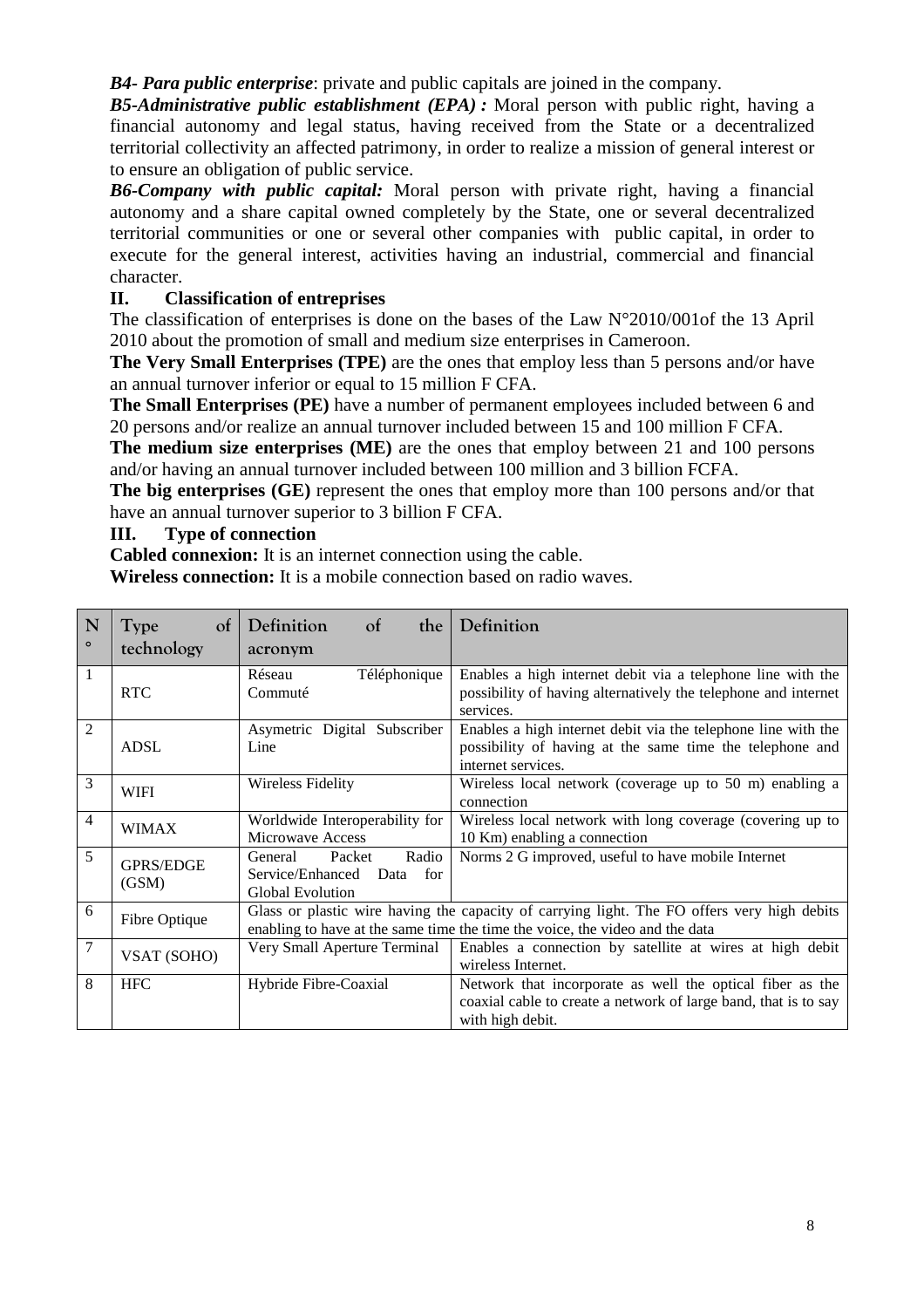### <span id="page-8-0"></span>**Examples of images corresponding to the VSAT device**







**Elelement permitting to understand well the type of connection**

| <b>OPERATORS</b> | <b>TERMINAL</b>        | <b>TECHNOLOGY</b> |
|------------------|------------------------|-------------------|
| <b>CAMTEL</b>    | <b>KEY OR BOX</b>      | <b>CDMA</b>       |
|                  | <b>CABLED BOX</b>      | <b>ADSL</b>       |
|                  | <b>KEY WITHOUT SIM</b> | <b>WIMAX</b>      |
| <b>MTN</b>       | <b>CABLED BOX</b>      | <b>ADSL</b>       |
|                  | <b>KEY WITH SIM</b>    | GPRS/EDGE/3G/4G   |
|                  | <b>KEY WITH SIM</b>    | GPRS/EDGE/3G/4G   |
|                  | <b>KEY WITHOUT SIM</b> | <b>WIMAX</b>      |
| <b>ORANGE</b>    | <b>CABLED BOX</b>      | <b>ADSL</b>       |
|                  | <b>KEY WITH SIM</b>    | GPRS/EDGE/3G/4G   |
|                  | <b>BOX WITH SIM</b>    | GPRS/EDGE/3G/4G   |
| <b>NEXTTEL</b>   | <b>KEY WITH SIM</b>    | GPRS/EDGE/3G/4G   |
|                  | <b>BOX WITH SIM</b>    | GPRS/EDGE/3G/4G   |
| <b>VODAFONE</b>  | <b>KEY WITH SIM</b>    | 4G LTE            |
|                  | <b>BOX WITH SIM</b>    |                   |
|                  | <b>KEY WITH SIM</b>    |                   |
| <b>YOOMEE</b>    | <b>BOX WITH SIM</b>    | <b>WIMAX</b>      |
| <b>RINGO</b>     | <b>BOX WITHOUT SIM</b> | <b>WIMAX</b>      |
| <b>MATRIX</b>    | <b>BOX</b>             | <b>ADSL</b>       |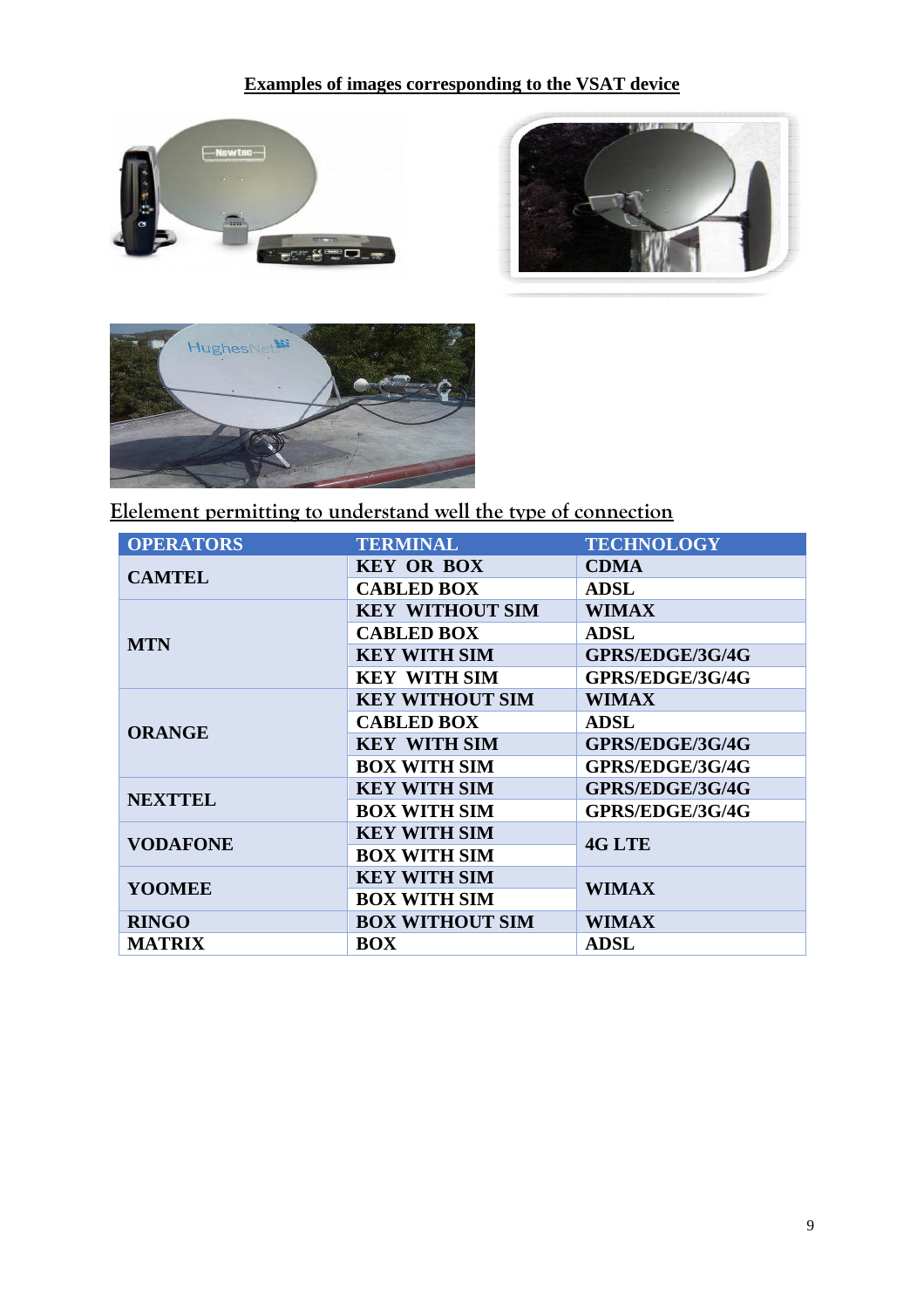### **CHAPTER 2 : PRESENTATION AND UNFOLDING OF THE SURVEY**

#### <span id="page-9-1"></span><span id="page-9-0"></span>**2.1. Objectives**

#### **2.1.1. Global objective**

The study globally aims at elaborating the strategy for the development and the control of the digital economy, the protection of the consumer against the abuses of the cyber space, and the protection of the child online in Cameroon of which the implementation will reinforce the confidence and the security of children in the use of ICT.

#### **2.1.2. Specific objectives**

Specifically, it will be about to produce and put at the disposal of the ART the indicators helping to:

### **Concerning the vulnerability and the control of children in the use of ICT in Cameroon :**

- To evaluate the status of the protection of children online in Cameroon (institutional, legal and regular framework) ;
- To evaluate the access and the level of usage of the Internet by all the strata of the population in general and the children in particular ;
- To determine following their forms the levels of vulnerability of children online according to the age and the sex ;
- To evaluate the knowledge, attitudes and practices towards risks related to the use of the Internet for the following different groups:
	- o the children themselves ;
	- o the parents ;
- To elaborate according to the case, recommendations or directives.

### $\triangleright$  As for the level of satisfaction of consumers in the usage of ICT products and services **of operators, including the Mobile money :**

- To determine the proportion of users of these services (enterprises, households, administrations) ;
- To make the state of the legal control of these activities (Institutional, legal and regular framework) ;
- To evaluate the risks related activities/services of the mobile money ;
- To evaluate the level of satisfaction on the internet service (Quality of service and tariffs) ;
- To evaluate the level of satisfaction on the telephony network (Quality of service, tariffs) ;
- To evaluate the level of perception of publicity offers of operators ;
- To produce IDI (ICT Development Index)
- To produce IPB (ICT Price Basket) of the prices basket of ICT.

### **2.1.3. Expected results**

It is expected from this study:

- $\checkmark$  An execution report of the study ;
- $\checkmark$  An analysis report ;
- $\checkmark$  The data base

#### **2.2. Sphere of the survey**

This study covers as well the « household » section as the « enterprise » section. This part is structured according to these sections.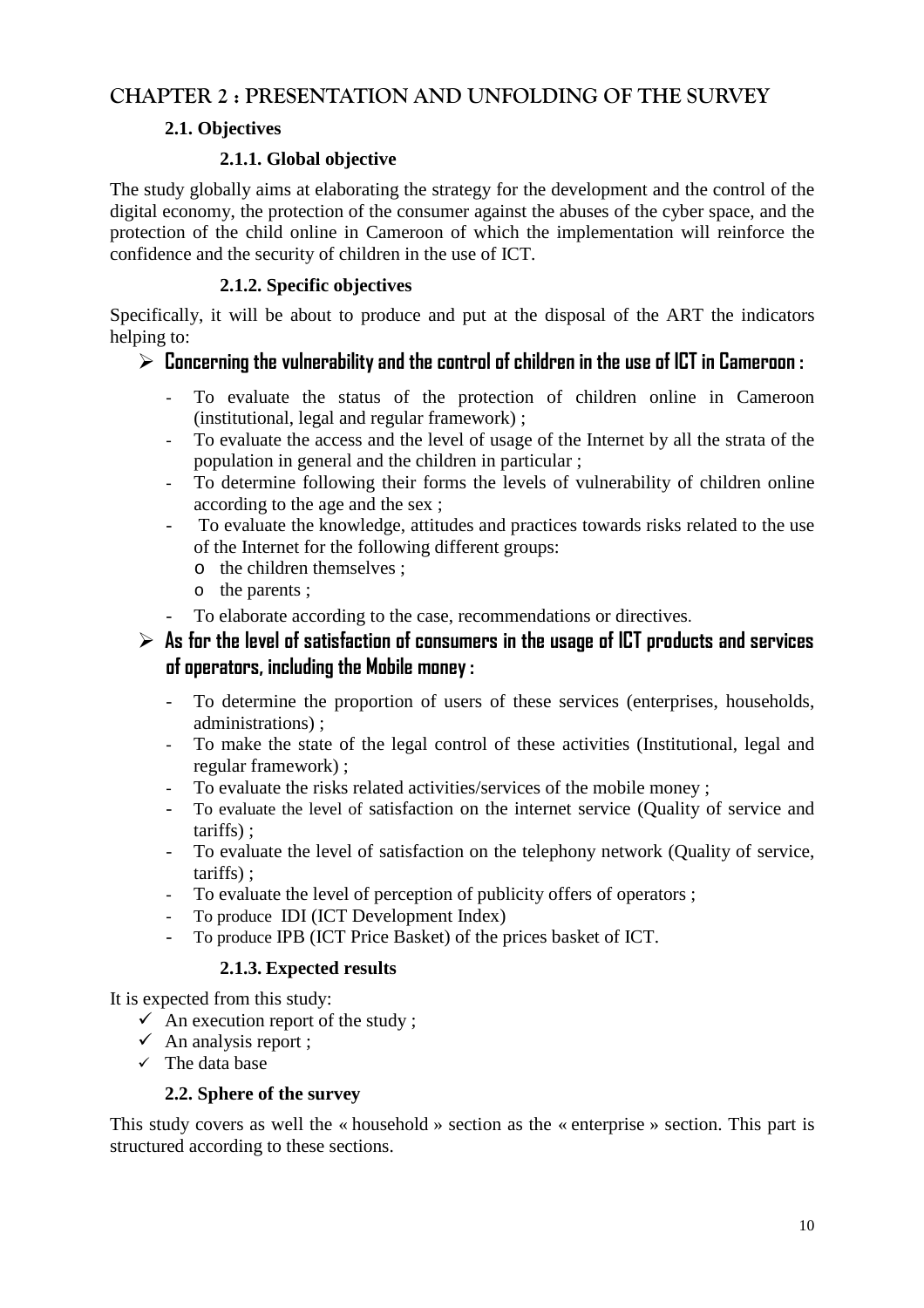#### <span id="page-10-0"></span>**2.2.1. « Household » section**

#### **a) Geographic cover and study domain**

Cameroon has 10 administrative regions, 58 divisions and 360 sub-divisions. Yaoundé and Douala are the two biggest towns. The sample is structured in such a way to give an appropriate representation of the urban and rural areas as well as the twelve survey regions, corresponding to ten administrative regions and to the cities of Yaoundé and Douala, for which we must have an estimate for all the indicators. Given that, the cities of Yaoundé and Douala constitute two independent domains of study, the results concerning the Centre region exclude the Yaoundé town and those of the Littoral region exclude the Douala town.

The results of the survey will be presented for the Cameroon, for the urban and the rural areas separately, for the twelve survey regions and eventually for the urban and the rural areas of each of the ten survey regions different from Yaoundé and Douala.

#### **b) Statistic and observation units**

For the data collection with the households, the statistical unit is the household. It is about a st of one or several persons (socio-economical unit), having or not a blood link or marriage, living in one or several lodging of the same compound (this set of lodgings constituting a dwelling unit), putting in common their resources, in order to provide for their current expenses, taking most often their meals together, and recognizing the authority of only one person as the household head (or reference person).

Observation units are at the same time the household (possession and use of ICT goods and services) and the individuals (socio-demographic characteristics, possession, and use of ICT).

#### **c) Duration of the data collection and data collection personnel**

The data collection will last 18 days. Practically, the data collection in each Enumeration Area or cluster consists at spotting households selected through a random drawing and at the administration of questionnaires.

In order to well conduct this work, an accurate number of interviewers and controllers, trained by supervisors has been retained and proportionally to the work load in each survey region.

As for the organization of the data collection, it will be done according to the proximities of clusters and the availability of the logistics and the data collection materials put at the disposal of the team. Anyway, it will be done according to the specificities, of the level of enclave and insecurity in each survey region.

| <b>Survey region</b>    | <b>Interviewers</b> | <b>Controllers</b> | <b>Entreprise</b><br>section | <b>Waiting list</b> | <b>Total</b> |
|-------------------------|---------------------|--------------------|------------------------------|---------------------|--------------|
| Adamaoua                | 4                   |                    |                              |                     | 6            |
| Centre without Yaoundé  | 4                   |                    |                              |                     | 5            |
| Douala                  | 8                   | $\overline{2}$     | 6                            |                     | 17           |
| East                    | 4                   |                    |                              |                     | 6            |
| Far-North               | 4                   |                    |                              |                     | 6            |
| Littoral without Douala | 4                   |                    |                              |                     | 5            |
| North                   | 4                   | $\mathbf{1}$       |                              | 1                   | 6            |
| North-West              | 4                   |                    |                              |                     | 6            |
| West                    | 4                   |                    |                              |                     | 6            |
| South                   | 4                   |                    |                              |                     | 6            |
| South-West              | 4                   |                    |                              | Ι.                  | 6            |
| Yaoundé                 | 8                   | $\overline{2}$     | $\overline{4}$               |                     | 15           |
| <b>Total</b>            | 56                  | 14                 | 10                           | 10                  | 90           |

**Table 2 : Distribution of the data collection personnel according to the survey region**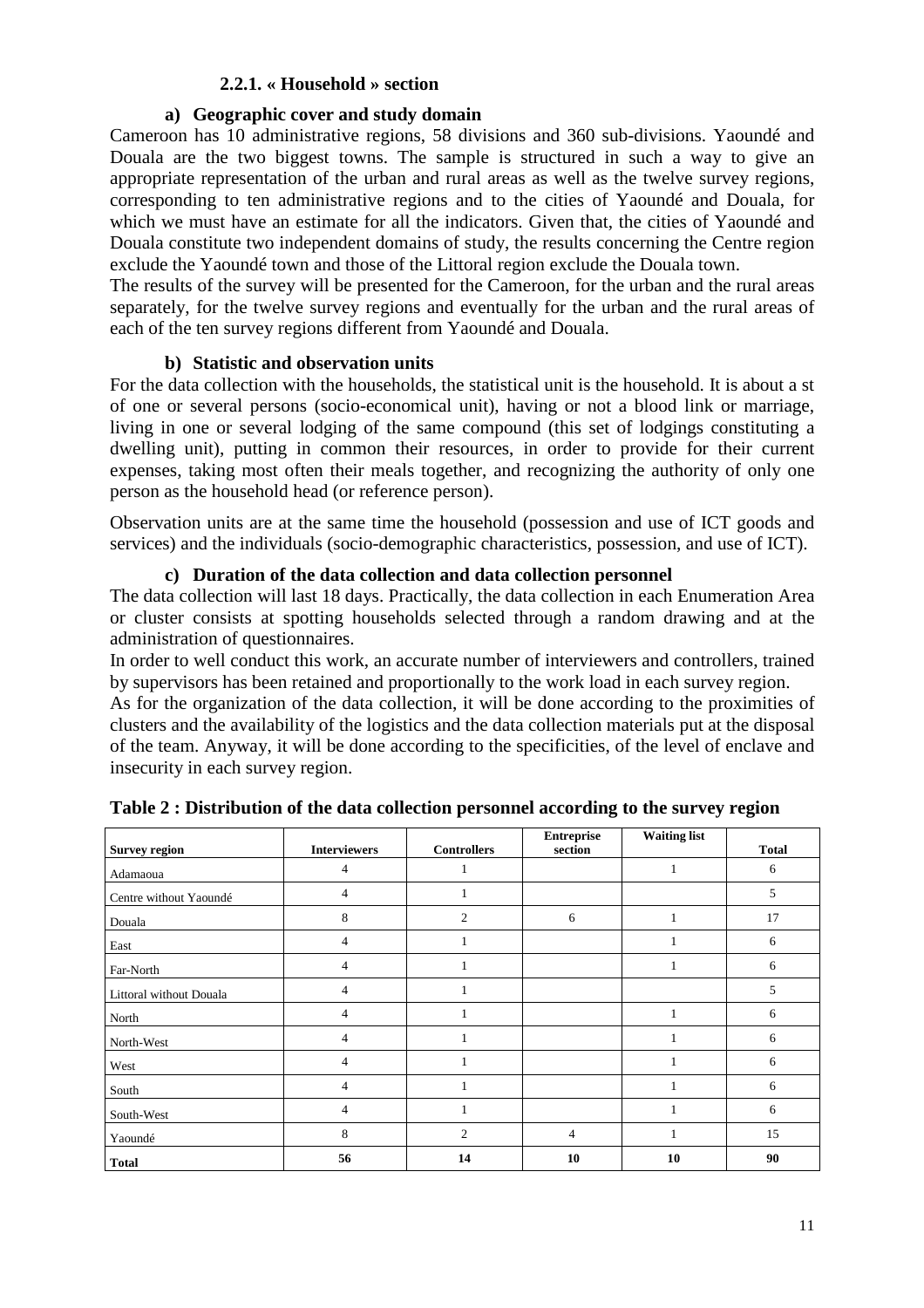#### <span id="page-11-0"></span>**2.2.2.« Enterprises » section**

#### <span id="page-11-1"></span>**a) Geographic coverage**

<span id="page-11-3"></span><span id="page-11-2"></span>the survey will bear on the formal enterprises covering the national territory and the whole economic sectors. At the meaning of the study, the formal enterprises are those that fill the Statistic and Tax Returns. For this study the economic activity has been subdivided into six sectors of activity: the primary; the industry; the BPW (Buildings and Public Works), the commerce, the financial services, and the other services.

#### **b) Observation unit**

The observation unit is therefore the enterprise defined as a legally constituted unit and which has an autonomy of decision. At the level of the enterprise the main leader and the person in charge of the ICT of the enterprise will be interviewed.

#### **c) Drawing of enterprises**

The sample is constituted in such a way that it is representative of the type of enterprise and sectors of activities.

In order to ensure a representativeness of the sample, the sampling method retained is the stratified sampling. The stratification variables are the type of enterprise and the sector activity. The type of enterprise corresponds to the size of the enterprise according to the criterion of the turnover. According to this criterion four types of enterprises are defined: the Very Small Enterprise (TPE/VSE), the Small Enterprise (PE/SE), the Average Enterprise (ME/AE) and the Big Enterprise (GE/BE).

The size of the sample is 603 enterprises on the 10605 units that make the data base of the sampling. The global sampling rate is 5, 7%, with an inclusion probability of 0.3 in the strata of enterprises in the primary sectors and financial services. For the rest of the other strata of large firms, the inclusion rate is 0.2. For the other strata, the number of enterprises to be interviewed is determined by means of an allocation proportional to the workforce. Within each stratum, firms are drawn using a simple random sampling design.

| Sector of activity      | GE/BE | ME/AE | PE/SE          | <b>TPE/VSE</b> | Total |
|-------------------------|-------|-------|----------------|----------------|-------|
| Primary                 |       |       | 13             | 14             | 37    |
| Industry                | 16    |       | 13             | 10             | 44    |
| <b>BPW</b>              |       |       | 15             | 12             | 36    |
| Commerce and car repair | 17    | 20    | 89             | 49             | 175   |
| Services                | 14    | 16    | 112            | 121            | 263   |
| Financial services      |       |       | 1 <sub>7</sub> | 20             | 48    |
| Total                   | 60    | 57    | 259            | 226            | 603   |

Table 3: Distribution of sampled enterprises by sector of activity and by size

Source: NIS/Directory of enterprises

#### **2.3. Spotting of units to be interviewed**

#### **2.3. 1 -Spotting of households**

The sample of this survey is a sub-sample of the EC-ECAM4. For each cluster, you will be given a cartographic file of the cluster containing a localization plan, a sketch as well as the list of numbered households in this cluster. It will therefore be for the interviewers, to find the selected households in each of the clusters of the sample.

#### **2.3. 2 -Spotting of enterprises**

A list of enterprises will be given to you during the training. This list gives the identifier, the name or the trade name, the survey region where the structure is found, the sigla, the type of enterprise, the sector of activity, etc. It contains in addition information on the contacts of persons that may facilitate the work in the enterprise. The localization is given for the most of the enterprises.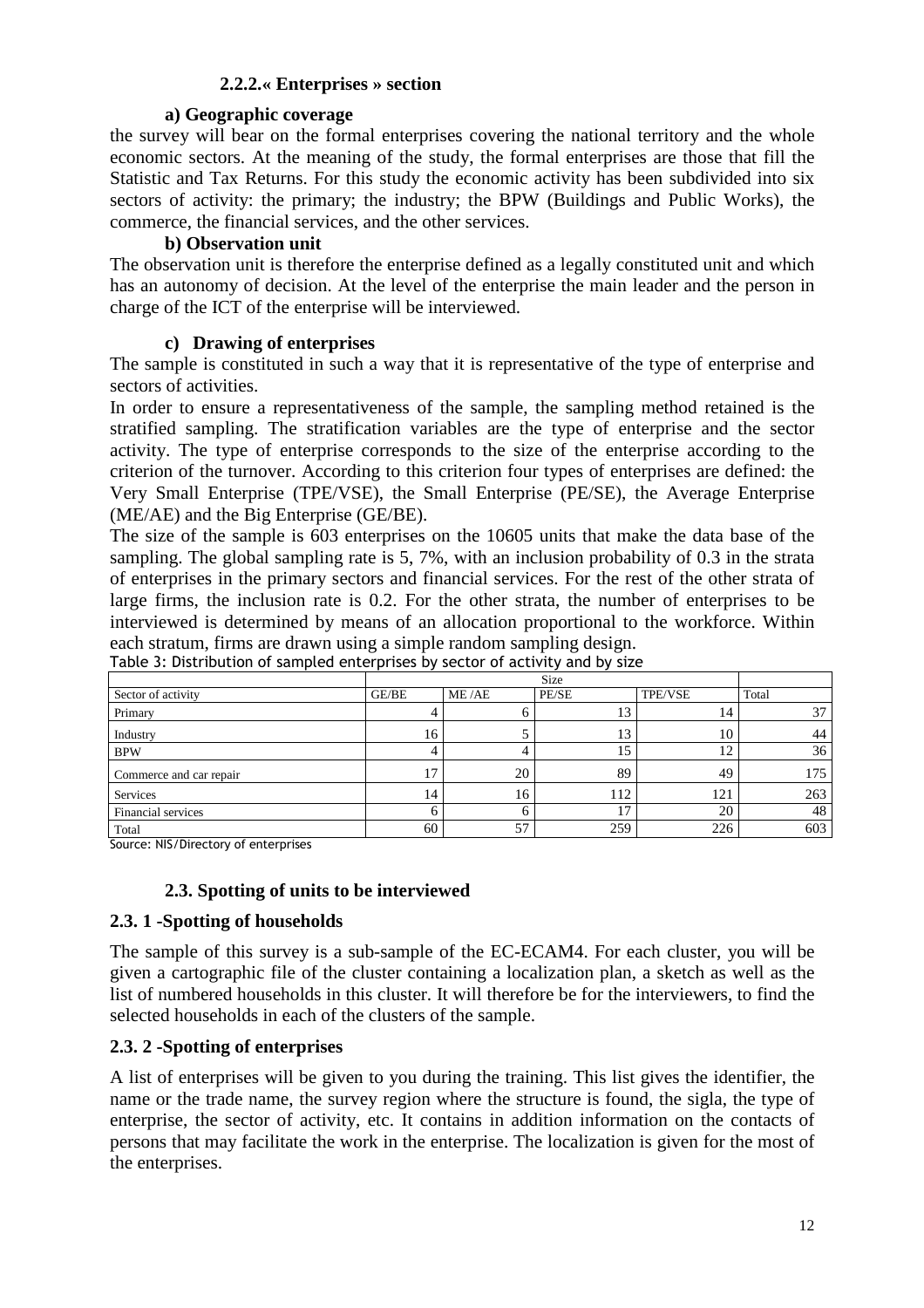<span id="page-12-1"></span><span id="page-12-0"></span>Practically, mails have been addressed to the leaders of enterprises some weeks before your deployment on the field. It is important that you get a copy of the mail as well as a questionnaire when you will go to the enterprise.

#### **2.4- Unfolding of the interview**

To conduct successfully an interview must not be considered as a mechanical process. Every interview is a new source of information; you have therefore to make it interesting and enjoyable. The art of interviewing is developed with the practice, but they are some basic principles that the interviewers must follow in order to well conduct the data collection. You will find here several general directives to learn how to establish good relationships with the interviewees and how to conduct a successful interview. You will equally find there some advices for a good unfolding of the survey and information related to the language of the interview.

#### **2.4.1- Principles for a good unfolding of the survey**

In order to increase the chances of success in your work, ensure that you respect the six principles below:

- *1. Never start the interviews in a survey area without having encountered the administrative authorities and the leaders of structures (for the enterprise survey).*
- *2. For the enterprises, start the interviews in each survey area with the structures whose leaders are the most available.*
- *3. A poor knowledge of your subject may create a doubt among the interviewees and can make them become reticent even those that were ready to cooperate. Ensure that you master your subject.*
- *4. You must permanently have an attitude of courtesy and know how to integrate yourself in your work milieu. Never make promises.*
- *5. The questionnaire is written in french and in english. Use any of the two official languages in which the interviewee feels at ease.*
- *6. Dress decently and cleanly. When you are going to the enterprise, dress in an appropriate manner. As a matter of fact, your dressing can have a strong impression and open easily the doors. On the other hand, inside a neglected attire, even the watchman or the security agent may take you for an undesirable fellow.*

#### **2.4.2- Advices to establish good relationships with the interviewee**

The necessity to establish good relationships with the interviewee is a rule to be observed.

In principle, the interviewee and you are generally strangers to each other. Consequently, one of your main tasks is « to establish the confidence». The first impression that the interviewee will have of you will influence his/her good desire to cooperate to the survey. Make sure that your dress is clean, correct and your attitude is friendly, when you introduce yourself.

#### *As from the beginning make a good impression*

When you approach the interviewee for the first time, try your best to put him at ease. With some well chosen words, you can put the interviewee in a favourable state of mind for the interview. Start the interview with a smile and a greeting while saying « *Good morning or Good afternoon*», then introduce yourself.

For example, a good introduction could be:

#### *In the case of an enterprise:*

*« Good morning Sir or Good morning Madam, I am called \_\_\_\_\_\_\_\_\_\_\_\_\_\_\_\_\_\_\_\_\_\_. I am representing the National Institute of Statistics (while presenting your badge). You have surely heard about the statistically operation bearing on* **« the vulnerability and the**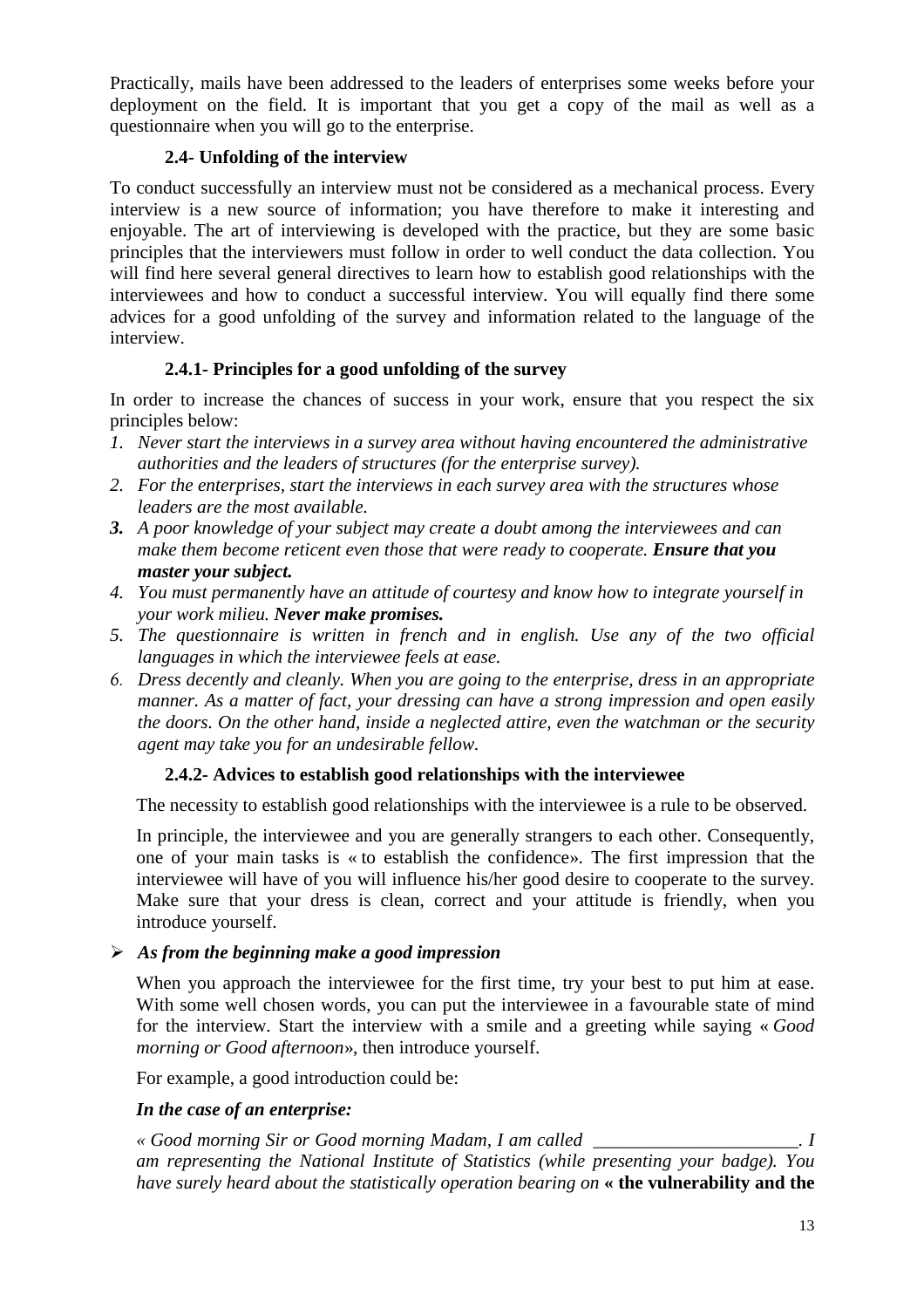<span id="page-13-0"></span>**control of children in the usage of ICT in Cameroon» and « the level of satisfaction of consumers of ICT products and services, including the Mobile money, the mobile banking and the publicity offers in Cameroon »** *A mail from the Telecommunications Regulatory Agency (ART) has been sent to you to that effect (while presenting the copy of the letter sent to the structure). The operation concerns all the structures like your, and i would like to talk to you on that topic».*

#### *In the case of a household:*

*« Good morning Sir or Good morning Madam, I am called \_\_\_\_\_\_\_\_\_\_\_\_\_\_\_\_\_\_\_\_\_\_. I am representing the National Institute of Statistics (while presenting your badge). You have surely heard about the statistically operation bearing on* **« the vulnerability and the control of children in the usage of ICT in Cameroon» and « the level of satisfaction of consumers of ICT products and services, including the Mobile money, the mobile banking and the publicity offers in Cameroon »** *(while presenting your introductory letter with the household). The operation concerns some households among which yours that have been drawn, and i would like to talk to you on that topic».*

#### *Filling of questionnaires*

It is adviced and even required to fill the questionnaires **with blue ball-point pens!!**

#### *Always have a positive approach*

Thank the interviewee for his/her eventual participation to the preceding surveys. In order to do this, you can name these surveys while showing him/her what these ones served for.

In any case, never adopt a look of apology, and don't use expressions such as «Are you too busy ? » or « Could you grant me some few minutes? » or «Would you mind answering some questions? ». Such questions risk leading to a refusal even before you start. Rather say to the interviewee, « I would like to ask you some questions » or « I would like to chat with you for a while ».

#### *Frankly answer the questions of the interviewee*

Before accepting to be interviewed, the interviewee may ask you some questions concerning the survey or the way his/her structure has been identified to be interviewed. Be direct and kind while answering. The interviewee can also be worry about the duration of the interview. Give him/her clear answers without manifesting the least agitation. Always have on you your national identity card, your badge as well as the introductory letters in the structures and in the households and do not hesitate to present them on a simple request of your interlocutors.

*Always show prove of seriousness for your work while respecting strictly the dates and times of appointments agreed with the interviewees. If you cannot honour an appointment, you must signal it to the interviewee (person in charge of the structure or the household) before the date of the appointment such that he/she should not wait for you.*

#### **2.4.3- Advices to well conduct an interview**

#### *Neutrality during the interview*

The majority of people is polite and has the tendency of giving the answers that they think you will wish to hear. Consequently, it is very important that you remain absolutely neutral when you are asking the questions. With the expression of your face or the tune of your voice, never make the interviewee think that he/she has given a correct or a wrong answer to the question. Never give the impression to approve or disapprove one of the answers of the interviewee.

All the questions are carefully formulated to be neutral. They do not suggest that an answer is more likely or preferable to another. If you do not first of all read the complete question, you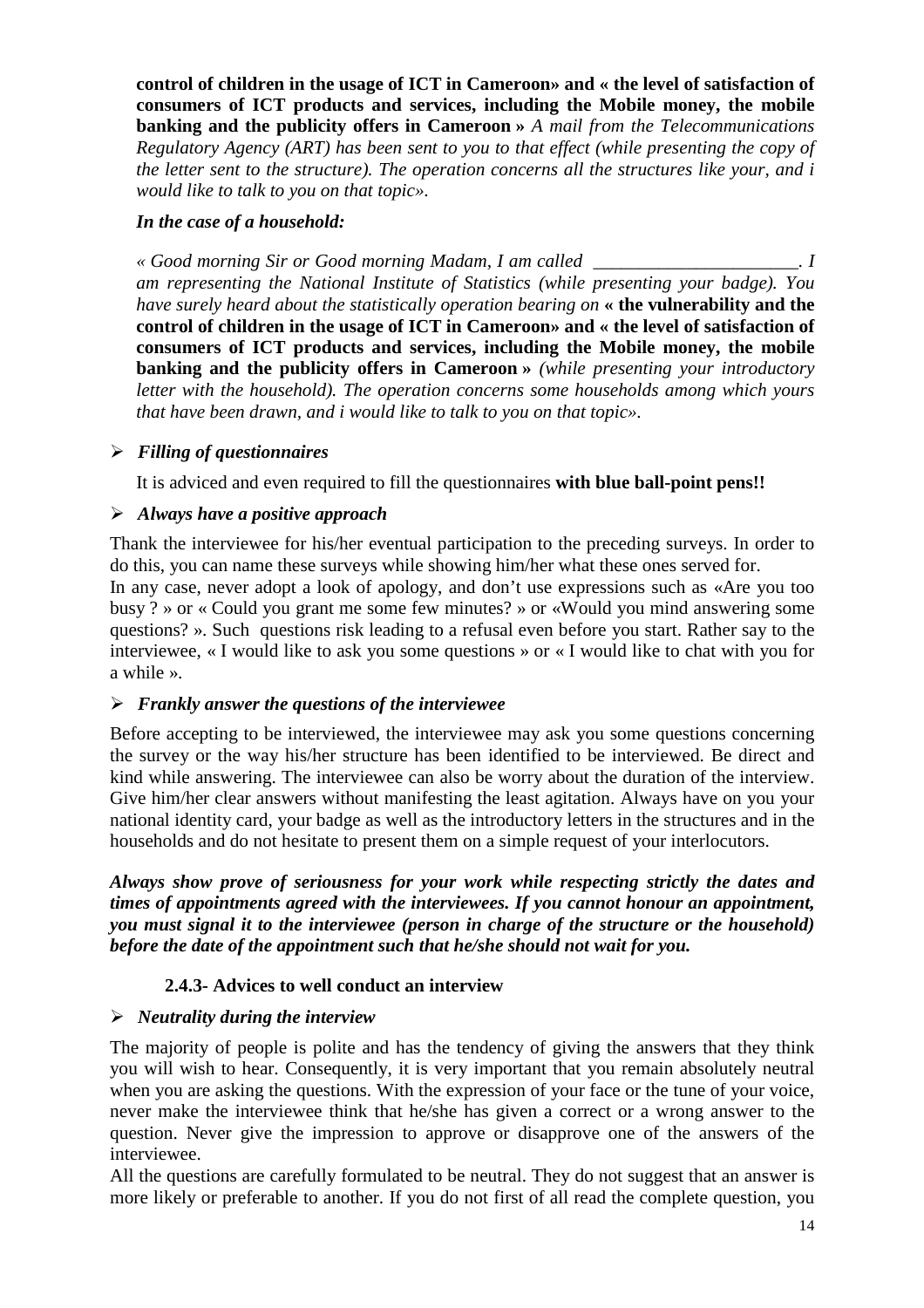can destroy this neutrality.

If the interviewee gives an ambiguous answer, try to deep in a neutral way, while asking questions such as: « Can you kindly explain a bit? »

### *Suggestion of answers to interviewees*

If the answer of an interviewee is not pertinent, do not help him/her by saying something like « I suppose you want to say … isn't it? ». Very often, he/she will agree with your interpretation of his/her answer, even if it is not the case. You must rather deep the problem in such a way that the interviewee him/herself finds the pertinent answer.

In principle, you must never read the list of the coded answered to the interviewee even if he/she has difficulties to answer, since he/she will agree with your proposition. Nevertheless you must do it in some cases that the manual will specify.

### *Formulation and sequence of questions*

The formulation of questions and their sequence in the questionnaire must in principle be respected. If the interviewee has not well understood a question, you must repeat it slowly and clearly. If he/she persists not to understand, you can reformulate the question while take care not to modify the meaning of the original question. In this manual, some questions have been reformulated and you must in principle administer them as the manual requires.

### *Treat with tact interviewees that hesitate*

In some cases, the interviewee will simply say  $\alpha$  I don't know », will give a non pertinent answer, will seem bored or not interested, will contradict something he/she said previously, or still will refuse to answer the question. In such cases, it is your duty to revive his/her interest to the conversation. For example, if you feel that he/she is intimidated or frightened, try to put him/her in confidence before asking the next question. Spend some time talking about things that do not concern the survey (for example, his/her town or village, the weather, his/her daily activities, etc.).

If the interviewee gives non pertinent or complicated answers, do not stop him/her abruptly or impolitely, but listen what he/she has to say. Then, try to guide him/her slowly towards the original question. A good environment must be maintained during the whole interview. We reach the best environment for an interview when the interviewee considers the interviewer as a nice, receptive and pleasant person who does not intimidate him/her, and to whom he/she can say everything without feeling intimidated or embarrassed.

### *Preconceived ideas*

Don't have pre-conceived ideas on the capacities and knowledges of the interviewee. Don't believe, for example, that persons exercising in a given structure, cannot realize some activities.

In addition, you must remember that the differences between the interviewee and you can influence the interview. The interviewee, who thinks that you are in disagreement with him/her, can be afraid or mistrust you. You must always behave yourself and talk in such a way that he/she feels at ease while talking with you.

### *Rythm of the interview*

Administer calmly the questions in order that the interviewee understands well what they are asking him/her. After asking a question, wait and give him/her the time to think. If the interviewee feels pushed or if he/she is not allowed to formulate his/her own opinion, he/she can answer « i don't know » or gives a wrong answer. If you think that the interviewee is answering without thinking, simply to hurry the interview, tactfully bring him/her to more cooperation.

### *filling of the questionnaire by the interviewee*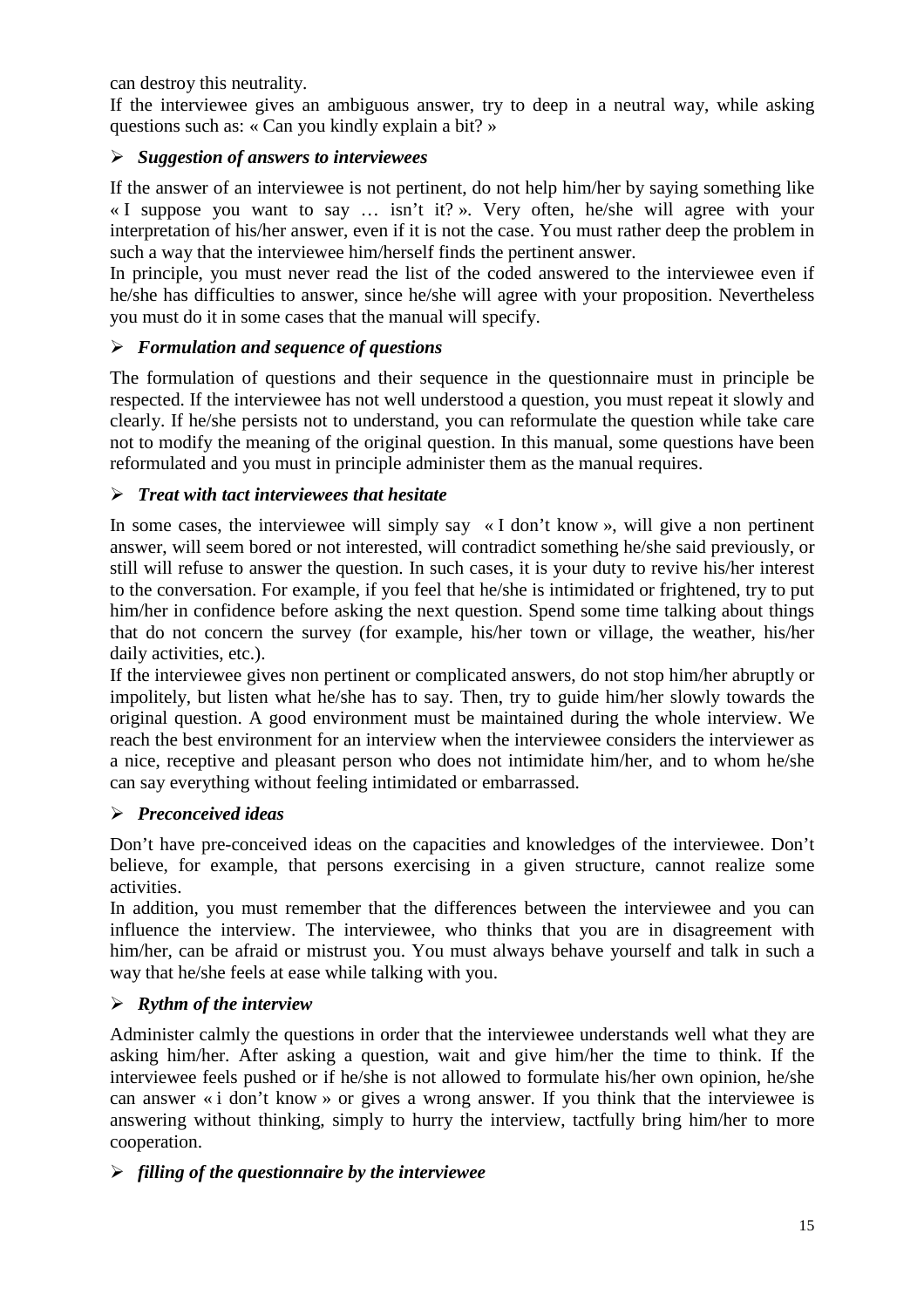Exceptionally, it can happen that the interviewee (person responsible of the enterprise), for the availability reasons, be led to fill him/herself questionnaire. Some structures will ask you to leave the questionnaire and pass at another moment to take it. Leave it and try to get a reasonable delay to pass and collect the questionnaire (1 or 2 days for example). When you get the questionnaire in such a case, you must go with him/her through the whole questionnaire in order, firstly, to ensure that it was completely filled, and secondly, to ensure that all the questions answered were well understood by the interviewee. In case of error, call to the person concerned to complete the information.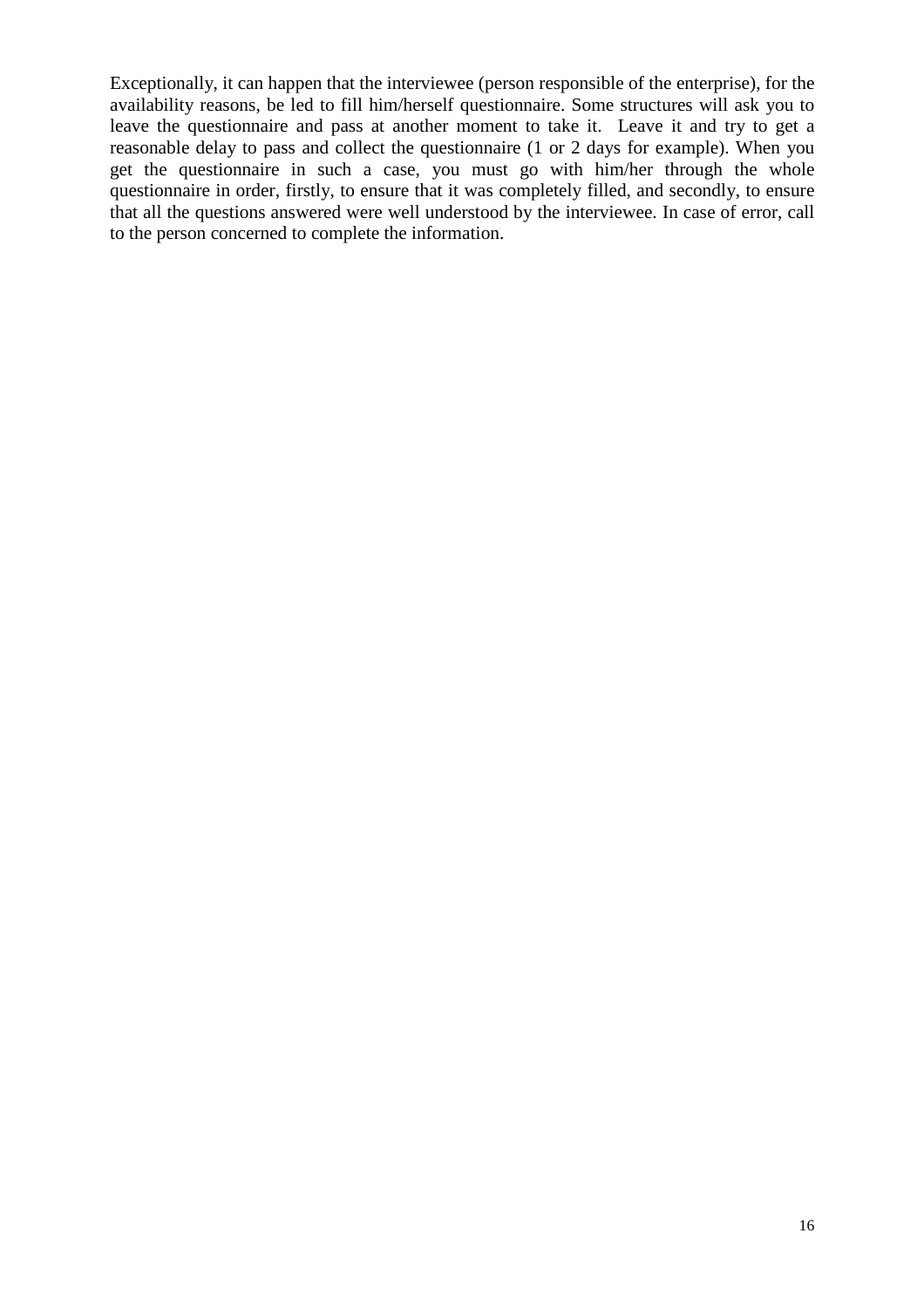### <span id="page-16-0"></span>**CHAPTER 3 : FILLING OF THE QUESTIONNAIRES**

This chapter gives the content of every question and orientates the interviewers on the way to collect the information and the type of information to collect including the modalities of the various answers.

#### **FIRST PART: « HOUSEHOLD » QUESTIONNAIRE**

The questionnaires are forms that must be administered in every sample household. Every section contains a series of questions which must be asked in the order and systematically. The interviewer must avoid however to ask explicitly questions whose answer results from previous questions (what is your wife's sex?).

The questionnaire is essentially pre-coded and in general, we are expecting two types of reactions of the interviewer following the interviewee's answers:

- **To inscribe/to enter in a box, a figure corresponding to the answer given;**
- **To inscribe/to enter in full the description corresponding to the answer given by the interviewee in the case of modality « Other, to specify ».**

#### Attention **: In case of eventual interviews on paper, all the questionnaires must be filled by yourself, with a blue ball-point pen !**

Exceptionally it can happen that the number of sheets previewed for a section of the questionnaire is not sufficient. In this case, ask for supplementary sheets or supplementary questionnaires from your controller; these sheets will then be gummed on the appropriate places.

Every time that the answer is *«Other »*, you must first of all inscribe/enter the corresponding code, then note/enter in full the declaration of the interviewee in the space reserved or even at the margin of the questionnaire while indicating with an arrow, if interview on paper.

All the figures must be centred to the right in the boxes reserved to this effect. This instruction is also valid for the codified variables.

If necessary, make precised and brief pertinent observations on the questionnaire or at the specified place in CAPI mode and always note the maximum information in your block note in order to clarify the situations/answers which appear ambiguous or not clear.

In case of error, cancel cleanly with two lines and copy again the answer on the left or the right of the previewed space, if the interview is on the paper or reposition in the corresponding box and key in again the correct value.

Always refer to your instructions manual and to your controller for any technical problem. This manual constitutes your main document during the whole survey and you must systematically have it on you during the data collection.

#### **SECTION 0 : GENERAL INFORMATION**

This section has two parts: the identification of the household and the data collection team.

#### **1. IDENTIFICATION OF THE HOUSEHOLD**

#### **S0Q01: Survey region**

Enter first of all in full the name of the survey region, then transcribe the corresponding code. Douala and Yaoundé have respectively the codes: 01 and 02. The codes of the other survey regions go from 03 to 12, the Adamoua survey region has the code 03, that of South-West has the code 12. These codes appear the document of Nomenclatures (Nomenclature of administrative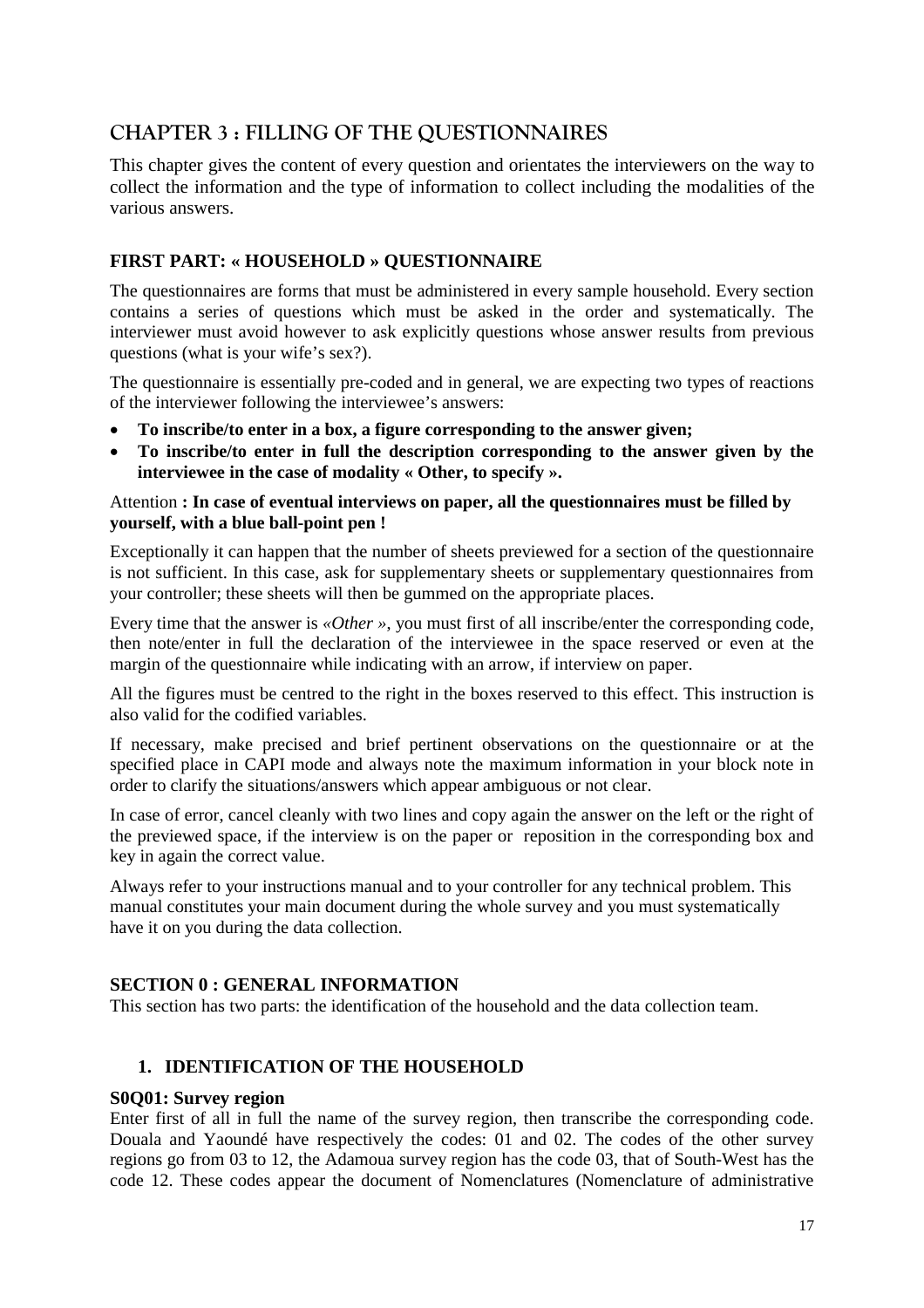units) in the annex.

**NB***:* Don't inscribe Centre or Littoral when you are working in Yaoundé or in Douala*.*

#### **S0Q02: Division**

Inscribe in full the name of the division in which you are carrying out the survey, as well as the corresponding code in the box reserved to that effect (see nomenclature of administrative units for the code of the division). In CAPI mode, this information is pre-coded.

#### **S0Q03: Subdivision**

Same instructions as at Q2

#### **S0Q04: Village/Locality/Quarter**

Inscribe/enter in full the name of the village (case of the rural area), where you are. In the urban area/semi-urban, inscribe/enter the name of the quarter where you are.

#### **S0Q05: Stratum of residence**

The information for this question is found in the nomenclature of the survey areas and will be recalled to you by your controller for every cluster.

Inscribe first of all the stratum in which you are found ("Urban stratum ", "Semi-urban stratum" or "Rural stratum "), then transcribe the corresponding code.

NB: Don't have pre-conceived ideas and don't make judgment on the qualification of strata and take the codes such as your controllers will communicate to you or as you will see in the nomenclature of the sampling base.

#### **S0Q06: (EC-ECAM 4) EA/Cluster number**

This number is given you by your controller. Inscribe it while centring to the right

#### **S0Q07: sample number of household in the cluster**

It is about the number attributed to the sample household after the drawing of households. This number is equally given to you by your controller.

#### **2. DATA COLLECTION TEAM**

#### **S0Q08: Supervisor of the data collection**

This variable is filled by the supervisor who writes in full his/her names as well as his/her code after the control of the questionnaire.

#### **S0Q09: Controller of the data collection**

This variable is filled by the controller who writes in full his/her names as well as his/her code after the control of the questionnaire.

#### **S0Q10: Data collection agent (interviewer)**

Inscribe first of all in full your names, then, then transcribe your number as interviewer which was given to you by your controller.

#### **S0Q11: Date of the data collection**

Inscribe/enter the date of the beginning of the survey in the household in day and month.

Example : If you start the survey in one household on the 10th February 2017, write:

The year 17 is pre-printed or pre-coded on the questionnaire.

#### **S0Q12: Result of the collection**

This variable is filled at the end of the data collection by the interviewer and verified by the controller.

The survey is completed (code  $1$ ) : if all the sections of the questionnaire were filled.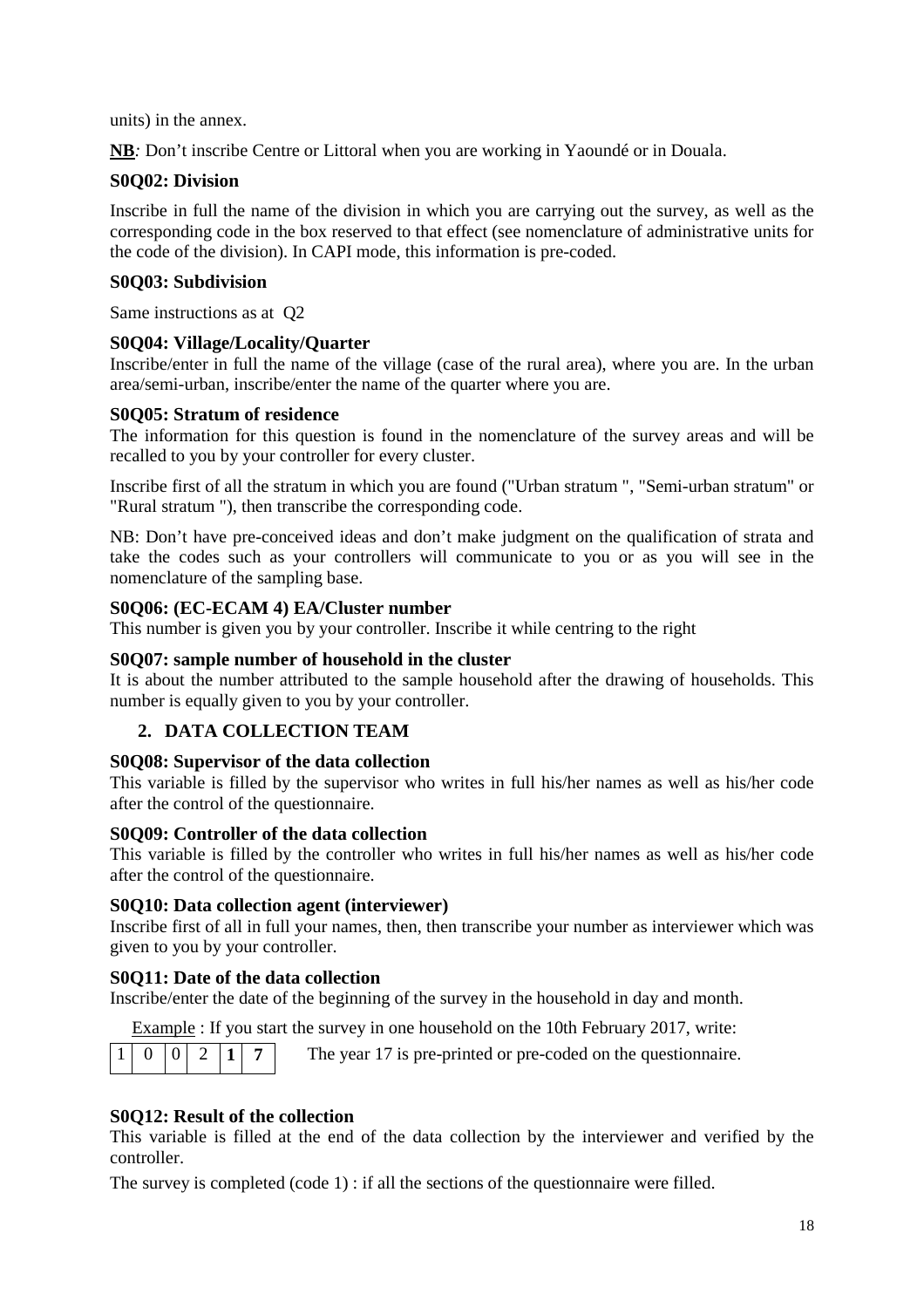The survey is incomplete if one or several sections of the questionnaire are not filled for some members (code 2);

**NB:** The incomplete sections of the questionnaire and the reasons for which the survey was not complete must be inscribed and explained in observation, while indicating every time the section and the question concerned.

#### **SECTION 1: CHARACTERISTICS OF THE HOUSEHOLD MEMBERS**

THIS section helps to identify and to characterize in an enough detailed way every resident member of the household. The visitors are not concerned

#### *The notion of household*

.

**A household is a set made of one or several persons, having a relationship or not, living in one or several lodgings of the same compound, taking the most often their meals together and putting in common all or part of their resources in order to provide for current or vital needs. These persons recognize the authority of only once person called the household head.**

**This notion is not to be mixed up with that of the family. As a matter of fact, all the members of a family have a relationship and are not force to be in the same compound, which is not the case for members of a household.**

#### **Collective households are not taken into consideration in this survey. It is about :**

- Members of a religious community living in the convents or monastries;
- Students living in the boarding-schools, the prisoners, etc.
- Workers lodged in centre ;
- Patients or pensioners of a health establishment for a duration exceeding six months (leper house, centres for reeducation, retirement homes, etc.).

#### **Four fundamental criteria helping to determine if we are or not in the presence of a household:**

- **1. The criterion of common residence (hut, house, appartment, compound or saré, etc.)**
- **2. The criterion of meals taken generally together, the most often at a moment of the day.**
- **3. The criterion of resources partially or totally in common. Expenses realized with part or all the resources brought by a member profit to certain extend to all the individuals that make the household.**
- **4. The criterion of recognition of the authority of the head of the household.**

#### **The separated taking into consideration of one or two criteria does not suffice to define the outlines of a household. The cases below illustrate some situations :**

- A tenant staying in the same compound with his/her landlord but independently is not a member of the landlord's household. Even if such a tenant is invited occasionally to share some meals of his landlord or takes regularly meals in the landlord house on more or less payment.
- On the other hand, a son living in a separate house but in the same compound with his parents and who shares their meals with them and uses part of his income for expenses profitable to all (alimentation, schooling of his young brothers, maintenance of the lodging, etc.) is a member of his parents' household.
- A poor neighbour invited more or less regularly to share the meals of the household (or a neighbour to whom they send part of cooked food) is not part of the household. This neighbour is helped by the household; he is dependent upon the household.
- A husband gone since more than six months to work abroad is no longer member of the household. It is the same case with children who went for studies for duration superior or equal to six months.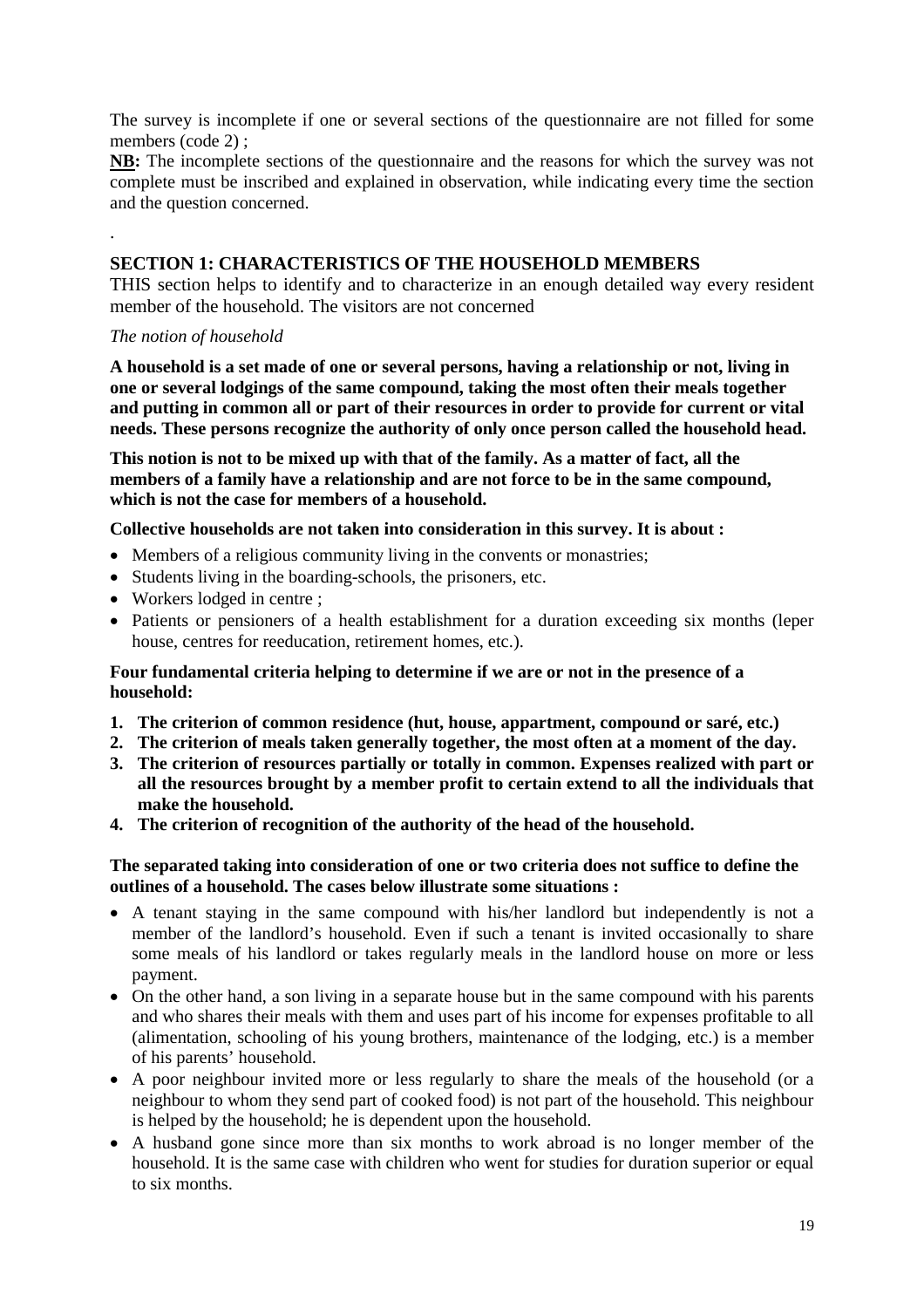#### *The notion of residence*

**The notion of residence is related to that of usual home and to that of the duration in the household or out of the household at the date of the start of the survey in the household.**

**A person is resident in the household if he/she lives there usually since at least 6 months or since less than 6months, but with the intention to stay there for at least 6 months (move, mariage, etc.).**

**A resident is present if he/she spent the night in the household the day before the start of the survey and absent if not. But this absence must not reach 6 months.**

**A visitor is a person present in the household the date of the survey but who is passing for at least a night. His/her presence in the household must not reach 6 months (including the time already spent in the household at the date of the survey).**

Inscribe the names and first names of each member of the household in the first box before filling for each individual, the answers to the following questions of the section. The first person to be registered is the household head (who can be a man or a woman) who received the serial number 01. Are then registered, the children of the household head whose mother (or the father) is not or no longer in the household, in case of need, the spouse(s) of the household head (each) followed by his/her children, the other parents of the household head and finally the non related persons.

In order to be sure that no member has been forgotten, first write the names on a sheet of paper (rough paper) and transcribe after in the questionnaire according to the order described above.

**NB : This** section must be filled individual by individual, that is to say column by column, after having as a preliminary established the list of household members. Respect scrupulously the instructions in order to avoid in maximum filling errors.

#### **S1Q00A: Serial number**

Numbers are pre-printed on the questionnaire and correspond to the registration order which was communicated above. The household head has the number 01. The serial number of each person of the household constitutes henceforth a code to identify this person, which will be conserved in the whole continuation of the questionnaire.

If you notice later that you have forgotten to register a member of the household in the right order, it is not necessary to start the registration at fresh, insert this member at the continuation of the registrations.

In the continuation of the questionnaire and of this manual, (Name) will designate any member of the household, previously registered, on whom bears the interview. It will be the name of the household if the questioning nears on the household head and **Ali** if the questioning bears on **Ali**.

#### **S1Q00B: Names and first names of household members**

Inscribe/enter the name and the first names of each of household members column by column starting with the household head.

#### **S1Q01: What is the relationship of (Name) with the household head?**

The relationship expresses the relation or filiation of each member of the household with the household head. Inscribe the codes previewed to that effect which appear in the questionnaire or those given in the unfolding list in the case of CAPI. For that, pay especially attention when the interviewee is not the household head; make sure that you register the relationship of each person with the household head and not the relationship with the respondent. For example, if the respondent is the household head's wife and she says that Simon is her brother, then Simon must be coded in 12 (OTHER RELATED PERSONS), and not 08 (BROTHER OR SISTER), since Simon is the brother-in-law of the household head. If the household head is married to a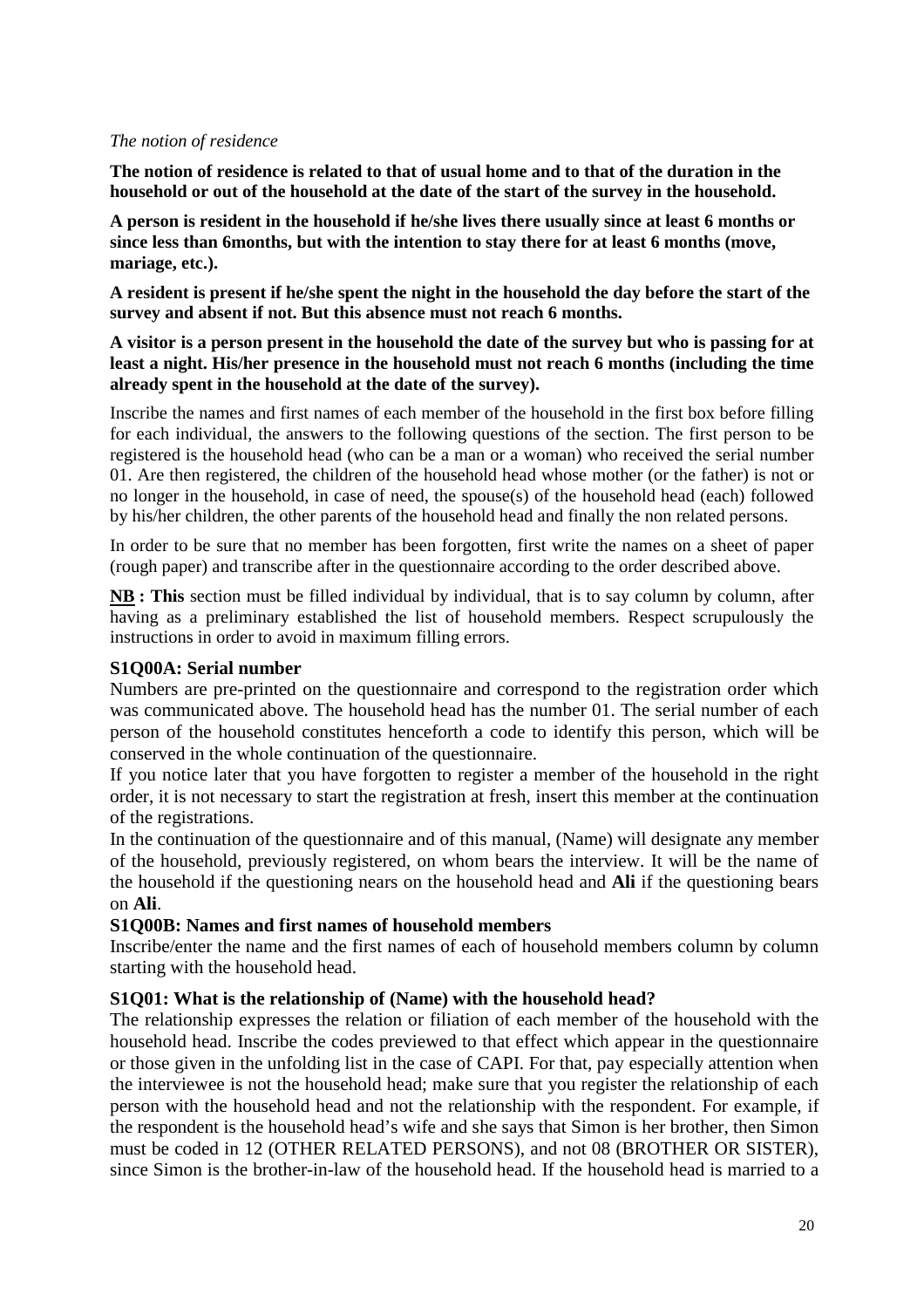woman who has a child of a previous marriage, the relationship of this child with the household head must be coded in 11 (ADOPTED/IN GUARD/CHILD OF THE SPOUSE).

In order to be more explicit, ask the following question to the respondent: « Who is (Name) for you? » If it is the household head the respondent or still « Who is (Name) for the household head? » if it is a third person who answers.

If in a household of several women married to the same man, it is one of them who is the household head, then the other women will have the code  $\le 15 = Co-spouse$ ».

#### **S1Q02: Of which sex is (Name)?**

Do not rely on the physiognomy or to the first name of (Name) to fill this question. It is more prudent to make sure without hurting the interlocutor, while asking a question like « Augustine is a girl of which age? ». Avoid questions such as «What is your sex Madam? ».

#### **S1Q02a: Does (Name) usually live in this household?**

Ask the question and write the interviewee's answer in the space provided for that. Usually means that the person lives in the household since 6 months or has the intention of living there for at least 6 months.

#### NB **:** The household head must usually live in the household  $(S1Q02a = 1)$ .

#### **S1Q02b: Did (Name) spend last night in the household?**

It is a matter of knowing if (Name) the night before the passage of the interviewer in the household.

**NB : Any person identified as not being a usual household member (S1Q02a=2) and not having spent the last night in the household (S1Q02a=2)must not be found in the household roster.**

#### **S1Q03: What is the age of (name)?**

It is about the age in completed years (that is to say at his/her last birthday). If the interviewee gives the year of birth of (Name), without specifying neither the day nor the month, ask if the birthday of (Name) has already passed in 2017; if it is the case the age of (Name) is (2017- Year of birth). If not, the age of (Name) is equal to  $(2017 - \text{Year of birth} - 1)$ .

For aged persons who do not know their age, ask them questions from some events, such as their age at the birth of their first child, their age at their first marriage, at the second world war, at the independence, etc. Proceed as follows : « How old were you when your first child was born? » or still «what did you have when you got married for the first time or at your marriage if the interviewee got married only once».

For a person « born around …» who cannot know the day and the month of his birth, it is considered such a person is born on the 1<sup>st</sup> January.

The table below helps you calculating the ages from the year of birth. In the first column is years of birth with the birthday not yet passed in 2017. In the second column, the birthday has already passed.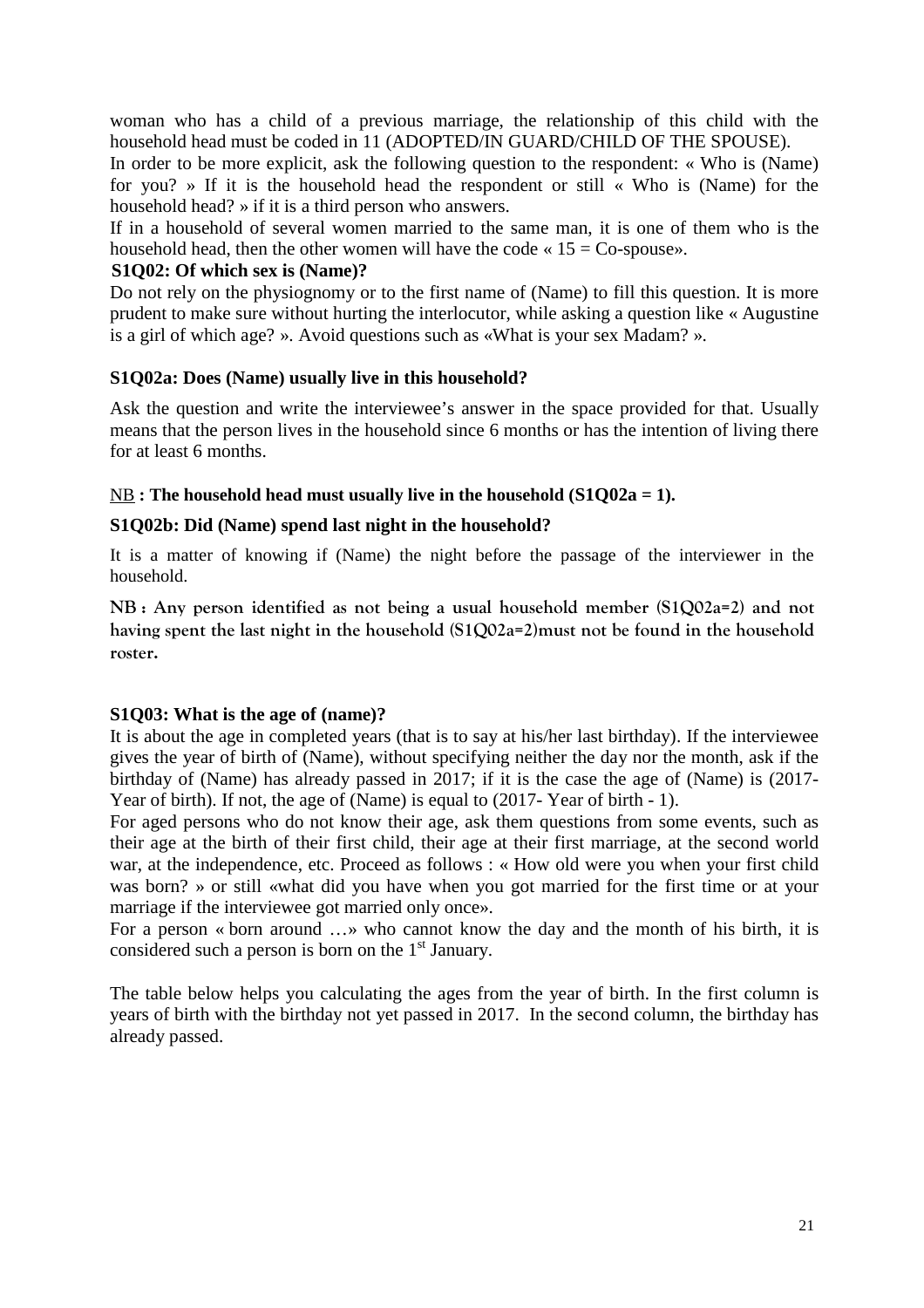|  | <b>Table 2: Age-Birth date coherency</b> |  |  |
|--|------------------------------------------|--|--|
|--|------------------------------------------|--|--|

| <b>Year of birth</b>                                                  |              | <b>Year of birth</b><br><b>Present</b> |                                                                               |              |            |
|-----------------------------------------------------------------------|--------------|----------------------------------------|-------------------------------------------------------------------------------|--------------|------------|
| Birth day not yet passed in 2017 Birth day already passed in 2017 age |              |                                        | Birth day not yet passed in 2017 Birth day already passed in 2017 Present age |              |            |
| (Column 1)<br>Does not know                                           | (Column 2)   | (Column<br>3)                          | (Column 1)<br>Does not know                                                   | (Column 2)   | (Column 3) |
| 2016                                                                  |              | $\overline{0}$                         | 1967                                                                          | 1968         | 49         |
| 2015                                                                  | 2016         | $\mathbf{1}$                           | 1966                                                                          | 1967         | 50         |
| 2014                                                                  | 2015         | $\overline{2}$                         | 1965                                                                          | 1966         | 51         |
| 2013                                                                  | 2014         | $\mathfrak{Z}$                         | 1964                                                                          | 1965         | 52         |
| 2012                                                                  | 2013         | $\overline{\mathbf{4}}$                | 1963                                                                          | 1964         | 53         |
| 2011                                                                  | 2012         | $\overline{5}$                         | 1962                                                                          | 1963         | 54         |
| 2010                                                                  | 2011         | 6                                      | 1961                                                                          | 1962         | 55         |
| 2009                                                                  | 2010         | $\overline{7}$                         | 1960                                                                          | 1961         | 56         |
| 2008                                                                  | 2009         | $\,$ 8 $\,$                            | 1959                                                                          | 1960         | 57         |
| 2007                                                                  | 2008         | $\overline{9}$                         | 1958                                                                          | 1959         | 58         |
| 2006                                                                  | 2007         | 10                                     | 1957                                                                          | 1958         | 59         |
| 2005                                                                  | 2006         | $\overline{11}$                        | 1956                                                                          | 1957         | 60         |
| 2004                                                                  | 2005         | 12                                     | 1955                                                                          | 1956         | 61         |
| 2003                                                                  | 2004         | 13                                     | 1955                                                                          | 1955         | 62         |
| 2002                                                                  | 2003         | 14                                     | 1953                                                                          | 1954         | 63         |
| 2001                                                                  | 2002         | 15                                     | 1952                                                                          | 1953         | 64         |
| 2000                                                                  | 2001         | 16                                     | 1951                                                                          | 1952         | 65         |
| 1999                                                                  | 2000         | 17                                     | 1950                                                                          | 1951         | 66         |
| 1998                                                                  | 1999         | 18                                     | 1949                                                                          | 1950         | 67         |
| 1997                                                                  | 1998         | 19                                     | 1948                                                                          | 1949         | 68         |
| 1996                                                                  | 1997         | 20                                     | 1947                                                                          | 1948         | 69         |
| 1995                                                                  | 1996         | 21                                     | 1946                                                                          | 1947         | 70         |
| 1994                                                                  | 1995         | 22                                     | 1945                                                                          | 1946         | 71         |
| 1993                                                                  | 1994         | 23                                     | 1944                                                                          | 1945         | 72         |
| 1992                                                                  | 1993         | 24                                     | 1943                                                                          | 1944         | 73         |
| 1991                                                                  | 1992         | 25                                     |                                                                               |              | 74         |
| 1990                                                                  | 1991         | 26                                     | 1942<br>1941                                                                  | 1943<br>1942 | 75         |
| 1989                                                                  | 1990         | 27                                     | 1940                                                                          | 1941         | 76         |
| 1988                                                                  | 1989         | 28                                     |                                                                               | 1940         | 77         |
| 1987                                                                  | 1988         | 29                                     | 1939                                                                          |              | 78         |
| 1986                                                                  | 1987         | 30                                     | 1938                                                                          | 1939         | 79         |
| 1985                                                                  | 1986         | 31                                     | 1937                                                                          | 1938         | 80         |
| 1984                                                                  | 1985         | 32                                     | 1936                                                                          | 1937         | 81         |
| 1983                                                                  | 1984         | 33                                     | 1935                                                                          | 1936         | 82         |
| 1982                                                                  | 1983         | 34                                     | 1934                                                                          | 1935         | 83         |
| 1981                                                                  | 1982         | 35                                     | 1933                                                                          | 1934         | 84         |
| 1980                                                                  | 1981         | 36                                     | 1932                                                                          | 1933         | 85         |
| 1979                                                                  | 1980         | 37                                     | 1931                                                                          | 1932         | 86         |
| 1978                                                                  | 1979         | 38                                     | 1930                                                                          | 1931         | 87         |
| 1977                                                                  | 1978         | 39                                     | 1929                                                                          | 1930         | 88         |
|                                                                       |              |                                        | 1928                                                                          | 1929         |            |
| 1976                                                                  | 1977         | 40                                     | 1927                                                                          | 1928         | 89         |
| 1975<br>1974                                                          | 1976<br>1975 | 41<br>42                               | 1926<br>1925                                                                  | 1927<br>1926 | 90<br>91   |
| 1973                                                                  | 1974         | 43                                     | 1924                                                                          | 1925         | 92         |
| 1972                                                                  | 1973         | 44                                     | 1923                                                                          | 1924         | 93         |
| 1971                                                                  | 1972         | 45                                     | 1922                                                                          | 1923         | 94         |
| 1970                                                                  | 1971         | 46                                     | 1921                                                                          | 1922         | 95         |
| 1969                                                                  | 1970         | 47                                     | 1920                                                                          | 1921         | 96         |
| 1968                                                                  | 1969         | 48                                     | 1919                                                                          | 1920         | 97         |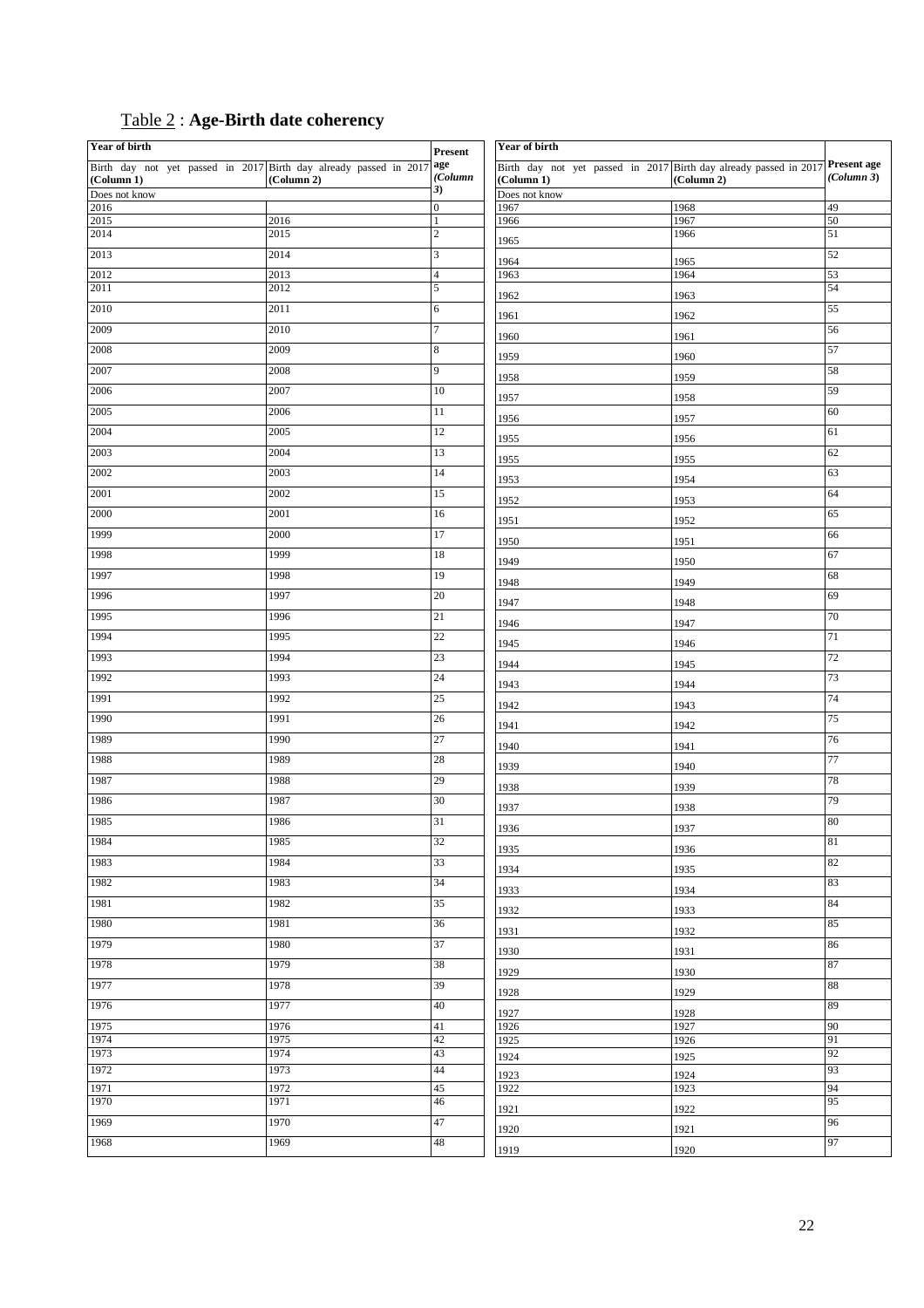#### **S1Q04: What is the matrimonial status of (Name)**

It is about the actual situation.

- « Bachelor/spinster »: any person who has never contacted a marriage and who is not staying in free union.

- «Monogamous married» : any person married to only one spouse. Note that a man married under the monogamous regime but who lives as husband and wife with several spouses is considered in the framework of this survey as polygamous.

- « Polygamous married»: all the men married to several women, as well as women who have at least one co-spouse. In other words, the different spouses of polygamous marriages. Attention, a married man who on the married certificate has the status of « polygamous » but who in facts has only one spouse is married « monogamous ».

The notion of marriage is the one declared by the interviewee (civilian, religious, customary, etc.). The question asked here can be : « Is (Name) married » ? Knowing that the answer is going to orientate the continuation of the conversation for this question. Don't forget that in case where (Name) is married, you have to specify if it is monogamous or polygamous and that in case of bachelor our spinster, you have to verify that (Name) is not in free union. You can verify that the interviewee is in free union while asking the following question: « You said you are not married but do you live with a woman (man) » as if you were married?

- « Widower /Widow » : any person previously married, but whose spouse died and who is not engaged in another union.

- « Divorcee/Separated » : any person whose marriage is broken for a reason other than the death of the spouse, or in the way of breaking (decision pronounced by a judge), and who is not engaged in another union.

- « In free union» : any person living as husband and wife with his/her partner , while no civilian, religious or customary marriage has been celebrated.

NB: This question is asked to persons of 10 years or more.

For more precision, ask the household head if they are married persons in the household and ask their names. You will first of all note these names on a sheet of paper before inscribing the matrimonial status of every member of the household in the questionnaire.

It is about taking the matrimonial status of all the members of the household. Ask simply the question and inscribe the corresponding code in the box previewed to that effect.

The modality free union refers to two persons (a man and a woman) who live together, but having no engagement recognized but the law one towards another. Nevertheless, if the traditional marriage has been celebrated, the interviewee must consider that the two are married.

#### **S1Q05: What is the level of education of (Name) ?**

Simply register the code corresponding to the interviewee's answer in the box previous to that effect. Modality « Never gone to school » included all those who have never gone to school, as well as those who did only the nursery school, or those who only went to an informal school system (coranic school).

#### **S1Q06: What is the highest diploma got by (Name) ?**

Write the code corresponding to the interviewee's answer. Examples

- If the interviewee stopped the studies after having followed class seven but did not obtain his/her CEP/CEPE/FSLC, write the code «1 = without diploma».
- If the person is presently in form 5 in the French sub system, his highest diploma can be the BEPC. If he/she got it, write the code  $\leq 3 = \text{BEPC/CAP/GCEOL}$ ». If he/she did not get it, ask him/her if he/she got the CEP/CEPE/FSLC: if yes, write «2 = CEPE (CEP)/FSLC», if not write the code 1.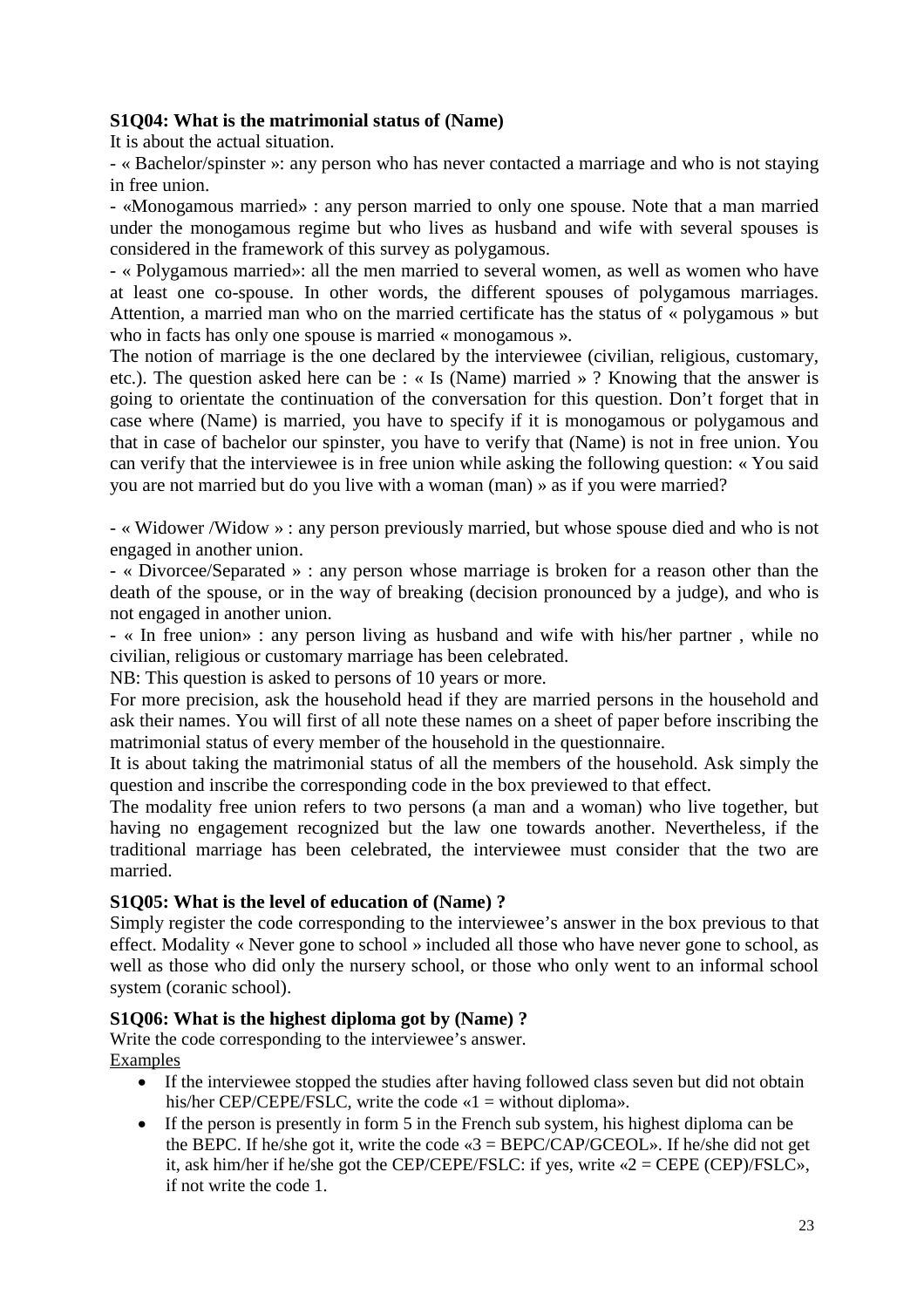#### **S1Q07: Is (Name) suffering from a handicap ?**

It is mainly about a physical or mental handicap, visible or not. You must be prudent and very subtle. Ask if (Name) is suffering from any trouble or illness which could disfavour him/her compared to the others and go further to know which one, in order to make sure that it is really a handicap.

If the answer is "no", go the next section.

#### **S1Q08: Of which handicap is (Name) suffering of?**

In case of several types of handicap (except for the deafs and dumbs that constitute a separate modality), note the most invalidating according to the declarations of the interviewee. Failing, in the decreasing, retain mental handicap, physical handicap, hearing handicap, visual handicap, and speech handicap.

Let us recall here that we are talking of:

- visual handicap visual for the blind and partially sighted persons;
- speech handicap for the mutes, stammerers, etc. ;
- hearing handicap for the dumb persons and hard of hearing persons;
- mental handicap for the fools, mad persons, lunatics, etc. ;
- spastic handicap for a person who cannot totally make a whole use of his/her superior or inferior limbs (cripples, one-armed persons, atrophied limbs, paralyzed or amputated persons, etc.) ;
- deaf and dumb for a person who has at the same time a hearing handicap and a speech handicap.

#### **S1Q08a: Serial number of the main respondent for the section**

It is the serial number of the person who answered the maximum number of questions of this section.

#### **SECTION 2 : UTLIZATION OF ICT**

This section is only for the usual members of the household (S1Q02a=1) aged 10 years or more,  $S1O03 \geq 10$ ).

NB: Interviews are done one individual after the other and one household member is not supposed to answer for the other.

#### **2.1. ACCESS TO ICT**

#### **S2Q01: Did (name) use a mobile telephone to communicate during the past 12 months?**

It is a question of knowing if the interviewee has made or received calls, sent or received SMS during the past 03 and this, even if the telephone does not belong to the interviewee.

#### **S2Q01a: Do you know other services apart from calls and SMS given by the telephony operators?**

The questions S2Q01a to S2Q01d have as subject the appreciation of the knowledge of services with added value accessible by telephone. These services may be given by the telephony operators or by any other actor of the economy. Question S2Q01a is interested by services with added value offered by the operators of the telephony. If the interviewee answers no, go directly to question S2Q01c.

#### **S2Q01b: What are the other services offered by the operators of the telephony that you know?**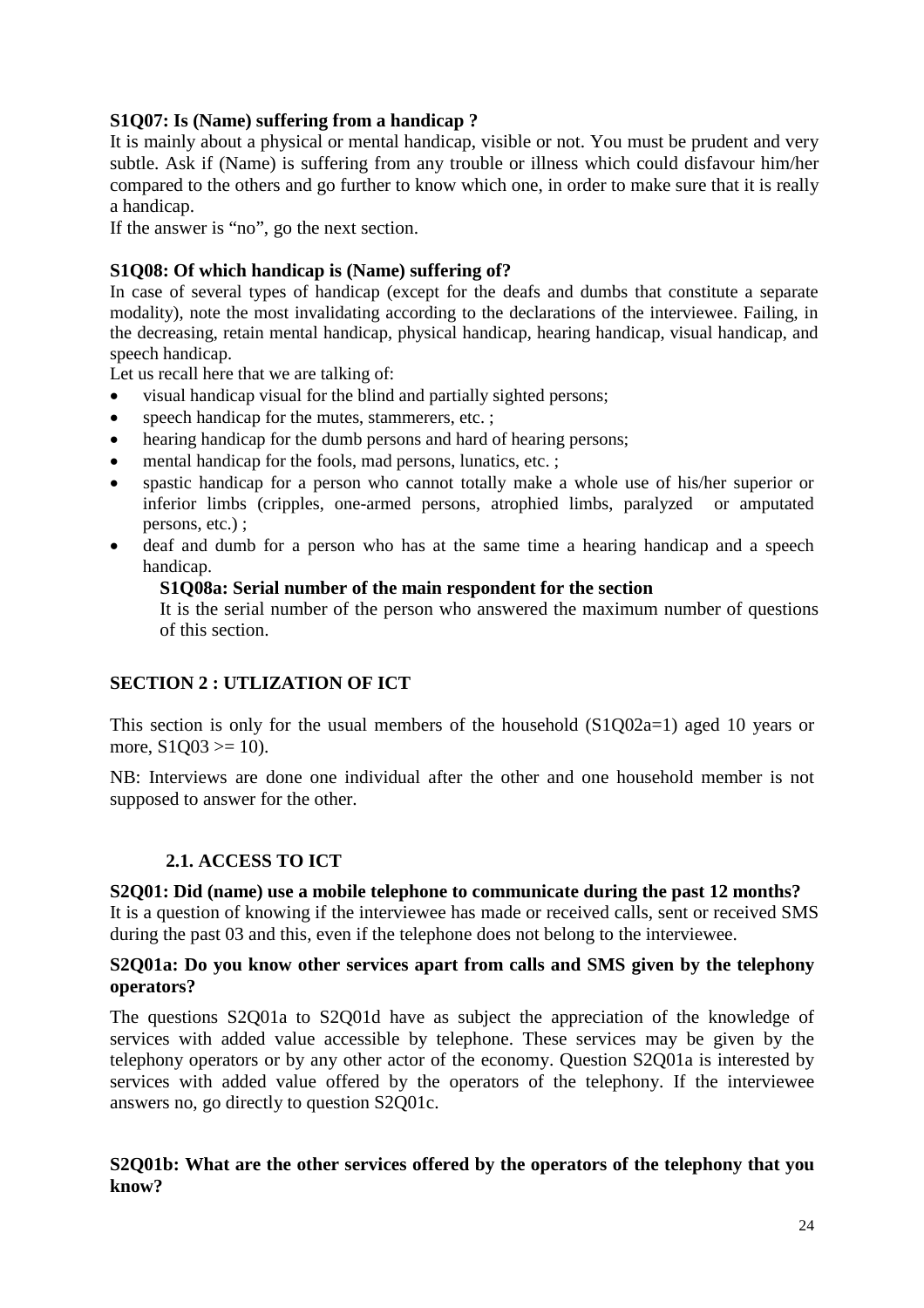If the interviewee declares that he/she often uses other services than calls from a mobile telephone, ask him/her to name these services. Three main types of services have been listed:

- a. Access to internet
- b. Purchase of products and services
- c. Mobile financial services (mobile money)

Don't suggest answers to him/her. If one of his/her answers corresponds to a modality listed, put **1** in the corresponding box. If one modality is not called, put **2**.

#### **S2Q01c: Do you know some operators (other than the telephony operators) using the mobile phone to offer services?**

The questions S2Q01c and S2Q01d are interested with added value services offered by operators other than those of the telephony. This first question aims at identifying the respondents having knowledge of these services. If the answer to this question is no, go directly to question S2Q02.

#### **S2Q01d: What are the services offered by these operators that you know?**

If the interviewee declares that he/she knows operators other than that of the telephony using the phone to offer services, ask him/her to name the services to which he/she refers to. Three main types of services have been cited:

- a. Taxis location
- b. Research of pharmacies on call
- c. Mobile financial services (mobile money)

Don't suggest answers to him/her. If one of his/her answers corresponds to a modality listed, put **1** in the corresponding box. If one modality is not called, put **2**.

#### **S2Q02: Have you used a computer within the past 12 months?**

It is a question of knowing if the interviewee has used a computer whatever the type within the past 3 months. Simply ask the question and register the code corresponding to the interviewee's answer in the box previewed to that effect.

#### **S2Q03: Have you used Internet within the past 12 months?**

Simply ask the question and register the code corresponding to the interviewee's answer in the box previewed to that effect.

If the answer is no, go directly to the verification of the filter which is at S2Q14F.

#### **S2Q04: Place of use of the Internet**

For all the following items (places of utilization of the internet) and joined to this question, ask the interviewee to answer to it by the affirmative or the negative. The interviewer must read every place (sub-question) and leave the possibility to the interviewee to answer according to his/her use of Internet in this place or not.

The use of the Internet is not supposed to be done only via a computer; it can also be done using a mobile phone, personal digital assistant, consoles of video games, digital television, etc. **Apart from the use of the mobile Internet, the places are associated with the equipment of the user, that is to say a computer installed at the job side or in an Internet café and the corresponding infrastructure.**

#### **S2Q04a: Home**

#### **S2Q04b: Work place**

If the work place of a private individual is his/her home, he/she must answer « Yes » only at the category « home ».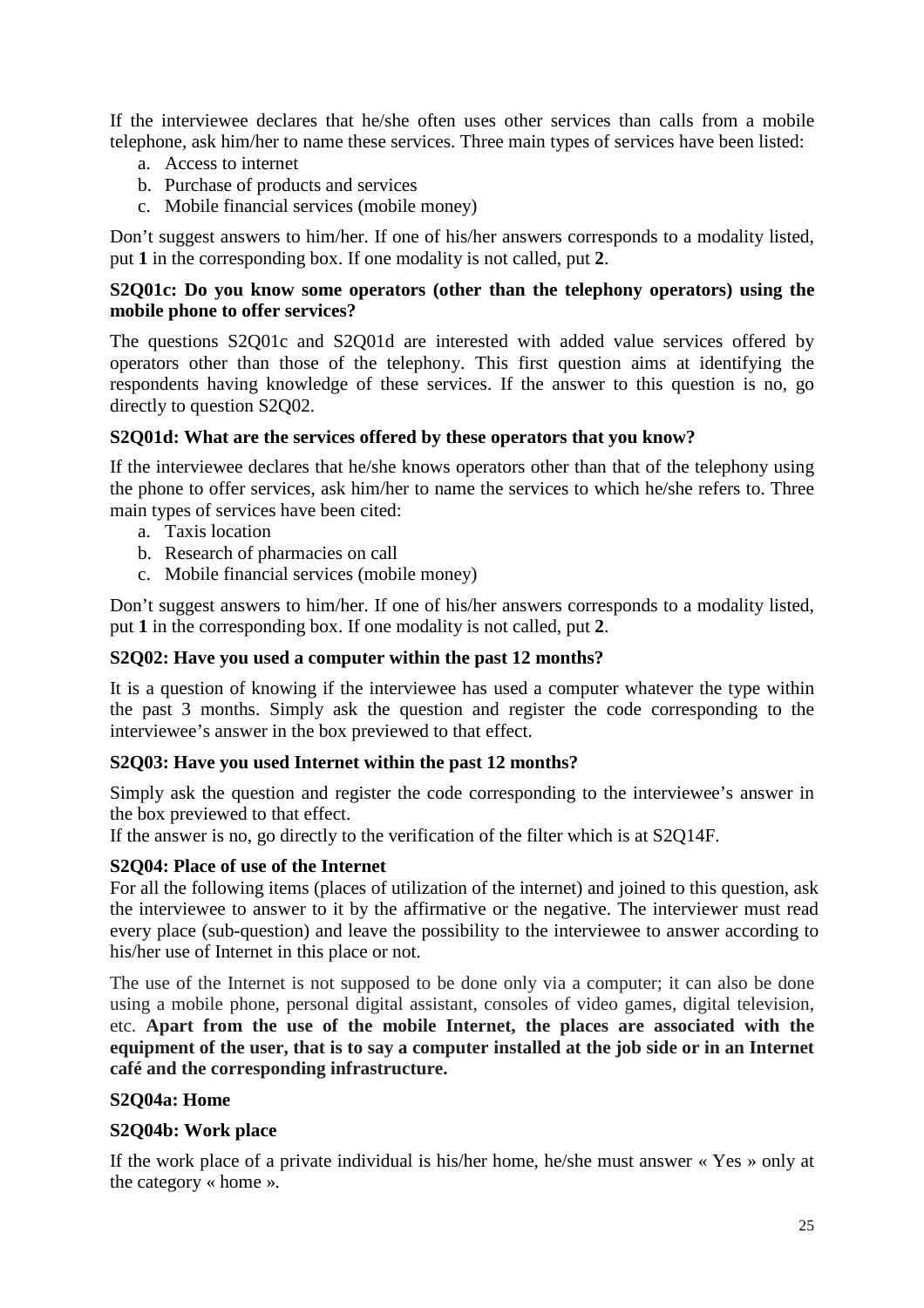#### **S2Q04c: Place of study (school, …)**

In the case of students and teachers (and others working in a study place), they should choose « work » as their place of utilization of the Internet.

When the place of study is equally used as community installation for the access to the Internet, this utilization should be signal in the category « community installation for the access to Internet ».

#### **S2Q04d: Home of another private individual**

It is the case here for example of children who go at the neighbour's or at a relative's in order to connect to the Internet without paying a counterpart.

#### **S2Q04e: Community installation for the access to Internet**

Contrary to the commercial installations, the community installations for the access to the Internet do not search for profit. They are generally put in place by the council or the community.

#### **S2Q04f: private Commercial installation for the access internet**

It is about here of cyber-cafés or any other installation which offers the access to internet by way of payment.

#### **S2Q04g: Everywhere via mobile phone**

It is about the utilization internet everywhere via a mobile phone or any other portable device having the phone functions.

#### **S2Q04h: Everywhere via other devices of the access to cell phone**

It is about the utilization of internet via devices different from those cited in S2Q04h using an access a non filaria access (WIFI or mobile telephony network). It is the case of those using the internet key of a telephony operator in order to connect him/her everywhere through a laptop.

#### **S2Q05: At what frequency in average have you used Internet the past 12 months?**

Simply ask the question and register the code corresponding to the interviewee's answer in the box previewed to that effect. It is the usual behaviour for connection that matters here.

#### **S2Q06: How long averagely did you spend on internet last week?**

The time is captured in minutes if the duration is strictly inferior or equal to 59 minutes and in hours in the contrary case. The first box is reserved for the time unit (1=minute; 2=hour) and the two other boxes are reserved for the average time effectively put in the internet.

#### **S2Q07: For which of the following activities have you used internet for private use during the past 3 months?**

For all questions of this heading, read and invite the respondent to answer by yes or No, depending on activities for which he used internet.

**S2Q07a: To get information on goods and services**

**S2Q07b: To get information about health or health services**

#### **S2Q07c: To get general information on governmental organizations**

#### **S2Q07d: To interact with general governmental organization**

**S2Q07e: To send or to receive mails**

**S2Q07f: To phone via internet/VOIP**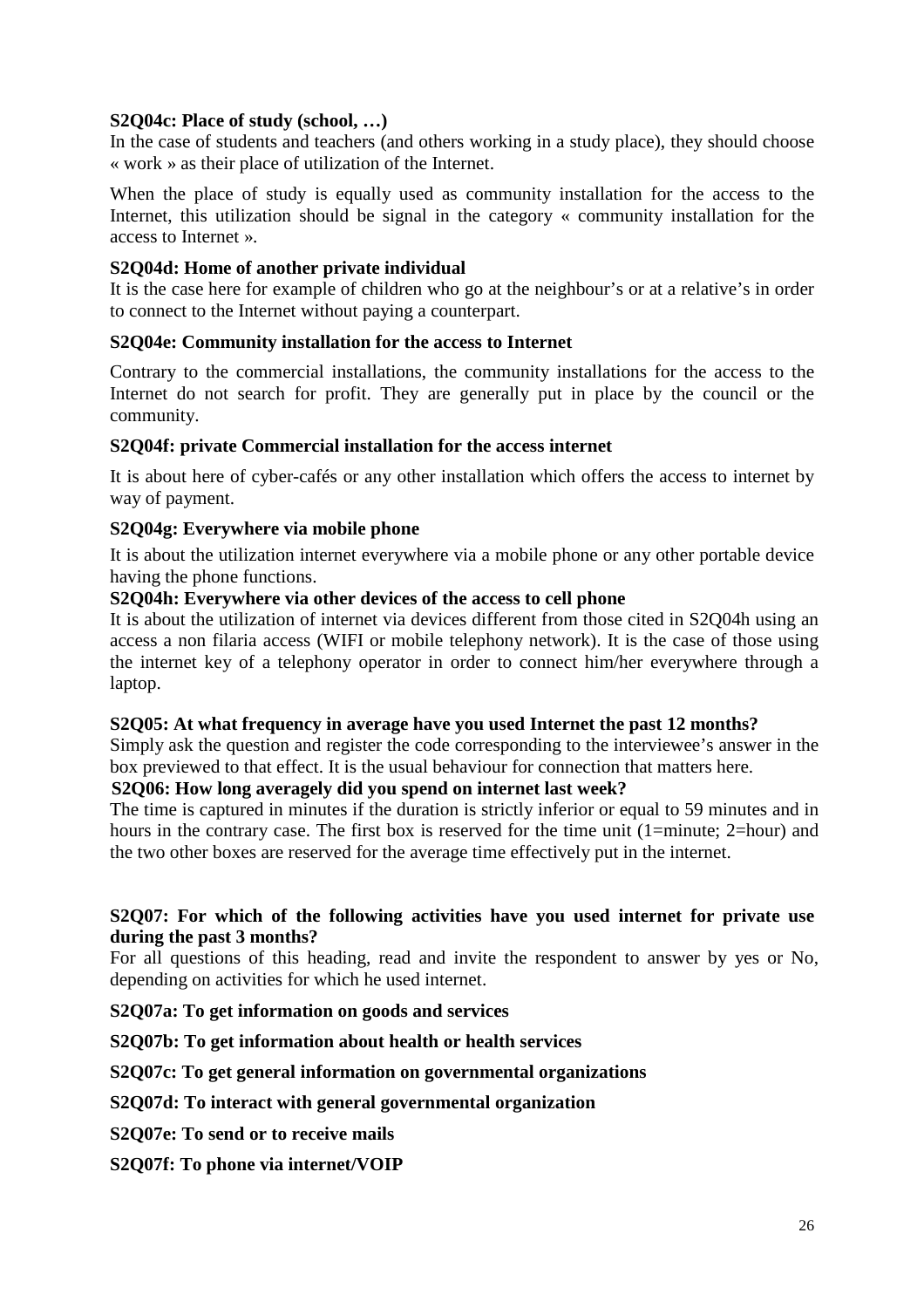**S2Q07g: To post instant information or messages**

**S2Q07h: To purchase or to order goods or services**

**S2Q07i: Bank services via internet**

**S2Q07j: Education or learning activities**

**S2Q07k: To use or download video or electronic games**

**S2Q07l: To download films, images, to watch television or films, to listen to the radio or music**

**S2Q07m: To download softwares/applications**

**S2Q07n: To read or download e-newspapers, e-magazines ore-books**

#### **CYBER SECURITY**

#### **S2Q08: Have you ever met physically someone contacted in advance via Internet?**

It is a matter of knowing if the interviewee has ever met physically a person that he contacted in advance through internet. Simply ask the question and write the code corresponding to the answer in the space provided. If he simply says No, write 2. But if he continues by saying that he does not contact people through internet, write rather code 3 in the space provided. In any of the two cases, go to question S2Q10.

#### **S2Q09: Compared to your age, how is the age of the most recent person you contacted in advance on internet and that you have met physically?**

Comparison is done here with regards do the age of the interviewee. Ask him if the most recent person met and contacted in advance via internet was: older, a little bit older, about the same age, a little bit younger, much younger than him. Then, record the code corresponding to his answer in the space provided.

#### **S2Q10: Have you ever found on a site, a social network or received by e-mail pornographic images?**

Simply ask the question and record the code corresponding to the interviewee's answer in the space provided.

#### **S2Q11: Have you ever, even by mistake, visited an internet site that was hostile or hating a group of persons?**

Simply ask the question and record the code corresponding to the interviewee's answer in the space provided.

#### **S2Q12: Have you ever, even by mistake visited an internet site having dreadful and horrible images?**

More and more they find on Internet, without any warning for sensitive persons, shocking images of persons that are victims of accident or aggression. Simply ask the question and record the code corresponding to the interviewee's answer in the space provided.

#### **S2Q13: Have you ever been a victim of cybercriminality?**

Cyber criminality represents any act done with the computer or a network, or with computer materials. For some authors, (Zeviar-Geese, 1997-98), the notion is broader and it includes activities like online fraud, unauthorized access, pedopornography, harassment in the cyberspace.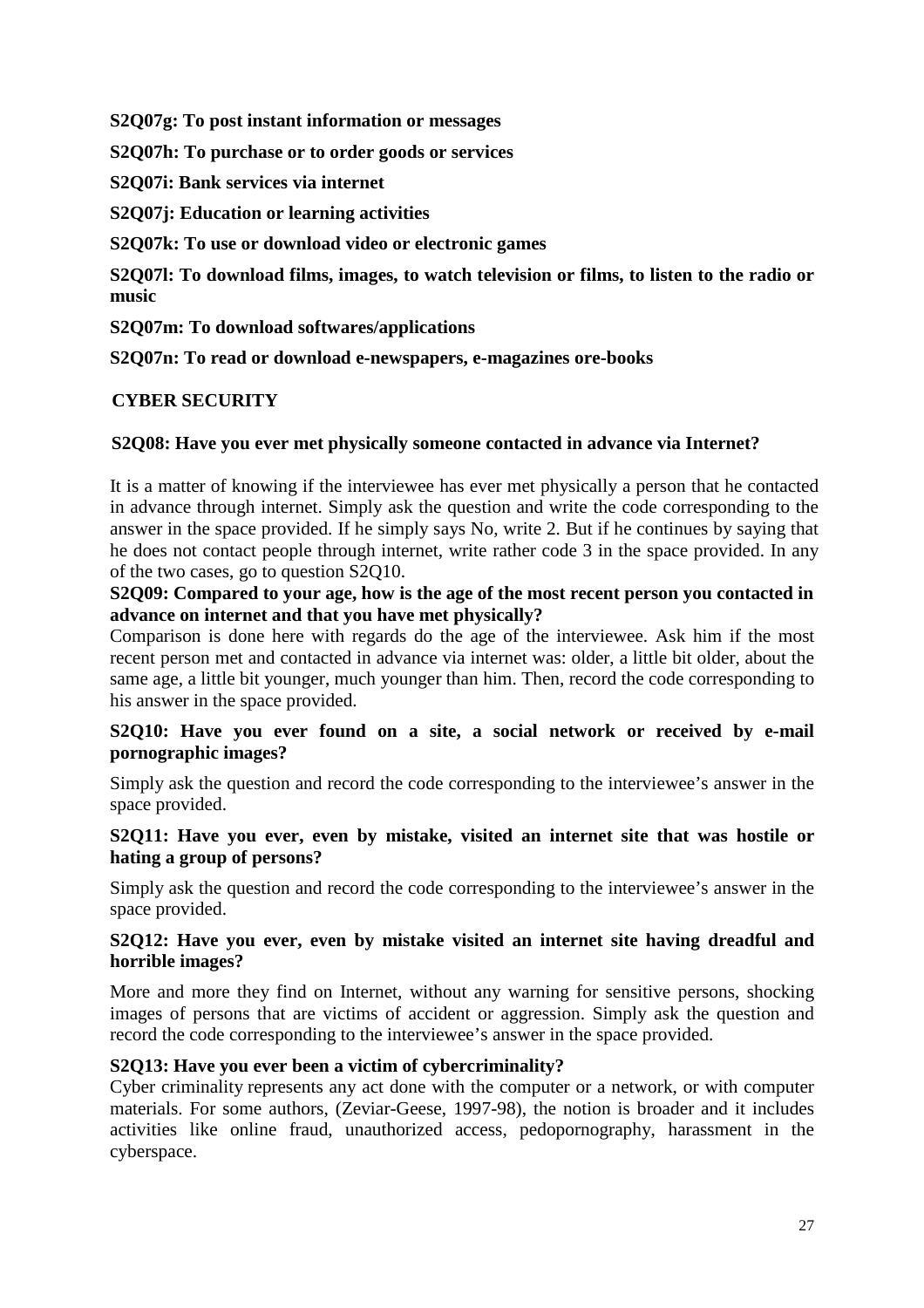Simply ask the question and record the code corresponding to the interviewee's answer in the space provided.

### **S2Q14: Which type of cyber criminality have you been victim of?**

If the interviewee says he has ever been victim of cyber criminality, ask him without reading the answers which type of criminality. If one of his answers corresponds to one modality listed, write 1 in the corresponding space. For each of the modalities nit cited, write 2 in the corresponding space. If the answer does not coincide with any proposition, write 1 in the space corresponding to the modality "other" and specify it in the space provided.

#### **A. Abuse of data**

It is the abusive use of personal data of internet users

#### **B. Scamming of e-mail/personal e-mail account**

It is an authorized access to people accounts.

#### **C. Cyber-harrassment**

It is a type of harassment done through various numeric channels. According to Bill Belsey (the first who talked about this phenomenon), the cyber harassment is the use of ICT to adopt deliberately, in a repeated way and in an aggressive way, a behavior towards individuals or group with the intention of provoking damages to someone else.

#### **D. Theft via Internet**

It is crookery through internet

#### **E. Other (to be specified)**

#### **2.3 USE OF MOBILE FINANCIAL SERVICES (MOBILE MONEY AND MOBILE BANKING)**

*This subsection concerns only the household members aged 15 years or more, i.e S1Q03 >= 15.* **S2Q15: Did you own an active telephone number during the past 12 months for each of the following providers?**

- **A. MTN**
- **B. Orange**
- **C. Viettel (Nexttel)**

#### **D. Camtel**

Simply ask the question and record the code corresponding to the interviewee's answer in the space provided. If the interviewee had no phone number during the period, go directly to S2Q18.

#### **S2Q16: Do you have a mobile financial account?**

It is a matter of knowing if the interviewee has an account from which he can make financial operations through his phone number. The question can be reworded while specifying each operator. For example:

- A. Do you have an MTN Mobile Money?
- B. Do you have an Orange Money?
- C. Do you have an Express Union Money?
- D. Do you have another mobile financial account?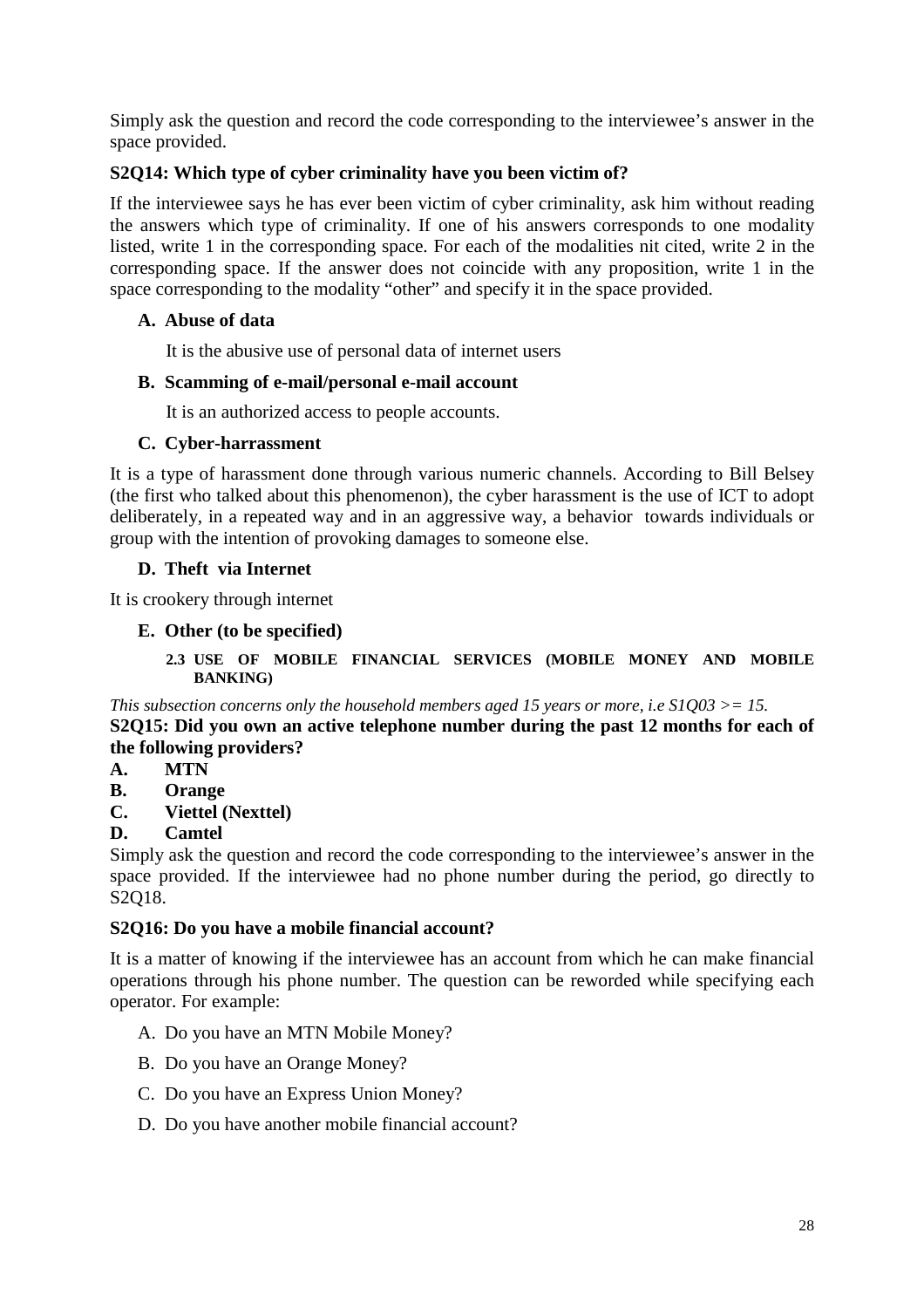It is a matter of knowing if the interviewee has an account from which he can carry out financial operations through his phone. If the interviewee has no mobile financial account, go to question S2Q18.

#### **S2Q17: Have you carried out some transactions in your mobile financial account (one of these accounts) during the 12months?**

It is a matter of knowing if the interviewee has carried out financial operations through his mobile financial account or through one of his mobile financial accounts in case he has more than one.

Simply ask the question and record the answer in the space provided.

#### **S2Q18: Even though you said you have no active mobile number/no active mobile financial account/not to have carried out any transaction on one of your financial accounts, did you carry out any mobile financial transaction ?**

Even without mobile financial account, one can still carry out mobile financial transactions by receiving for example money transferred from an account. Likewise, it is possible to carry out a mobile financial transaction on an account which is not ours, for example by making a deposit in someone's account. Simply ask the question and record the corresponding answer in the space provided. If the answer is No, go to S2Q22.

#### **S2Q19: For which transaction (s) did you use the mobile financial service during the past three months?**

- **A. Deposit/withdrawal of money**
- **B. Transfer/cashing money**
- **C. Purchase of telephone airtime**
- **D. Payment of electricity bill**
- **E. Purchase of another service/product**
- **F. Other (to be specified)**

For persons who did at least one mobile financial operation, ask them to cite them. The difference between the deposits/withdrawals of money and the transfers/reception of money is found at the level of number of accounts involved: the deposits/withdrawals are done on one account. On the contrary, the transfers/reception are done from one account to another. If one of his answers corresponds to one modality listed, write **1** in the corresponding space. For each of the modalities not cited, write **2** in the corresponding space. If his answer does not coincide with any proposition, write 1 in the space corresponding to *Other* and specify the answer.

#### **S2Q19a: Which provider do you use most often for your mobile financial services? 1= MTN (MTN Mobile Money)**

- **2= Orange (Orange Money)**
- **3= Express Union Mobile**
- **4= Other (to be specified)**

It is the operator most solicited by the interviewer for his mobile financial transactions.

#### **S2Q20: What level of satisfaction do you have concerning the mobile financial services offered by that operator most often used?**

Simply ask the question and record the code corresponding to the interviewee's answer in the space provided. If the interviewee's answer is not specific, ask him to give a mark from 1 to 5 regarding the quality of mobile financial transactions services offered by the operator.

#### **S2Q21: Why are you unsatisfied /too unsatisfied about these services?**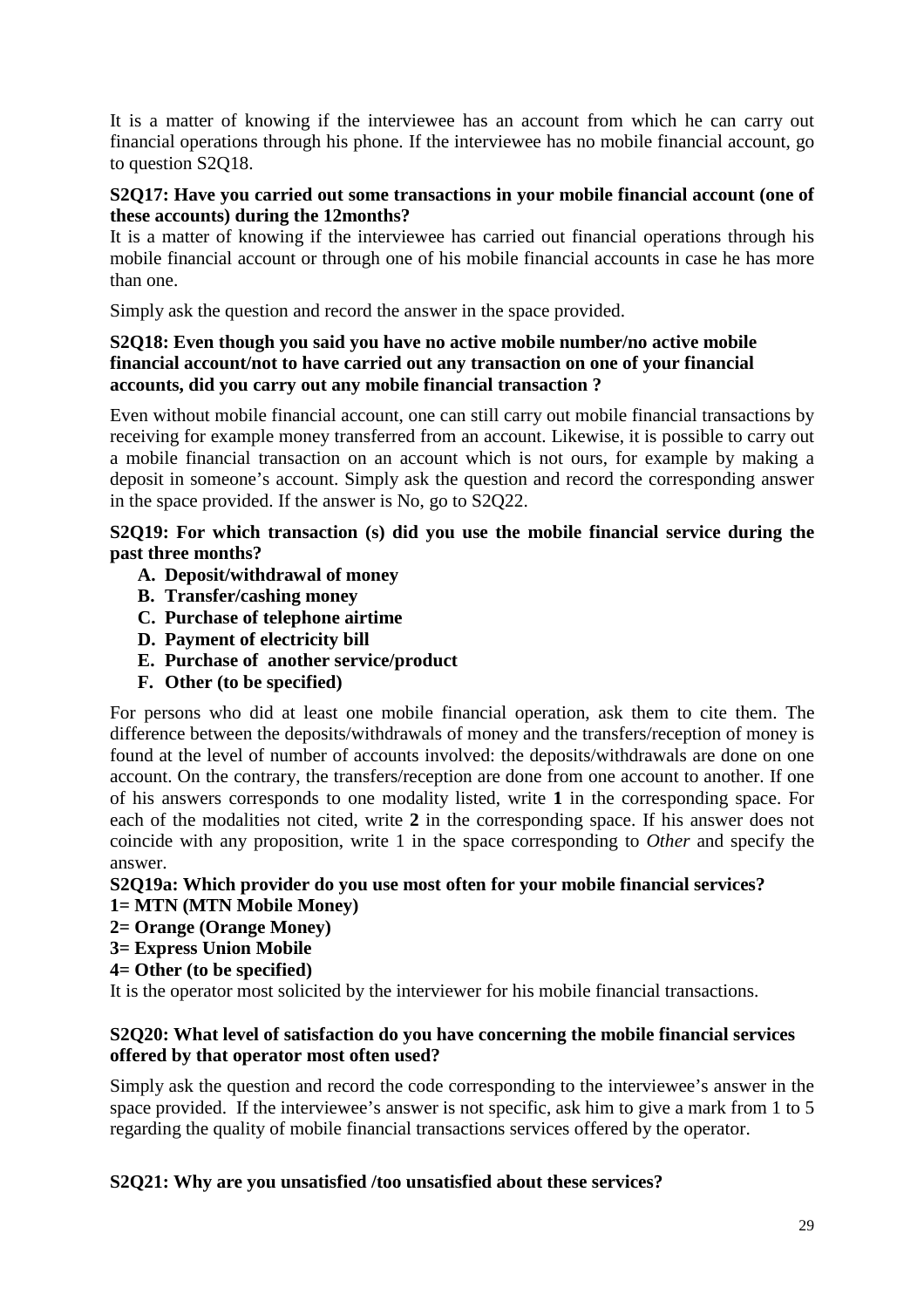It is a matter of knowing here the reasons for which the interviewee is unsatisfied or too unsatisfied about the mobile financial service. Ask the interviewee to cite the reasons without suggesting any answer. If one of his answers corresponds to one modality listed, write **1** in the corresponding space. For each of the modalities not cited, write **2** in the corresponding space. If his answer does not coincide with any proposition, write 1 in the space corresponding to *Other* and specify the answer.

#### **S2Q22: Do you have an account in a microfinance establishment?**

Here, it is any account (saving account, current account, etc.) that the interviewee can have in any financial institution, including the micro finance establishments. Simply ask the question and record the code corresponding to the interviewee's answer in the space provided. *If 2, go to S2Q26F.*

**NB : Several respondents may be reluctant to answer this question. Tell them that the goal is not to know where they save, nor to know the amount. It is an intermediary question that enables to evaluate the access to mobile bank services (mobile banking).**

#### **S2Q23: Does your bank/micro-finance provide ways to benefit from its services from a mobile telephone?**

Simply ask the question and record the code corresponding to the interviewee's answer in the space provided. *If* 2 or 3, go to S3Q26.

#### **S2Q23a: If Yes, which ones?**

Ask the interviewee the services that are accessible by cell phone by asking question for each service listed. If he cites other services not listed here, write 1 in the space corresponding to the modality *Other* and specify the answer.

#### **S2Q24: Do you pass through a telephone to have access to services offered by your bank /microfinance**

Simply ask the question and record the code corresponding to the interviewee's answer in the space provided.

If 2, go to.S2Q26

#### **S2Q25: Are you inconvenient in using the telephone to have access to services offered by your bank?**

Simply ask the question and record the code corresponding to the interviewee's answer in the space provided.

If 2, go to S2Q26.

#### **S2Q25A: If Yes, which ones?**

It is a matter of identifying the inconveniencies that the interviewee had in using his telephone to have access to services offered by his bank. If one of his answers corresponds to one modality listed, write **1** in the corresponding space. For each of the modalities not cited, write **2** in the corresponding space. If his answer does not coincide with any proposition, write 1 in the space corresponding to *Other* and specify the answer.

#### **2.4 PERCEPTION AND LEVEL OF SATISFACTION CONCERNING THE SERVICES OF MOBILE PHONE OPERATORS**

*This sub section concerns only the household members aged 15 years or more S1Q03 >= 15 who used a cell phone to communicate during the last 3 months, i.e S2Q01=1, or who used Internet S2Q03=1*

#### **S2Q26F: Filter**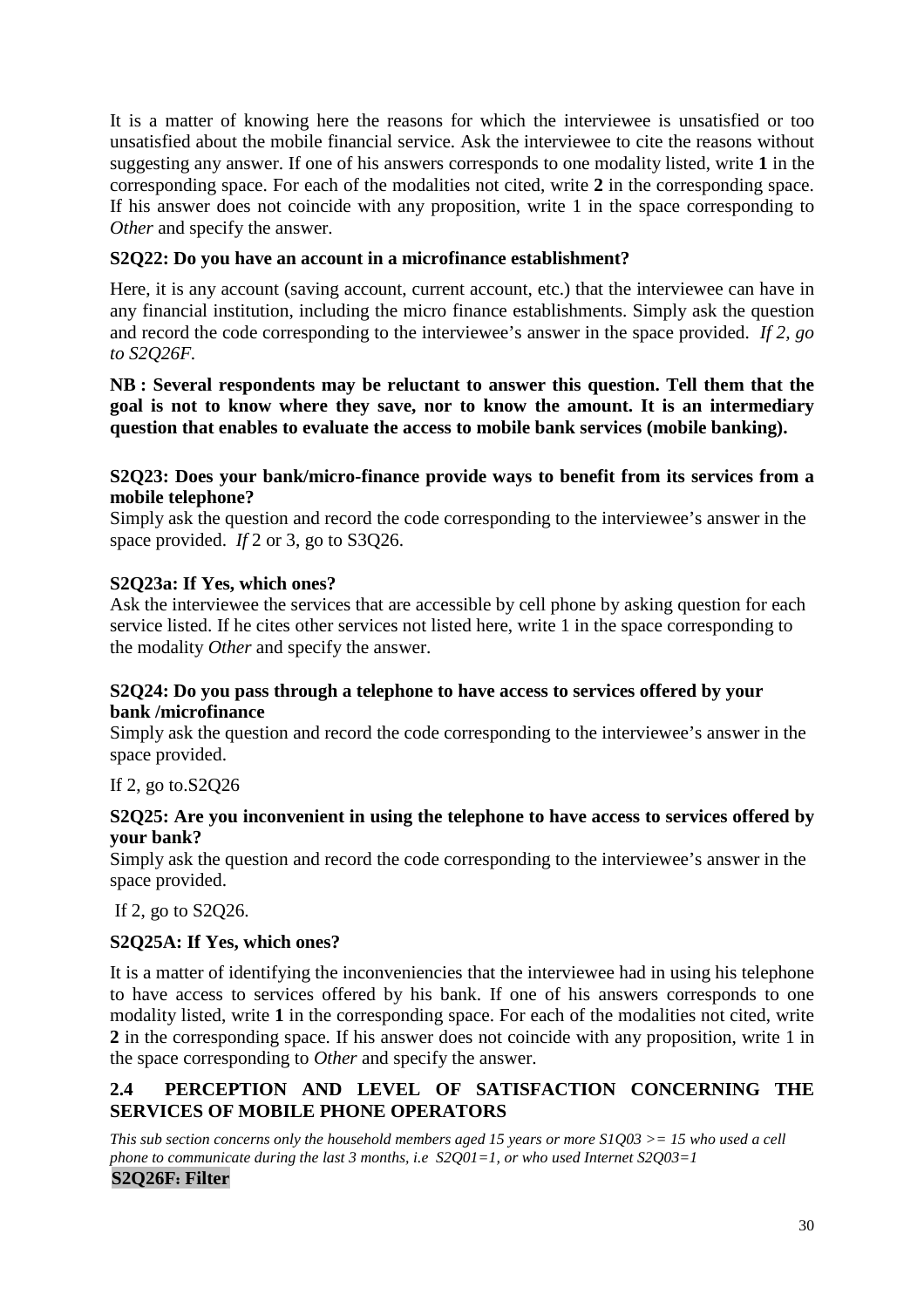It is a matter of verifying if the interviewee used a cell phone to communicate during the past 12months. If it is the case,  $(S02Q01=1)$ , ask  $S2Q26$ ; if not go to  $S2Q31F$ .

#### **S2Q26: In a general way, how do you see the telephone services offered by the following operators?**

- **A. MTN**
- **B. Orange**
- **C. Nexttel**
- **D. Camtel**

The question must be asked here for each telephone operator, and the interviewee must freely give his viewpoint for that operator. Then, record his answer in the space provided. If he does not use the services offered by one of these operators, write 0 in the corresponding space.

#### **S2Q27: Were you inconvenient in using the telephone services during the last 30 days?**

Simply ask the question and record the code corresponding to the interviewee's answer in the space provided. These are inconveniencies related to any service offered by the telephone operators in Cameroon. If 2, go to S2Q31F.

#### **S2Q28: What are the inconveniencies?**

- **A. Network interruption**
- **B. Bad quality of emissions and receptions**
- **C. Billing errors**
- **D. Disappearance /cutting of communication airtime**
- **E. Untimely messages from the operators**
- **F. Customer's services not functional/unsatisfactory**
- **G. Other (to specified)**

Ask the interviewee to cite the main problems faced in using the services offered by the telephone operators in Cameroon. Allow him to cite them and to identify them gradually in the list (main problems) presented under this heading, by coding 1 (yes) if that modality was mentioned or 2 (no) if not mentioned.

#### **S2Q29: How did you react when you were inconvenient?**

- **A. Nothing at all**
- **B. Complaint to the customer's service**
- **C. Complaint to the TRA**
- **D. Complaint to any other organisation**
- **E. Other action (to be specified)**

Ask the interviewee to say what he did when he was inconvenient. Allow him to cite them and to identify them gradually in the list (main problems) presented under this heading, by coding 1 (yes) if that modality was mentioned or 2 (no) if not mentioned. If he says that he complaint to the customer's service of the operator, ask him S2Q30, if no, go to question S2Q31F.

**S2Q30 How satisfied were you concerning the response given by the customer's service?** They want to get here the viewpoint of the interviewee about the answer given by the customer's service.

#### **S2Q31F: Filter**

Check if the interviewee used internet during the past three months. If Yes,  $(S02Q03=1)$ , ask  $S2Q32$ ; if no, go to S<sub>2</sub>O<sub>38</sub>.

**S2Q32: What is the operator whose internet services were most used by you?**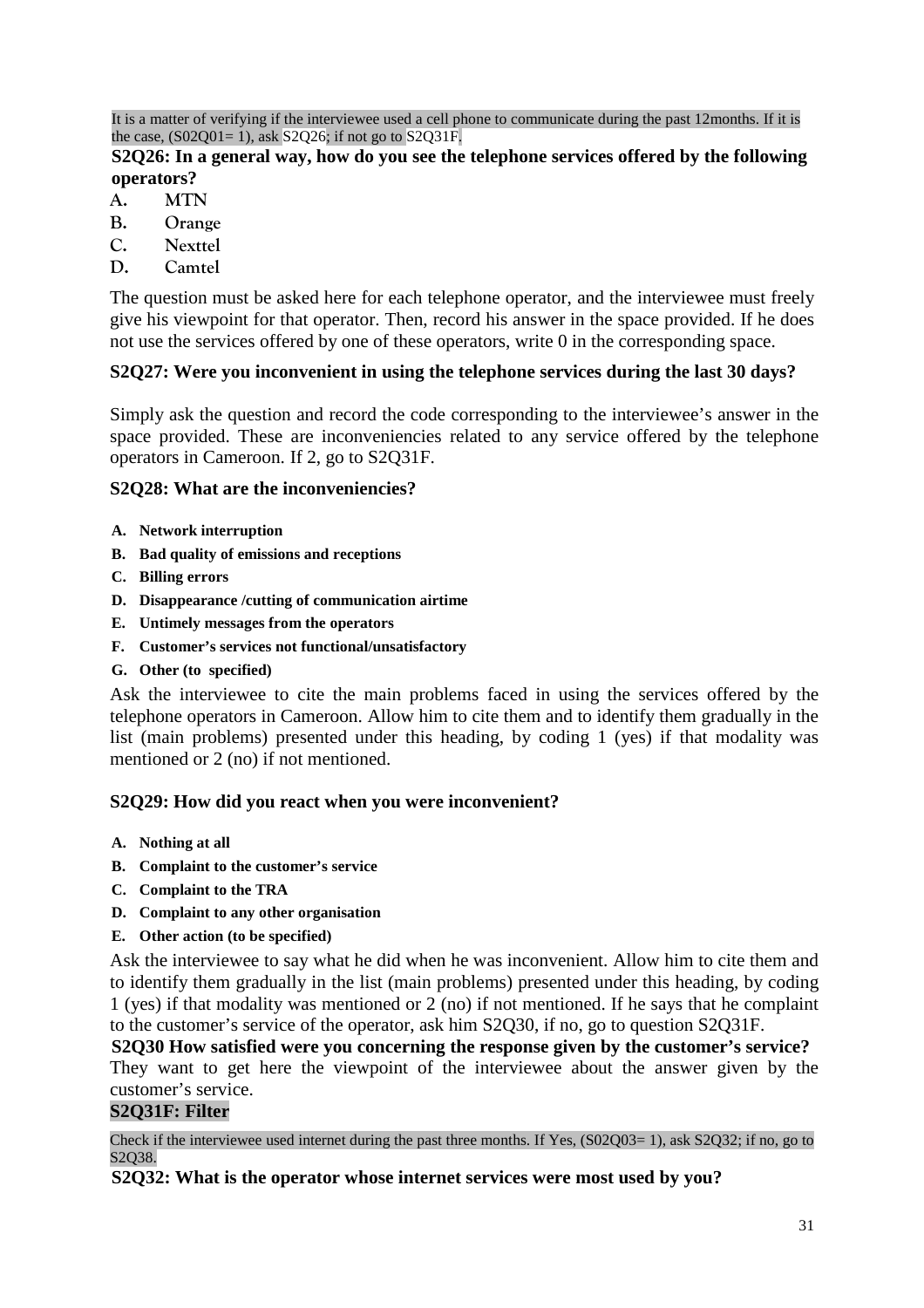It concerns the main (in terms of frequency of use) supplier of internet for the interviewee. If he cites a supplier different from the one listed, write 8 (Other) in the space and specify his answer in the space provided.

 $1 = \text{MTN}$   $5 = \text{Ringo}$  $2=$  Orange 6= YooMee 3= Viettel (Nexttel) 7= Matrix Télécom  $4=$  Camtel  $8=$  Vodafone

 $9=$  Other (to be specifoed)

#### **S2Q33: In a general way, how do you see the internet services offered by that operator?**

Simply ask the question and record the code corresponding to the interviewee's answer in the space provided.

#### **S2Q34: Were you inconvenient in using the internet services of that operator during the past 30 days?**

Simply ask the question and record the code corresponding to the interviewee's answer in the space provided. If 2, go to S2Q38

#### **S2Q35 : What were the problems ?**

- **A. Regular interruptions of the network/ Bad flow**
- **B. Billing mistakes**
- **C. Other (to be specified)**

Ask the interviewee to cite the main problems faced in using the services offered by the internet provider in Cameroon. Allow him to cite them and to identify them gradually in the list (main problems) presented under this heading, by coding 1 (yes) if that modality was mentioned or 2 (no) if not mentioned.

#### **S2Q36: How did you react?**

- **D. Nothing at all**
- **E. Complaint to the customers' service**
- **F. Complaint to ART**
- **G. Complaint to any other organization**
- **H. Other (to be specified)**

It is a matter of identifying the interviewee's reaction when he was inconvenient in using Internet from his main supplier. If one of his answers corresponds to one of the modalities listed, write 1 in the corresponding space. For each of the modalities not cited, write 2 in the corresponding space. If the answer does not coincide with any proposition, write 1 in the space corresponding to the modality "other" and specify it in the space provided. If the interviewee says he complaint to the customers service of the operator, ask him question S2Q37, if not go directly to question S2Q38.

#### **S2Q37: How satisfied were you concerning the response given by the customer's service?**

They want to know here how the interviewee saw the response given by the customer's service.

#### **S2Q38: Are you interested in the adverts of operators?**

It is a matter of knowing if the interviewee is often interested in the adverts from the services providers. Simply ask the question and record the code corresponding to the interviewee's answer in the space provided. If the answer is No, go to S2Q41.

#### **S2Q39: Have you ever acquired products/services of operators as a result of advert?**

They want to know here if the advert for a product /service has ever lead the interviewee to acquire the product/service. Simply ask the question and record the code corresponding to the interviewee's answer in the space provided.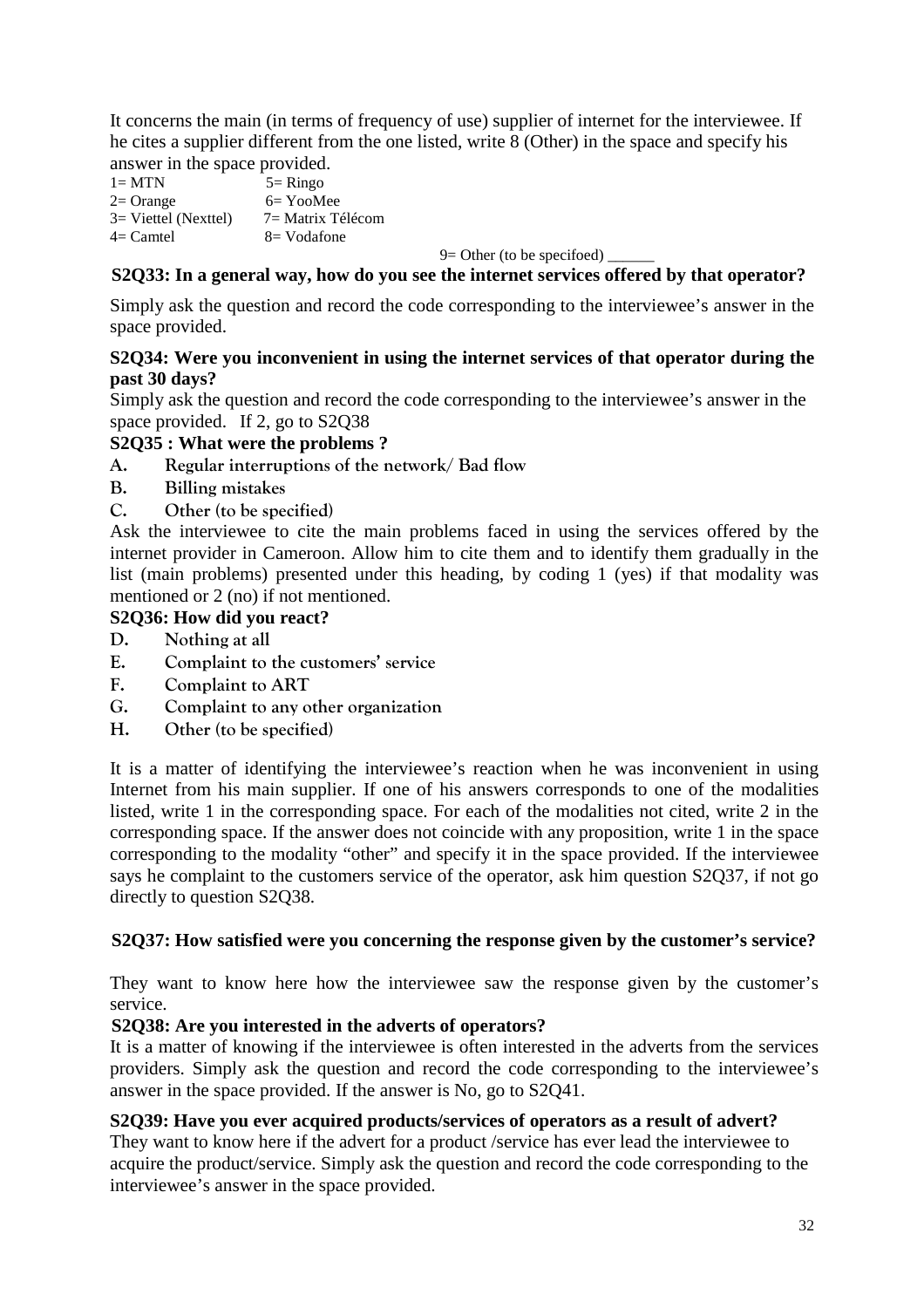#### **S2Q39a : After this acquisition, how did you find these products/services?**

**It is a matter of knowing if the services/products acquired as from the advert, met the expectations of the interviewee after the he followed the advert.**

#### **S2Q40: Why do you think the products/services acquired as a result of adverts were of bad/too bad?**

If one of his answers corresponds with one of the modalities listed, write 1 in the corresponding space. For each of the modalities not cited, write 2 in the corresponding space. If the answer does not coincide with any proposition, write 1 in the space corresponding to ''*Other''* and write the answer in the space provided.

#### **S2Q41: Have you ever been subscribed to a service of the operators without your consent?**

Simply ask the question and record the code corresponding to the interviewee's answer in the space provided. Consider also the renewal of a package without your authorization.

#### **2.6 KNOWLEDGE OF TELECOMMUNICATION REGULATORY AGENCY (ART)**

This subsection enables to get the knowledge of the population concerning ART. It is a public enterprise that ensures for the State, the regulation, the control and the follow-up of activities of operators and exploiters in the sector of the telecommunication and information and communication technologies. It also watches over the respect of the principle of equality in the treatment of users in all the enterprises of electronic communications.

#### **S2Q42: Have you ever heard about Telecommunication Regulatory Agency (ART)?**

The goal of the question is to know the level of the knowledge of the interviewee about ART. Ask the question and write the answer in the space provided. If the interviewee says no, move to the next individual. Ask the question and allow him to answer, without reading the specified modalities of this section. Identify among these modalities, the ones that were mentioned by the interviewee and write 1 for yes in the space provided. If not so, write 2 for No.

#### **S2Q43: Do you know the role of ART?**

Simply ask the question and record the code corresponding to the interviewee's answer in the space provided.

#### **S2Q44: Do you know the actions of ART?**

Simply ask the question and record the code corresponding to the interviewee's answer in the space provided. If the interviewee says No, go to the next individual. If it is the last individual, go to section 3.

#### **S2Q45: If Yes, which ones?**

If the interviewee says he knows the actions of ART, ask him to cite theses actions and allow him to answer without reading out the modalities. Among the modalities, identify the ones that correspond with the interviewee's answer and write 1 for yes in the space provided. If No, write code 2.

#### **S2Q46: Result of data collection:**

Give the result of data collection for each individual concerned by this section. The modality "Incomplete Survey" corresponds to the case where the individual did not answer all the questions concerning him.

#### **S2Q47: Serial number of the respondent**

It is a matter of writing the serial number of the person who effectively answered the questions for the concerned individual. Remember that the interviews are done one individual after the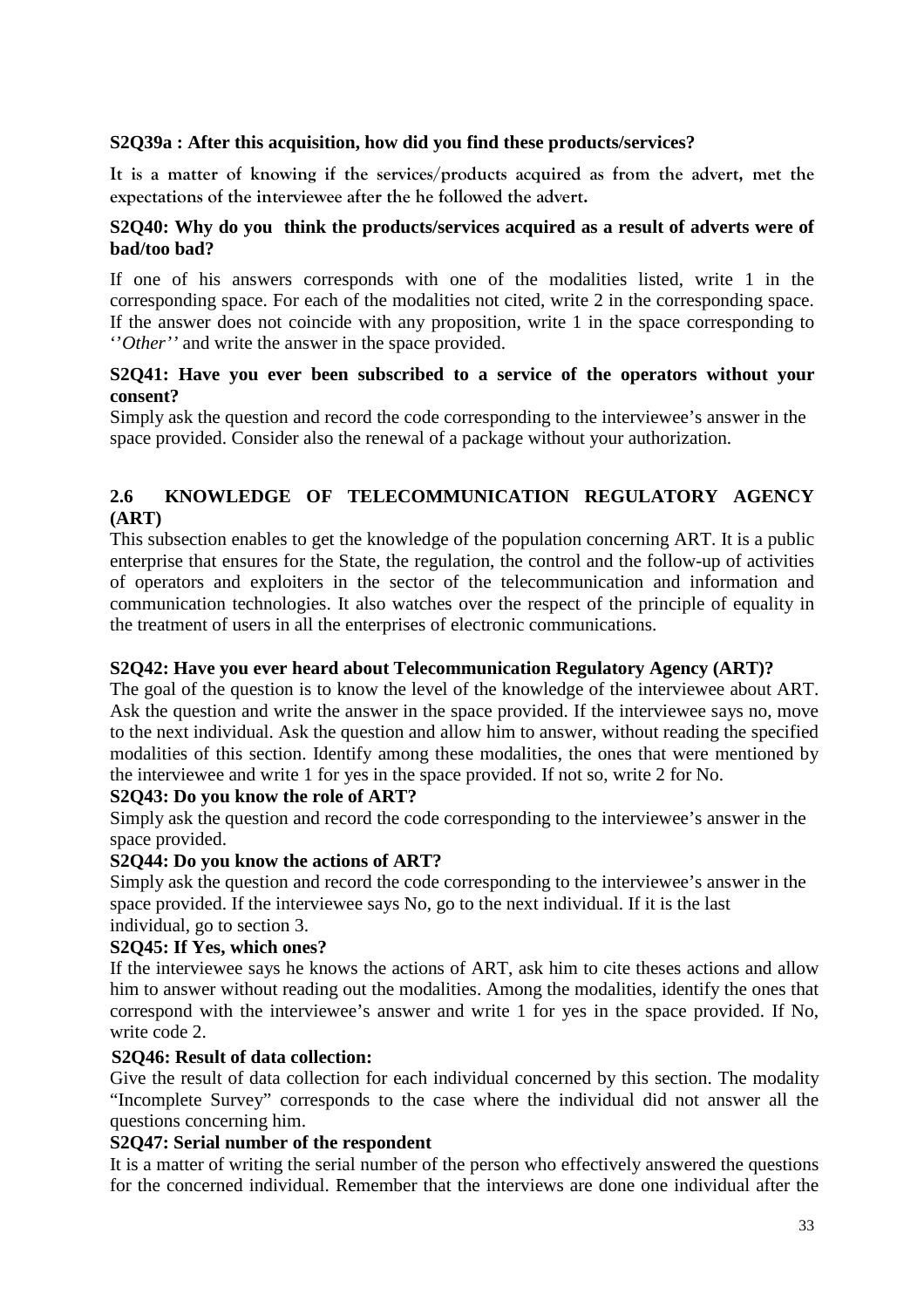other, and no one has to answer on behalf of the other. Except the cases of children below 10 for who an adult can answer.

### **SECTION 3: ICT EQUIPMENTS IN HOUSEHOLDS**

#### *This section is preferably administered to the household head or his spouse.*

It enables to get information related to the equipment of household with the ICT goods. Information concern the household as a whole. The household head or his spouse is the resource person to answer. Yet, any other member of the household who knows can still answer.

#### **S3Q01: In your locality, do you have public internet access centres ?**

A multipurpose community telecentre is a public infrastructure that offers internet services form a terminal or from terminals put at the disposal of a community so as to enable him to communicate. Simply ask the question and record the code corresponding to the interviewee's answer in the space provided.

#### **S3Q02: Is your household or someone in your household having ?**

It is a matter of knowing if the household has some appliances. Ask the question and list out the elements for answer. For each of them, write the corresponding code in the space provided. That is to say, 1 for Yes of the element exists in the household and 2 if No.

**S3Q02a: Electricity S3Q02b: A radio set S3Q02c: A television set S3Q02d: A fix telephone line S3Q02e: A cell phone line**

#### **S3Q03: Is your household/a household member having at home at least?**

#### **A. Fix computer**

### **B. Portable computer**

#### **C. A tablet/Ipad/PDA**

#### **D. A notebook**

Simply ask the question and record the code corresponding to the interviewee's answer in the space provided. Distinguish between laptop and fix computer. Ask question S3Q04, only if the household does not have neither the laptop nor fix computer.

#### **S3Q04: Why is your household not having a computer at home?**

Simply ask the question and record the code corresponding to the interviewee's answer in the space provided.

**S3Q05**: Is your household or someone in your household having internet at home?

Access can be provided by any device having internet connection (not only a computer). This includes cell phones, PDA, machines for video games and numeric television. The access can be fix network or mobile network. Internet connection must be in good state, that is to say all necessary service, softwares equipment. Simply ask the question and record the code corresponding to the interviewee's answer in the space provided. If the answer is yes, go to S3Q07.

#### **S3Q06: Why is your household or someone in your household not having internet at home?**

Simply ask the question and record the code corresponding to the interviewee's answer in the space provided.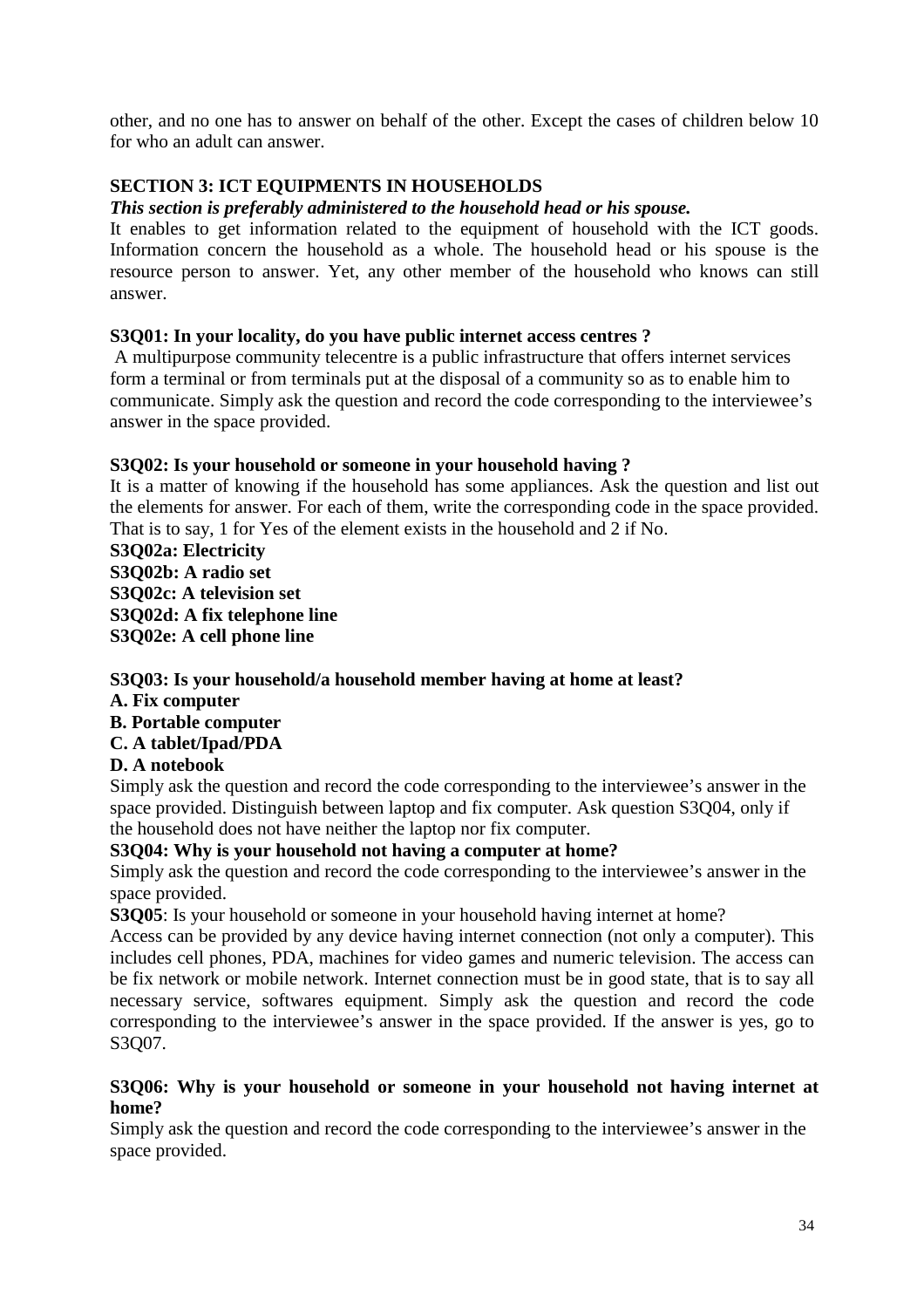#### **S3Q07: Which type of Internet access do you have at home?**

Simply ask the question and record the code corresponding to the interviewee's answer in the space provided.

This question is divided into two sub questions: Cabled connection and Wireless connection.

The cabled connection is an internet connection that uses the cable.

The wireless connection is any mobile internet connection which rather has radio waves.

For all other definition related to this section, the interviewer will refer himself to chapter one which is consecrated to the specification of terms used in this survey.

Report each time, the corresponding to the type of technology cited by the interviewee, in the space provided.

#### **SECTION 4: MONITORING OF CHILDREN IN THE USE OF NUMERIC MEDIAS**

This section tackles the thematic of youth in the consumption of products and services of telecommunication. These products and services include the multimedia video, audio content, but also, video games and texts from various supports. All the ICT tools are concerned, whether it is the television, the computer, the phone or any other terminal that enables to read those contents. Internet also, with great possibilities of communication, of exchanges of various contents, and of discovery is of peculiar interest for this section. This section is mainly addressed to the household head, or to his spouse who are responsible in the monitoring of children concerning the consumption of ICT products in the household. It is a matter of knowing if the latter know the risks that may occur due to the exposition of children to ICT and the officering measures.

Questions S4Q01 to S4Q08 tackle the culture of parents concerning the dangers or risks of consumption of products from numeric medias, and the officering measures that exist at the level of parents.

#### **S4Q01: Do you know the risks/dangers that the minor children (18 years or less) face when they have access to video content? (Including television, audio) or video games?**

This question tackles more the content than the means by which the child has access to the content. For example, as concerning the video content, television is concerned, but also, contents obtained by copying from friends or close relations, cinema, and even internet. If need be, the interviewer can list the terminals and the channels that give access to these various contents, but he should make the interviewee understand that the question addresses the content and not the type of channel or terminal. If the interviewee says he is not informed about the risks, go to S4Q05.

#### **S4Q02: What are the dangers/risks that you know?**

For the interviewees who declared that they are informed about the risks that children may face in the consumption of numeric media, ask them to list out, without you, reading out the ones found in the questionnaire.

#### **a. Exposition to violence**

Violent films are included here. But also, are also found real scenes of aggressions snapped by companions.

#### **b. Pornography**

#### **c. Extremism**

These are contents that promote hatred, discriminations or radicalization towards ethnic, religious groups, minorities or a whole people.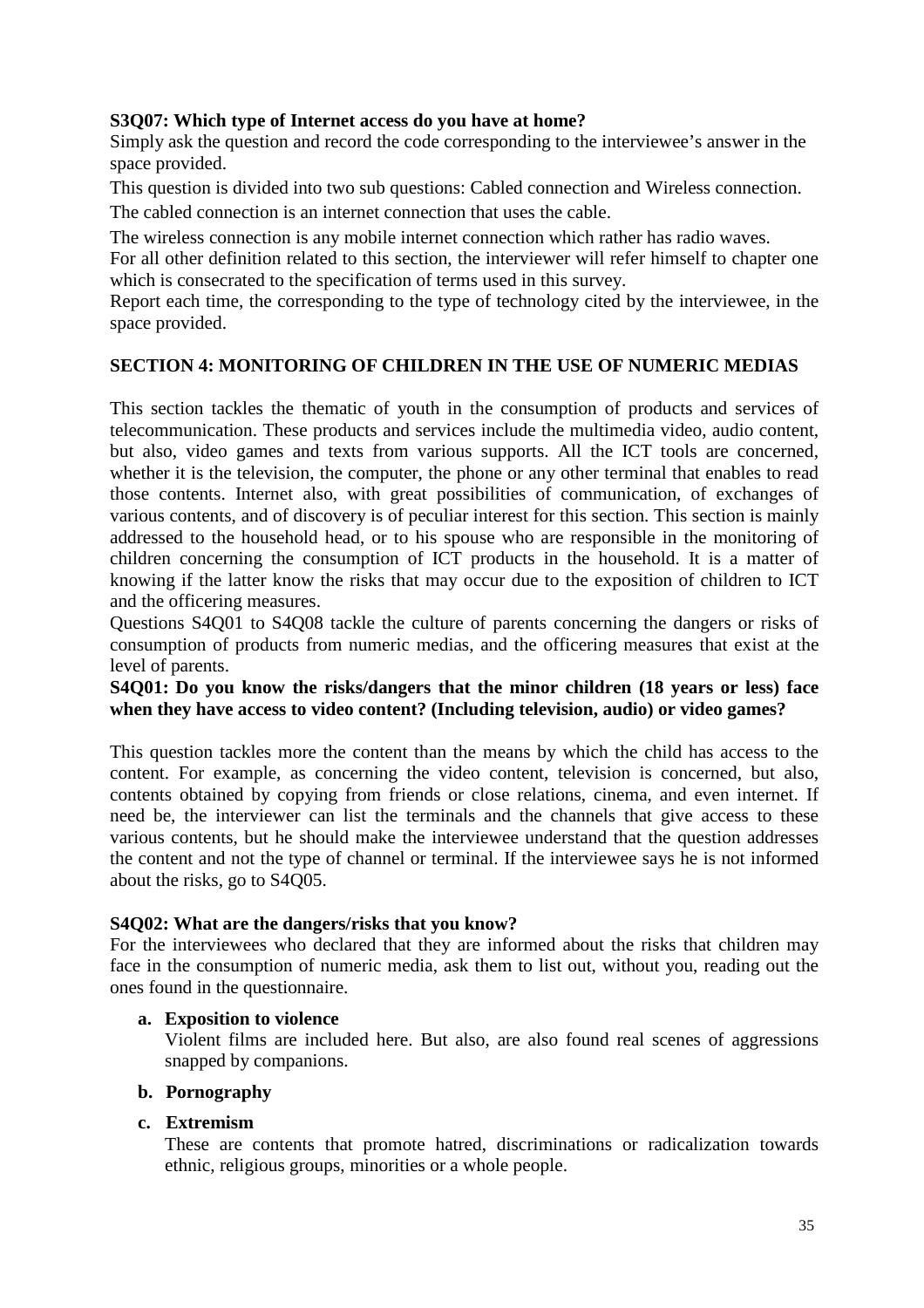### **d. Dependance**

The fact of spending much time watching video, playing video games…

#### **e. Other (to be specified)**

#### **S4Q03: Do you know about the provisions for children protection in case they face the risks/dangers occurring from their access to video content (including television, audio) or video games**

Simply ask the question and write the code corresponding to the answer in the space provided. If the interviewee answers No, write 2 in the space provided and go to question S4Q05.

#### **S4Q04: Which provisions do you know?**

Ask the parents who said they know about the provisions for children protection, to cite the dispositions without you listing out the ones found in the questionnaire.

#### **a. Respect of the age limit for video games and films**

The films containing scenes of violence generally have labels for age limitation; as well as pornographic contents. Video games, depending on their contents also have a minimum age. It is a matter of knowing these age limits. Even in television, the little ones are exposed to scenes of love (in the series for example), to which they ought not to.

- **b. Limitation of the time spent on videos (including television) and video games**
- **c. Discussion with the child about the video content he can watch**
- **d. Use of codes for parental control**
- **e. Other** (to be specified**)**

#### **S4Q05: Are you informed about the risks/dangers that the minor children may face in using Internet?**

Several activities on internet have risks for the users, particularly for the youngest who are more vulnerable. This question seeks to know if the respondent knows about these risks. If he says he is not informed, go to question S4Q09.

#### **S4Q06: What are the risks/dangers that you know ?**

For the interviewee who said they are informed about the risks that the children may face on internet, ask them to list out, without you, reading out the ones listed in the questionnaire.

#### **a. Exposition to violence**

#### **b. Pornography**

#### **c. Exchange of inappropriate images/videos**

These are images or videos where the youths snap themselves naked or in suggestive postures and send the pictures to a correspondent on internet.

#### **d. Cyber-harassment**

It is a type of harassment produced only internet. The victim is the target of repeated aggressions via internet (Facebook, Twitter…) for a long time.

#### e. **Cyberdependance**

It is a matter of spending much time on internet.

#### **f. Abuse of data**

It is the abusive use of private data of internet users. Scamming of accounts is included in this category.

### **g. Agressions**

This modality refers to acts of aggression following some encounters on internet.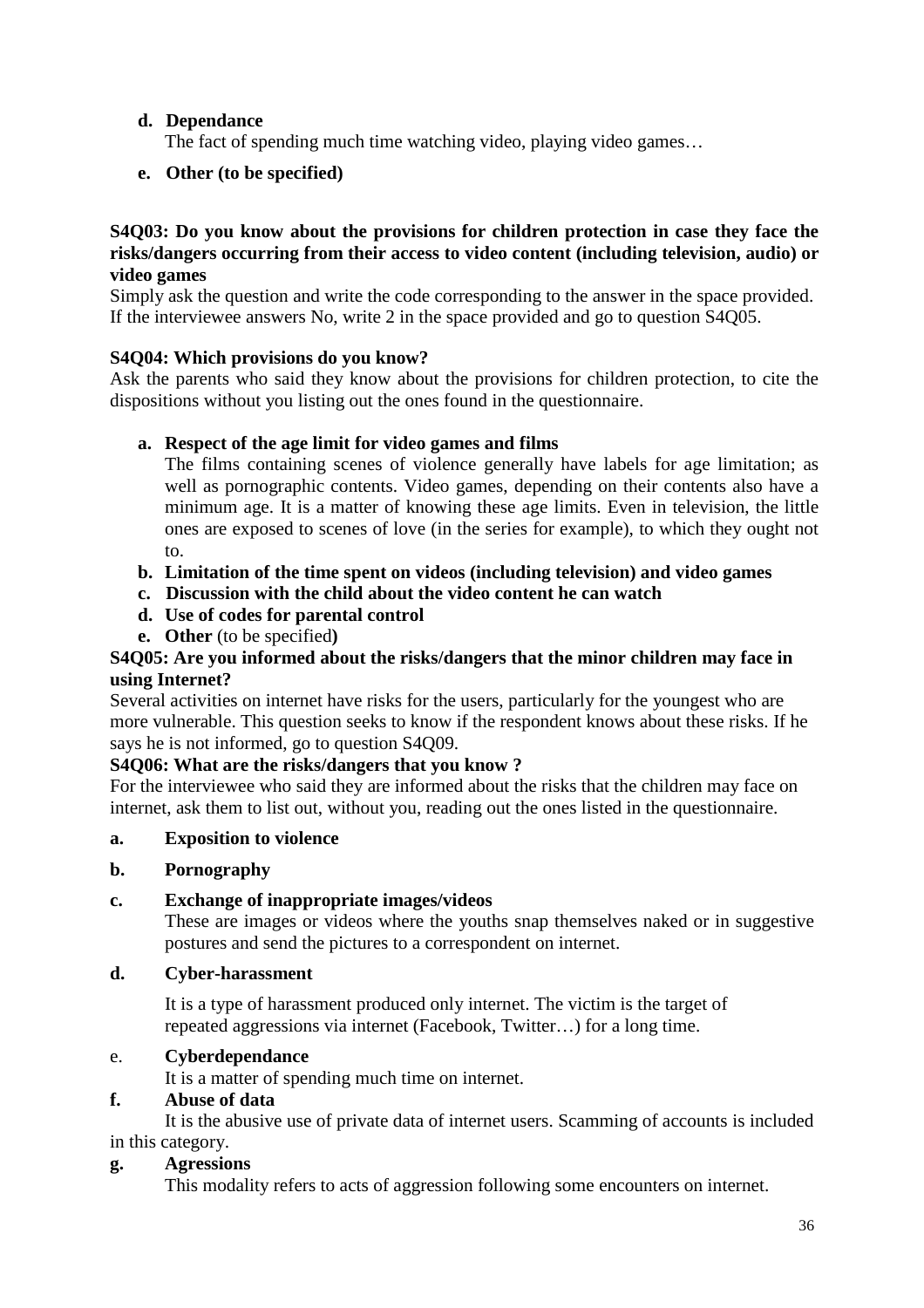#### **h. Extremism**

#### **i. Other**

#### **S4Q07: Are you informed about the provisions for children protections in the use of internet?**

Simply ask the question and write the code corresponding to the answer in the space provided. If the interviewee answers No, write 2 in the space provided and go to question S4Q09.

### **S4Q08: Which provisions do you know?**

#### **a. To limit the time spent on internet**

It is a matter of knowing if the parents impose to children a duration to spend on internet during a specific period which can be the day or the week.

#### **b. To install filters/blockages for some programmes in the computer**

It is the possibility of installing a device that blocks access to some sites.

- **c. Not to have a computer in the children room**
- **d. To block the internet connection**
- **e. To forbid the use of a phone/tablet before a certain age**
- **f. To forbid the children to connect themselves in the absence of an adult**
- **g. Other (to be specified)**

Questions S4Q09 to S4Q17 tackle the effective exposition of young children to numeric medias and the effective monitoring of parents regarding the risks that these medias represent. **S4Q09: Do the very young children of the household have access to audio or video**

**content (including the television, video games, on telephone…)?**

It concerns children below 15. If the interviewee has no child of that age range or if the answer is No, go to S4Q12.

#### **S4Q10: Do you take measures to protect your children from the dangers of the video or audio content?**

Simply ask the question and write the code corresponding to the answer in the space provided. **S4Q11: Which measures do you take?**

Same instruction as in question S4Q04

#### **S4Q12: Do the very young children (below 15 years) of the household have access to Internet?**

It concerns children below 15. If the answer is No, go to S4Q15.

#### **S4Q13: Do you take measures to protect your children from internet dangers?**

Simply ask the question and write the code corresponding to the answer in the space provided. **S4Q14: What measures do you take?**

Same instruction as in question S4Q08

#### **S4Q15: Do the very young children (below 15 years) of the household have access to fix/mobile for calls?**

Simply ask the question and write the code corresponding to the answer in the space provided. **S4Q16: Do you take measures to monitor the use of telephone to communicate by your**

#### **very young children of the household?**

Simply ask the question and write the code corresponding to the answer in the space provided. **S4Q17: If Yes, which ones?**

For this question, no pre-coded modality was provided. The interviewer will get at most 3 measures cited by the interviewee.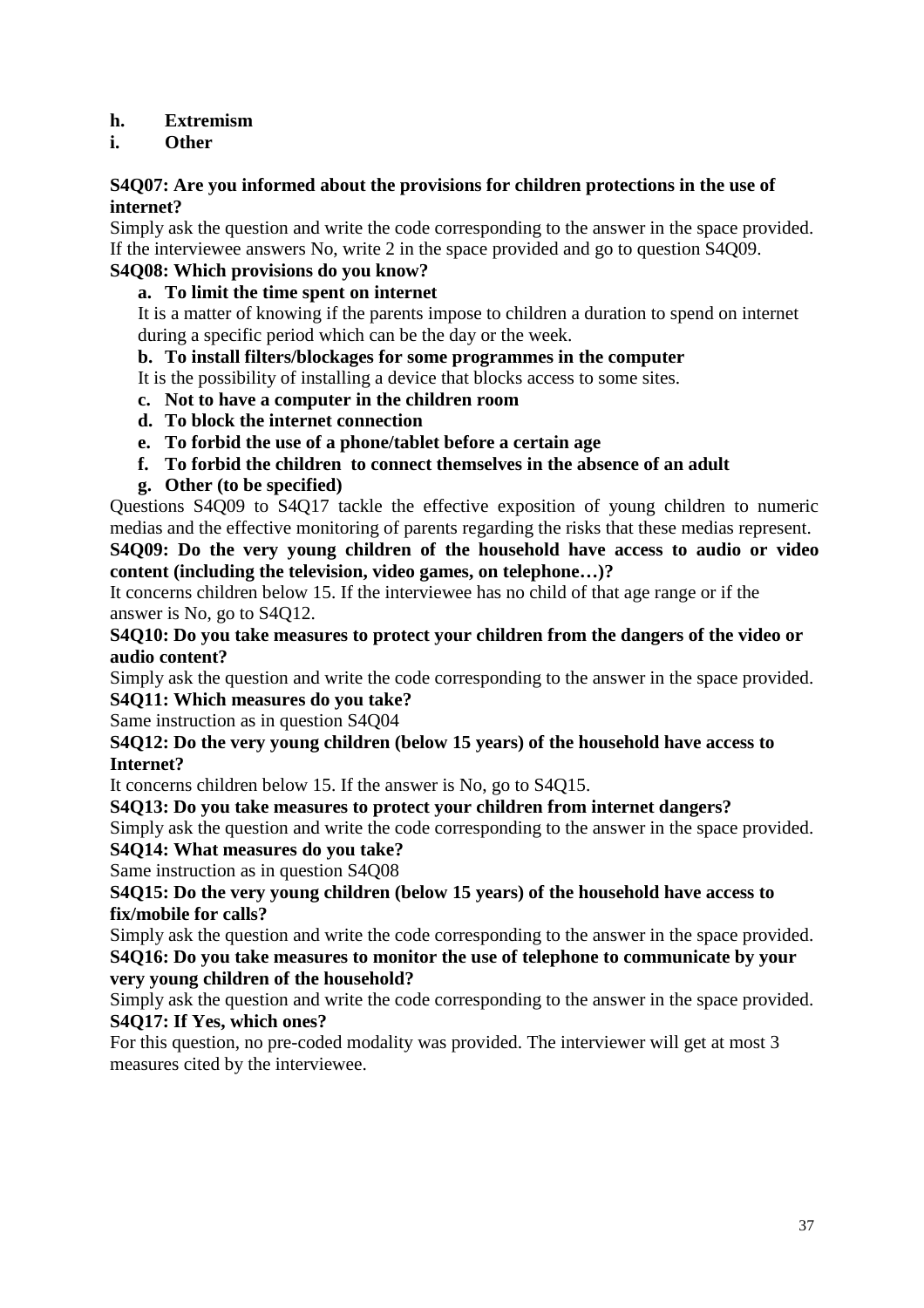#### <span id="page-37-0"></span>**SECONDE PARTIE : ENTREPRISE QUESTIONNAIRE**

#### **SECTION 0 : GENERAL INFORMATION**

#### **A – IDENTIFICATION OF THE ENTREPRISE**

#### **S0Q01: Name or trade name**

It is the name of the structure. It must not be mistaken with the acronym. Example: Cameroon Development Corporation et non CDC ; Cameroon Radio and Télévision Corporation et non CRTV.

#### **S0Q02: Acronym**

Write the acronym as given by the structure. It is a matter here of writing the initials of the trade name (CDC, CRTV, etc.). When the enterprise is a moral person, they talk of Acronym and when it is a physical personality, they talk of signboard.

#### **S0Q03: Tax payer's N°**

#### **S0Q04: Business registration N°**

#### **S0Q05: Landmark: (Quarter/Street/Place called /Reference Point)**

Give all possible information that can enable to locate the structure or the establishment on the field. Use the names of streets if there is any, the numbers and the names of know buildings, the place-called (i.e all the popular public reference points). Example: Biyem Assi, rue des cacaoyers, across NIKI; near the evangelic church.

#### **S0Q06: Town/Village:**

It is the town or the village where the structure is found. The town can be taken as the survey region (Case of Douala and Yaoundé), or the town can be found in the survey region. For example: In the West region, the structure called PROLEG is found in Bandjoun.

#### **S0Q07:**

#### **A. P.O.Box:**

Write the number of the PO Box of the enterprise.

#### **B. Town of location:**

It is the town of location of the PO Box.

#### **S0Q08: Telephone and fax**

Record the phone numbers through which one can easily get to the structure, beginning with the most accessible, then the fax number.

#### **S0Q09: Web Site and e-mail**

These are the easily accessible electronic contacts of the enterprise.

**S0Q10: Interviewer**: Write your name and first name in the space provided and write in the corresponding space, your code given by the supervisor.

**S0Q11: Controller**: this variable is filled by the controller who writes in full his names and first names as well as his code after he has controlled the questionnaire.

**S0Q12: Supervisor**: this variable is filled by the supervisor who write in full his names and full names as well as his code after the control of questionnaire.

**S0Q13:** Write the day and the months of BEGINNING of data collection. Do not forget to write the date according to the indicated format: dd/mm/year is already filled.

#### **S0Q14: Result of the data collection:**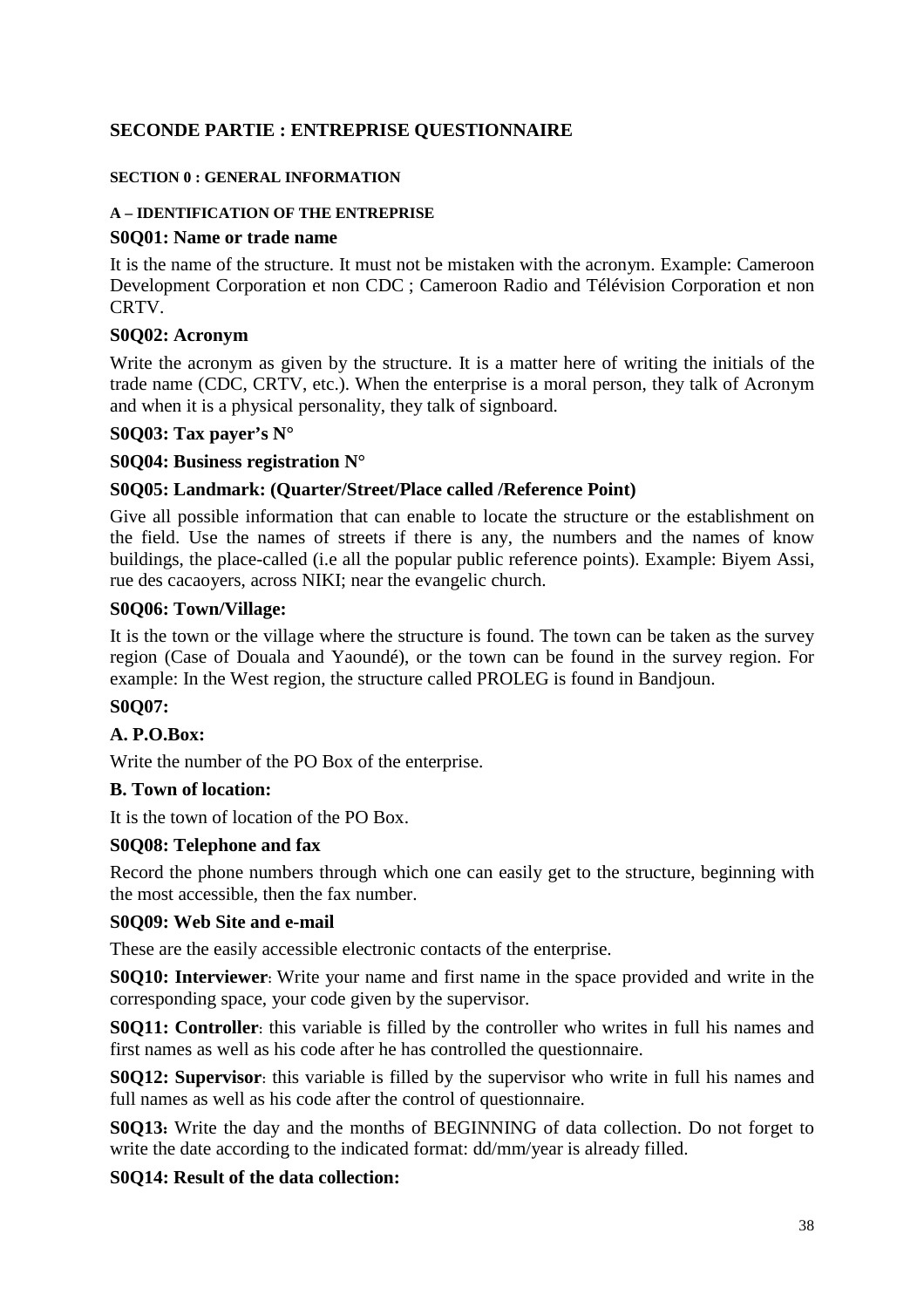This variable is filled at the end of data collection by the interviewer and checked by the controller. Write the corresponding code.

1= **Complete survey**: If all the sections have been filled.

2= **incomplete survey**: If at least one section has not been filled

3= **Questionnaire completely empty (specify the reason)** *: Choose this modality if you have not been able to administer the questionnaire in the structure and specify the reason.*

#### **S0Q15: Appreciation of the quality of the survey**

At the end of the interview, the interviewer gives his viewpoint on the quality of the survey.

- *1= Very good*
- *2= Good*
- *3= Average*
- *4= Bad*
- *5= Very bad*

#### **S0Q16A: Name of the main respondent:**

Record the name and firstnames of main respondent

#### **S0Q16B : Function of the main respondent**

Record the function of the main respondent inside the structure

#### **S0Q16C : Phone number of the respondent**

Write in the corresponding spaces, the phone number of the main respondent. This number may be used to get eventual additional information.

#### **SECTION 01: CHARACTERISTICS OF THE ENTERPRISE**

#### **S01Q01: What is the nature of the enterprise ?**

Encircle the code corresponding to the nature of the enterprise and write the code in the corresponding space.

 $01 =$  Agro-pastoral and halieutic exploitation

02= yard, mine or quarry

- 03= Factory
- $04=$  Workshop
- 05= Depot, warehouse
- 06= Sale store
- 07= Workshop and sale store
- 08= Office or closet
- 09= Counter opened to the public
- 10= Lodging establishment
- 11= Collective equipment without lodging
- 12= Base of non sedentary activity
- 13= Specialized complex
- 96= Other (to be specified)

#### **S01Q02: What is its legal status??**

Simply ask the question and write the code corresponding to the answer in the space provided.

#### **S01Q03: Does the enterprise belong to a group ?**

It is a matter of knowing if the enterprise belongs to a group of enterprise or not. Simply ask the question and write the code corresponding to the answer in the space provided.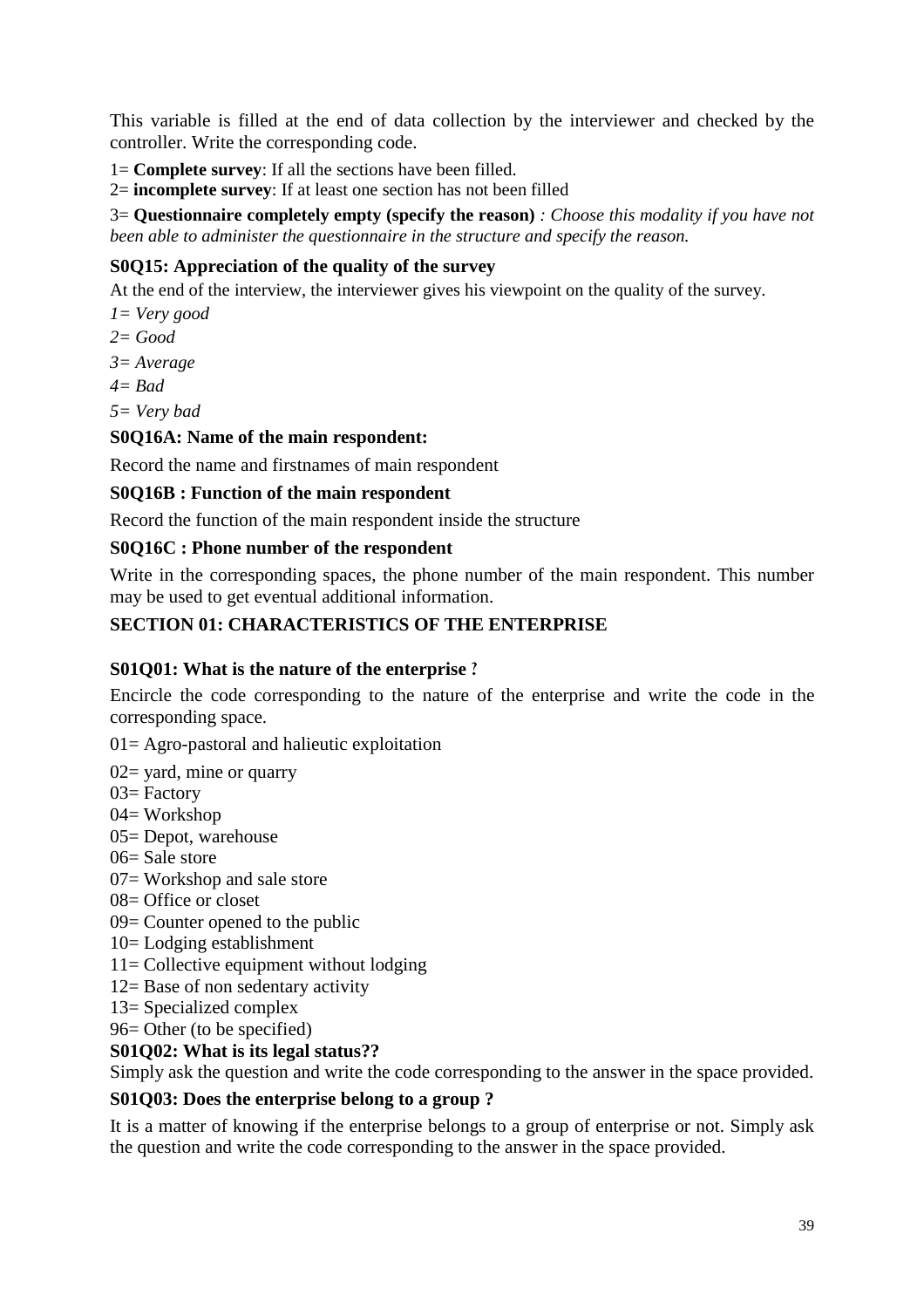#### **S01Q04: Does your enterprise have participation/shares to the capital of one or several other enterprises?**

It is a matter of knowing if the enterprise has shares in other enterprise. Simply ask the question and write the code of the answer in the space provided.

#### **S01Q05: Does your enterprise have one or several branches/subsidiaries abroad?**

It is a matter of knowing if the enterprise has at least a branch abroad. Simply ask the question and write the code of the answer in the space provided.

#### **S01Q06: Do other enterprises have participation/shares to the capital of your enterprise?**

They want to know here if other enterprises have shares in the structure.

**S01Q07: Is the enterprise a branch/subsidiary of a foreign enterprise?**

It is a matter of knowing if the enterprise is a subsidiary of a mother enterprise based abroad. **S01Q08 : What is the number of enterprises possessed or controlled by your enterprise? S01Q09 : What is the social capital at the 31/12/2016 (***in thousands of F CFAF***)?**

#### **SECTION 02: ECONOMIC DATA**

#### **S02Q01: Number of permanent staff employed in 2015:**

Ask how many persons worked permanently in 2015 in the establishment that you are interviewing. Specify their distribution by gender (number of men and number of women) and make sure that the sum gives that value written in the space TOTAL.

#### **Encadré N°1: Notion of permanent manpower**

By permanent manpower, we understand the set of occupied persons working in the unit at the end of the year of reference, including proprietors who work in the unit and nonremunerated family aids, and persons working out of the unit but being part of the latter and being remunerated by it (for example: commerce representatives, delivery-men, maintenance teams). Are equally considered, persons on short duration leave (sick leave, paid leave, exceptional leave...) as well as workers on strike. Are, otherwise excluded, part-time workers appearing on the list of wages-earners of the enterprise as well as seasonal workers, apprentices and home workers appearing on the list of the wage-earners of the unit. Is equally excluded the labour force put at the disposal by enterprises of temporary work; it is also the same for persons doing works in the enterprise for other enterprises, independent and occasional workers.

Permanent personnel generally has an undetermined contract whereas temporary agents are generally employed in the enterprise for a specified duration (less than a year) and for well determined tasks.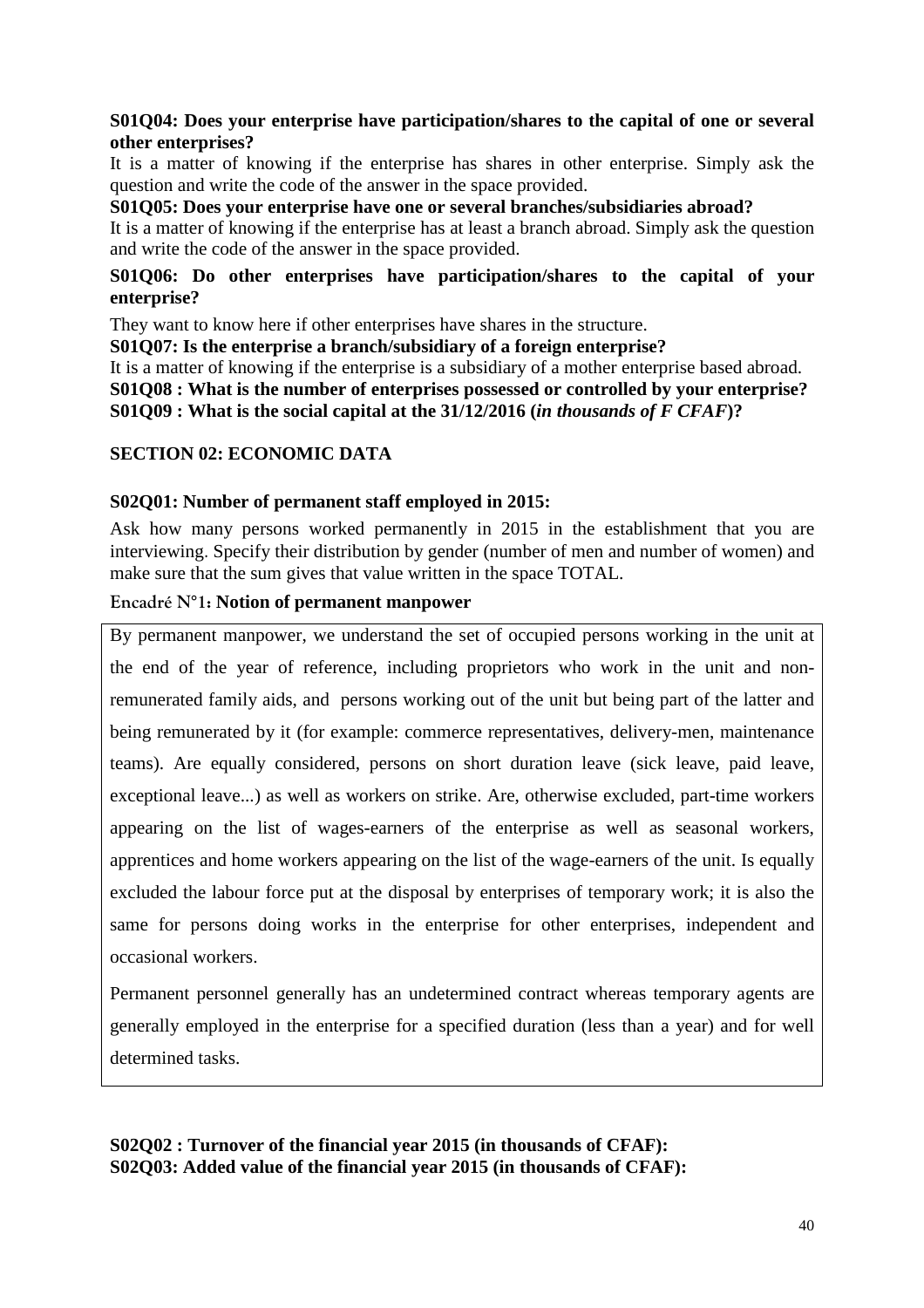### **S2Q04 : Describe precisely the two main activities exercised by order of importance in the turnover**

#### **S02Q04A: Description of the activity:**

Describe completely the two main (if there are) activities exercised by the enterprise.

#### **S02Q04B: Activity code:**

Write in the space, the code corresponding to the activity described in S02Q07A. That code is found in the document of nomenclature.

#### **S02Q04C: Products or services:**

Register here the name of the main product or service from each activity cited.

S02Q04D: Code of the product or service

Write in the space, the code corresponding to the product/service described in S02Q07C. That code is found in the document of nomenclature.

#### **S02Q04E: % of the total turnover**

It is a matter of getting an estimate by percentage of the turn over generated by each of the main activities/products cited.

#### **SECTION 03: LEVEL OF ACCESS AND USAGES OF TELECOMMUNICATION SERVICES**

#### **S03Q01: Do you use the computer terminals below in your structure? If yes, what is the number of each terminal?**

For each terminal cited, ask if the enterprise uses it for its activities. Write 1 if the respondent says Yes or 2 if No. If the terminal is used, ask the number of pieces/copies.

#### **S03Q02: Do you use internet for the activities of your enterprise?**

It is a matter of knowing if the enterprise uses internet for its services. No matter the place of use. Write the code of the answer in the corresponding space.

#### **S03Q03: In which case do you use internet in your enterprise?**

It is a matter of knowing the activities for which internet is used in the enterprise. Ask the respondent for each activity cited, if the enterprise uses internet for it or not. If he gives another activity which is not in the list, write 1 at other activity and specify the activity in the corresponding space.

#### **S03Q04 : Through which mean do they mainly access to internet for the activities of the enterprise?**

It is a matter getting the main means of internet connection in the structure. That is to say the most used means. Choose 2 if the enterprise mainly recourse to a cyber café for its connection. After this modality, go to S03Q08.

#### **S03Q05: Which type of connection do you have in your enterprise?**

This question has two sub-questions: Cabled connection and wireless connection. The definitions of these two are in chapter 1 and the modalities are also clearly defined.

Write each time the code corresponding to the type of technology cited by the interviewer as well as the capacity/flow of the connection. Do not read the modalities to him. Listen to his answers. For the technologies not cited, write 2 for No in the corresponding spaces.

#### **S03Q06: Are all the terminals connected to the internet network?**

It is a matter of knowing if all the terminals are connected to the internet device. If yes, write 1 and go to question S03Q09.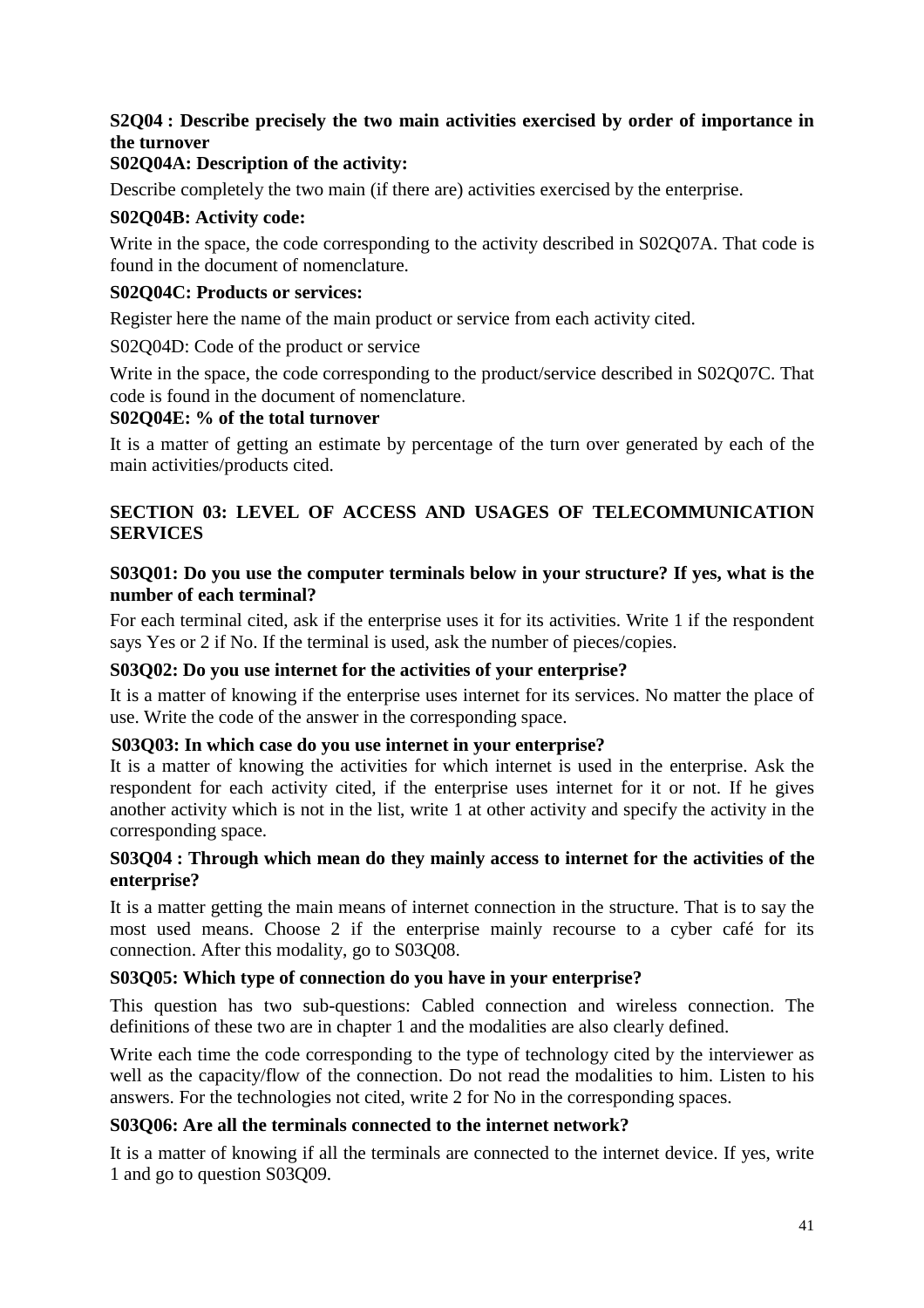#### **S03Q07: If No, give the number of connected terminals**

If the respondent declares in the preceding question that all the terminals are not connected to internet, ask here for each terminal used in the enterprise, the number of post connected. **S03Q08: At which moment of the day is the connection accessible?**

Simply ask the question and choose the modality corresponding to the interviewee's answer.

#### **S03Q09: Which category of the staff has access to the connection in the structure?**

It is to know if internet access in the structure is just for some persons.

#### **S03Q10: Does your structure have an internet network?**

Simply ask the question and write the code corresponding to the answer in the space provided.

The term intranet is used to call a computer network developed inside an enterprise and reserved to collaborators, and it operates with the same component as internet. Example: the intranet enables the employees to have access to the internal documents of the enterprise.

#### **S03Q11: What is the amount (in FCFA) of annual expenses related to internet services for the structure?**

Ask here in CFAF, an estimate of the annual expenses for internet services in the structure. If it is difficult to get an annual amount, ask him questions about the monthly or quarterly expenses for internet services. Then, carry out the appropriate calculations to get the annual expenses.

#### **S03Q12: In your enterprise, do you have**

- **A- Fixed telephone lines?**
- **B- Mobile telephone lines (fleet)?**
- **C- An auto-commutator service (PABX)?**
- **D- A cell phone line (for the standard)**

Ask the question for each device and write the answer in the space provided.

The auto-commutator service is an internal telephone service of the enterprise. This service is the one the employees of the structure can, while using a fix phone, call other offices by dialing the number attributed to that office (Generally composed of 1, 2, 3, or 4 figures). That service is also used by the standardist in order to dispatch the various entering and outgoing calls of the enterprise.

The fleet is a set of numbers acquired by the enterprise from an operator and which offers preferential prices and consequent advantages (free calls between the numbers of the fleet, etc.).

#### **S03Q13: To whom are these services accessible?**

Ask questions for each type of service and report the corresponding code in the space provided. You can ask for example: ho has access to the fix telephone? Do not forget to ask question only for the types of services covered by the structure.

#### **S03Q14: What is the amount of annual expenses related to the telephone service of the structure (in thousands of CFAF)?**

Same instruction as in question S03Q09.

#### **S03Q15: Do you use or do you accept in your enterprise mobile financial transactions?**

- A. Via Orange Money
- B. Via MTN Mobile Money
- C. Via Express Union Mobile Money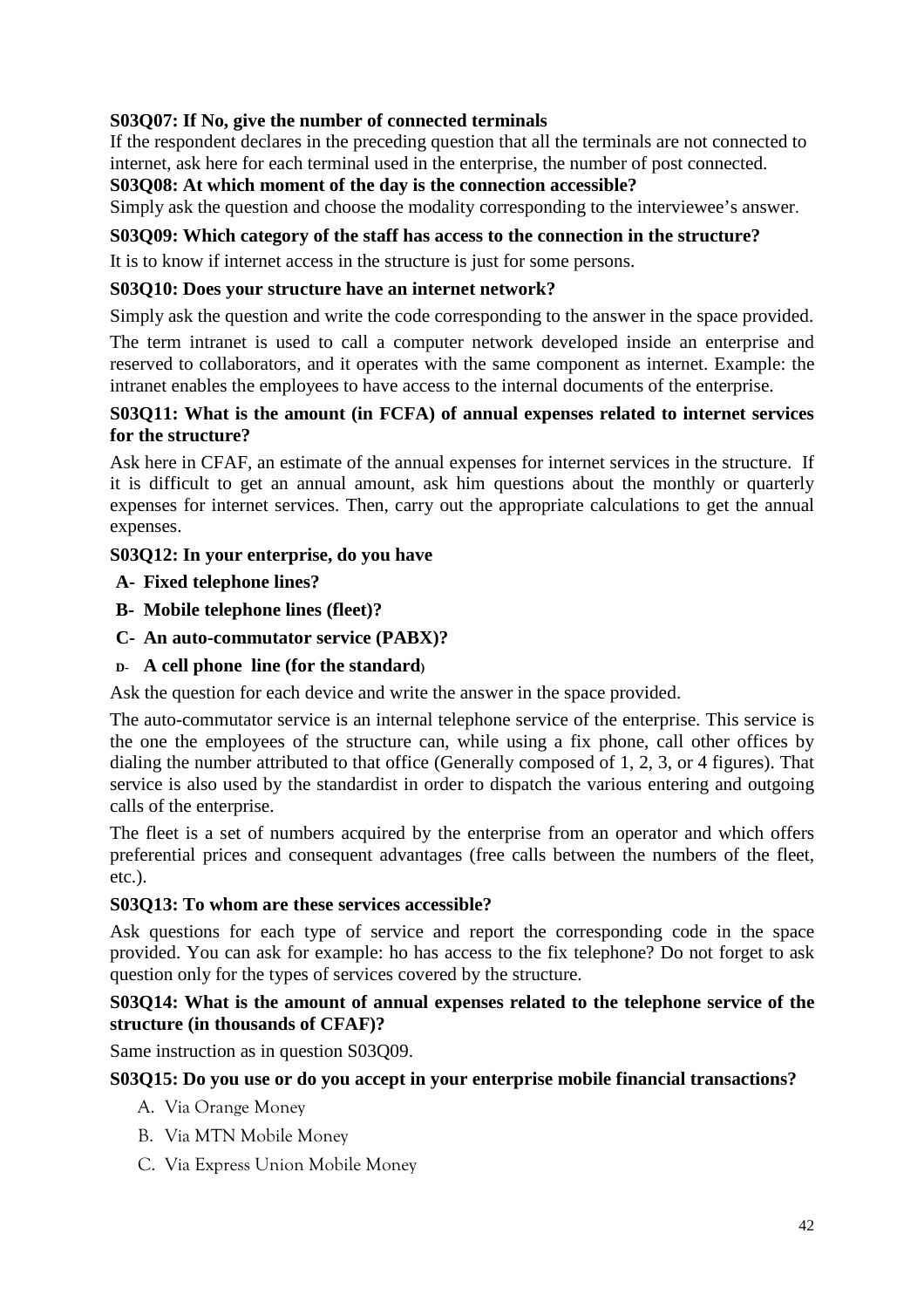#### <span id="page-42-0"></span>D. Via other service financial mobile service (to be specified)

Ask the question to know for each mobile financial service, if the enterprise uses or accepts it for financial transactions with its partners or its clients.

#### **S03Q16: If Yes, for one of the mobile financial services, have you already encountered inconveniences in the usage of this service?**

If the respondent declares that the enterprise uses at least one of the above mobile financial services, ask him if their structure has ever been inconvenient in the using it.

#### **S03Q17: If yes, which are the main three ones?**

If he acknowledges that the enterprise has ever been inconvenient in using the mobile financial services, ask him to cite the main inconveniencies.

#### **SECTION 4 : PERCEPTION OF THE QUALITY OF TELECOMMUNICATION SERVICES**

#### **S04Q01: What are the internet service suppliers for your enterprise?**

Adapt the question for each operator as follows: Do you use in your enterprise the internet connection provided by (Name of the operator)? Go through all the operators cited while writing each time the code corresponding to the answer of the interviewee for each operator.

#### **S04Q02: What is the degree of satisfaction in the usage of Internet services rendered by these suppliers?**

The modalities of this question present the various degrees of satisfactions related to the services rendered. Allow the person to speak and write the corresponding code in the space provided. The satisfaction here concerns only the services of the operator who provides internet in the enterprise. So, if for one of the operators cited, the answer at S3Q01 is No, then, S3Q02=0 (Not concerned).

#### **S04Q03: What are the providers of telephone service for your enterprise?**

Ask the question while adapting it to each operator as follows: Do you use in your enterprise a telephone subscription from (Name of the operator)? Go through all the operators cited while writing each time the code corresponding to the answer of the interviewee for each operator.

#### **S03Q04: What is the degree of satisfaction in the usage of telephone services rendered by these suppliers?**

The modalities of this question present the various degrees of satisfactions related to the telephone services rendered. Allow the person to speak and write the corresponding code in the space provided. The satisfaction here concerns only the services of the operator where the enterprise has subscribed. So, if for one of the operator cited, the answer at S3Q03 is no, therefore, S3Q04=0 (Not concerned).

#### **S03Q05: During the last 7 days were you inconvenient in using:**

**A- The telephone service?**

#### **B- The Internet service?**

Inconveniencies are problems of various kinds that the user faces in using the various services (absence of network, network disturbance, etc.) Do not forget that the question deals with inconveniencies of the last 30 days. This is a way of asking the question.

Let's consider that you are interviewing the head of the enterprise on Thursday the 16 February 2017. You could ask him the question as follows: *Have you since Monday the 16 January 2017, faced inconveniencies in using the telephone service?*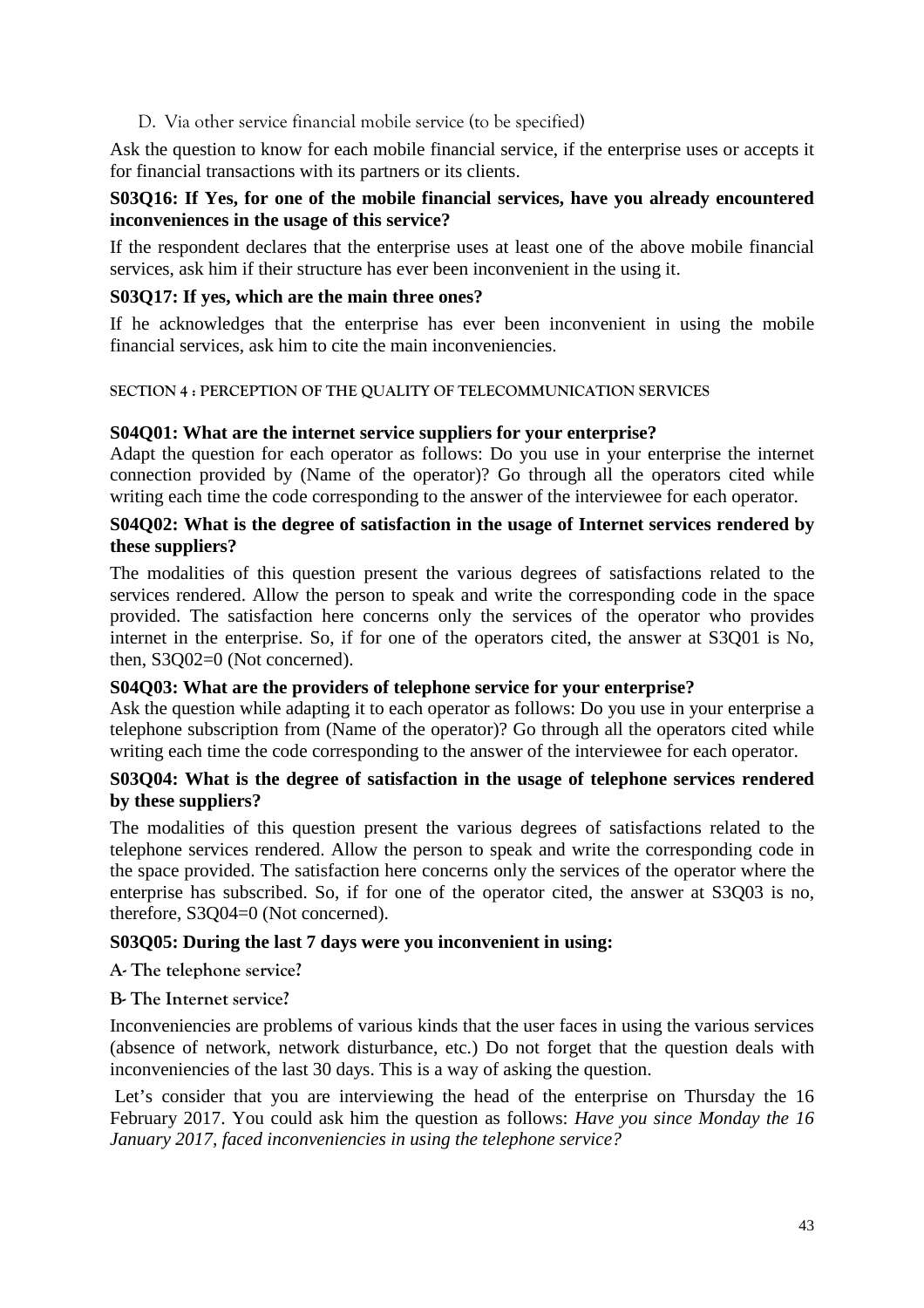*Have you since Monday the 16 January 2017, faced inconveniencies in using the internet service?*

#### **S03Q06: Do you often have contact the « customer service » of these operators when you encounter inconveniences?**

Simply ask the question and write the answer for each operator in the space provided.

#### **S03Q07: What is your degree of satisfaction of the answer got from the « customer service » after resort?**

#### **S03Q08: Do you know actions undertaken by the Telecommunication Regulatory Agency (ART) for the sanitation of the telecommunication sector?**

The goal of the question is to know the level of knowledge of the heads of structures about the actions of ART. Ask the question and write the answer in the space provided.

#### **S03Q09: If yes, which appreciation do you make of the actions undertaken by the ART?**

It is a matter of knowing the view point of the heads of enterprises about the actions undertaken by ART. Simply ask the question and write the code corresponding to the answer in the space provided.

#### **S03Q10: What are the expectations of your enterprise in the matter of policies proposed by the ART?**

This question brings out the expectations of the users in terms of actions to be undertaken by ART. Do not read the modalities. Ask the question and write  $\le 1$  » for the modalities corresponding to the answers. For the rest write « 2 » in the corresponding spaces.

Do not forget to thank the interviewee, to ask him to sign and stamp the questionnaire in the appropriate place.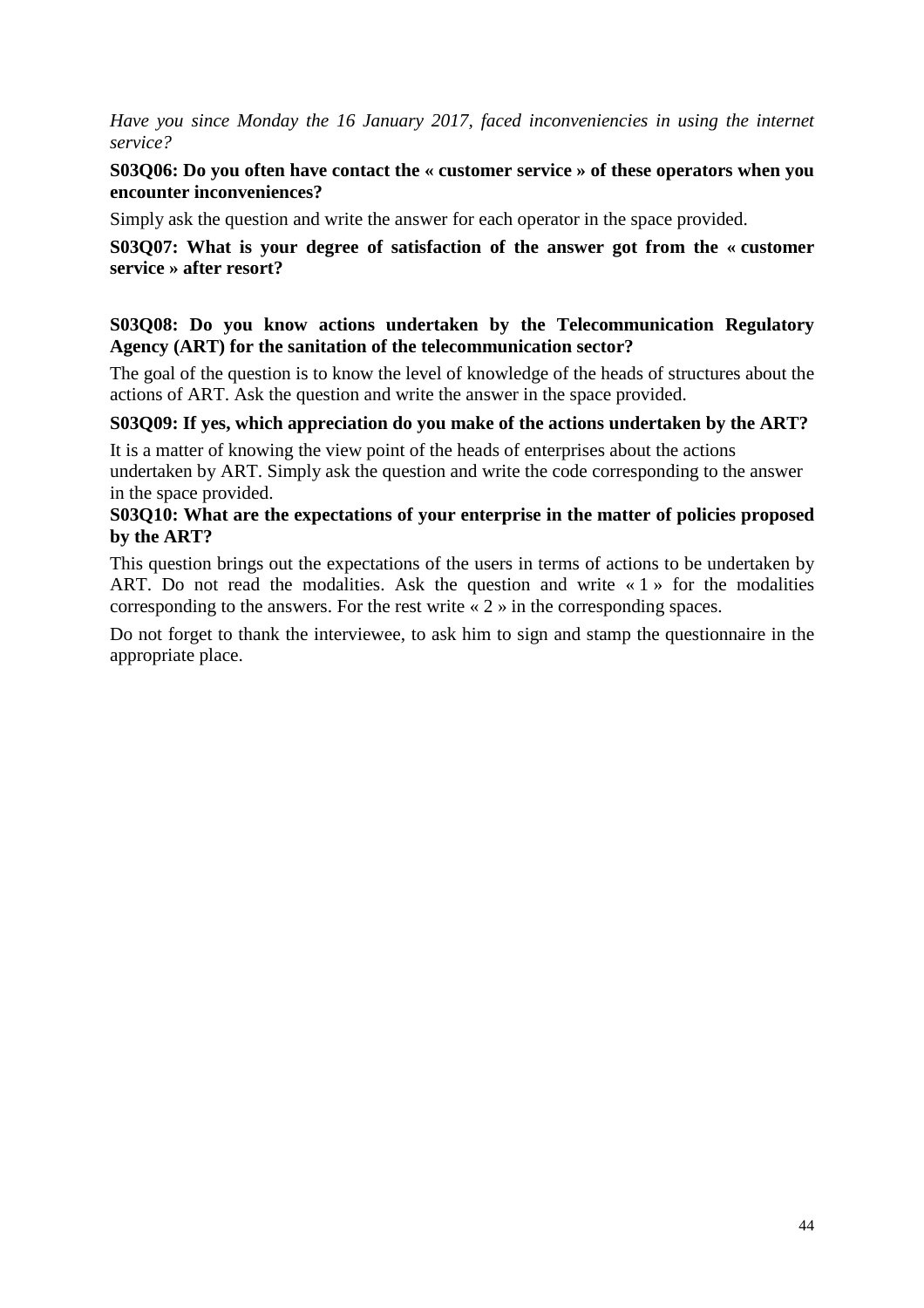### <span id="page-44-0"></span>**APPENDIX**

## **NOMENCLATURE OF ADMINISTRATIVES UNITS**

| <b>Survey Region</b> | Region Code    | Division            | Division code  | Subdivision                | Subdivision code |
|----------------------|----------------|---------------------|----------------|----------------------------|------------------|
|                      |                |                     |                | <b>DOUALAI</b>             | 001              |
|                      | O <sub>1</sub> |                     |                | <b>DOUALA II</b>           | 002              |
| <b>DOUALA</b>        |                | WOURI               | O <sub>1</sub> | <b>DOUALA III</b>          | 003              |
|                      |                |                     |                | DOUALA IV                  | 004              |
|                      |                |                     |                | DOUALA V                   | 005              |
|                      |                |                     |                |                            |                  |
|                      |                |                     |                | YAOUNDE I                  | 006              |
|                      |                |                     |                | YAOUNDE II                 | 007              |
|                      |                |                     |                | YAOUNDE III                | 008              |
| YAOUNDE              | 02             | <b>MFOUNDI</b>      | 02             | YAOUNDE IV                 | 009              |
|                      |                |                     |                | YAOUNDE V                  | 010              |
|                      |                |                     |                | YAOUNDE VI                 | 011              |
|                      |                |                     |                | YAOUNDE VII                | 012              |
|                      |                |                     |                |                            |                  |
|                      |                |                     |                | NGAOUNDERE Ier             | 013              |
|                      |                |                     |                | NGAOUNDERE II              | 014              |
|                      |                |                     |                | NGAOUNDERE III             | 015              |
|                      |                |                     |                | <b>NGANHA</b>              | 016              |
|                      |                | <b>VINA</b>         | 03             | <b>NYAMBAKA</b>            | 017              |
|                      |                |                     |                | <b>MARTAP</b>              | 018              |
|                      |                |                     |                | <b>MBE</b>                 | 019              |
|                      |                |                     |                | <b>BELEL</b>               | 020              |
|                      |                | <b>MBERE</b>        |                | <b>MEIGANGA</b>            | 021              |
|                      |                |                     | 04             | <b>DJOHONG</b>             | '022             |
| <b>ADAMAOUA</b>      | 03             |                     |                | ${\rm DIR}$                | 023              |
|                      |                |                     |                | <b>NGAOUI</b>              | 307              |
|                      |                |                     |                | <b>TIGNERE</b>             | 024              |
|                      |                | FARO-ET-DEO         | $05\,$         | MAYO-BALEO                 | 025              |
|                      |                |                     |                | <b>KONTCHA</b>             | 308              |
|                      |                |                     |                | GALIM-TIGNERE              | 026              |
|                      |                |                     |                | <b>BANYO</b>               | 027              |
|                      |                | MAYO-BANYO          | 06             | MAYO-DARLE                 | 309              |
|                      |                |                     |                | <b>BANKIM</b>              | 028              |
|                      |                |                     |                | <b>TIBATI</b>              | 029              |
|                      |                | <b>DJEREM</b>       | $07$           | NGAOUNDAL                  | 030              |
|                      |                |                     |                |                            |                  |
|                      |                |                     |                | NANGA-EBOKO<br><b>NSEM</b> | 031<br>310       |
|                      |                |                     |                | <b>MINTA</b>               | 032              |
|                      |                | <b>HAUTE-SANAGA</b> | $08\,$         | BIBEY                      | 311              |
|                      |                |                     |                | MBANDJOCK                  | 033              |
|                      |                |                     |                | <b>NKOTENG</b>             | 034              |
|                      |                |                     |                | LEMBE-YEZOUM               | 312              |
|                      |                |                     |                | <b>EVODOULA</b>            | 035              |
|                      |                |                     |                | <b>MONATELE</b>            | 036              |
|                      |                |                     |                | OBALA                      | 037              |
|                      |                |                     |                | <b>BATCHENGA</b>           | 313              |
|                      |                | <b>LEKIE</b>        | 09             | ELIG-MFOMO                 | 038              |
|                      |                |                     |                | <b>OKOLA</b>               | 039              |
|                      |                |                     |                | LOBO                       | 314              |
|                      |                |                     |                | SA'A                       | 040              |
|                      |                |                     |                | EBEBDA                     | 041              |
|                      |                |                     |                | <b>BAFIA</b>               | 042              |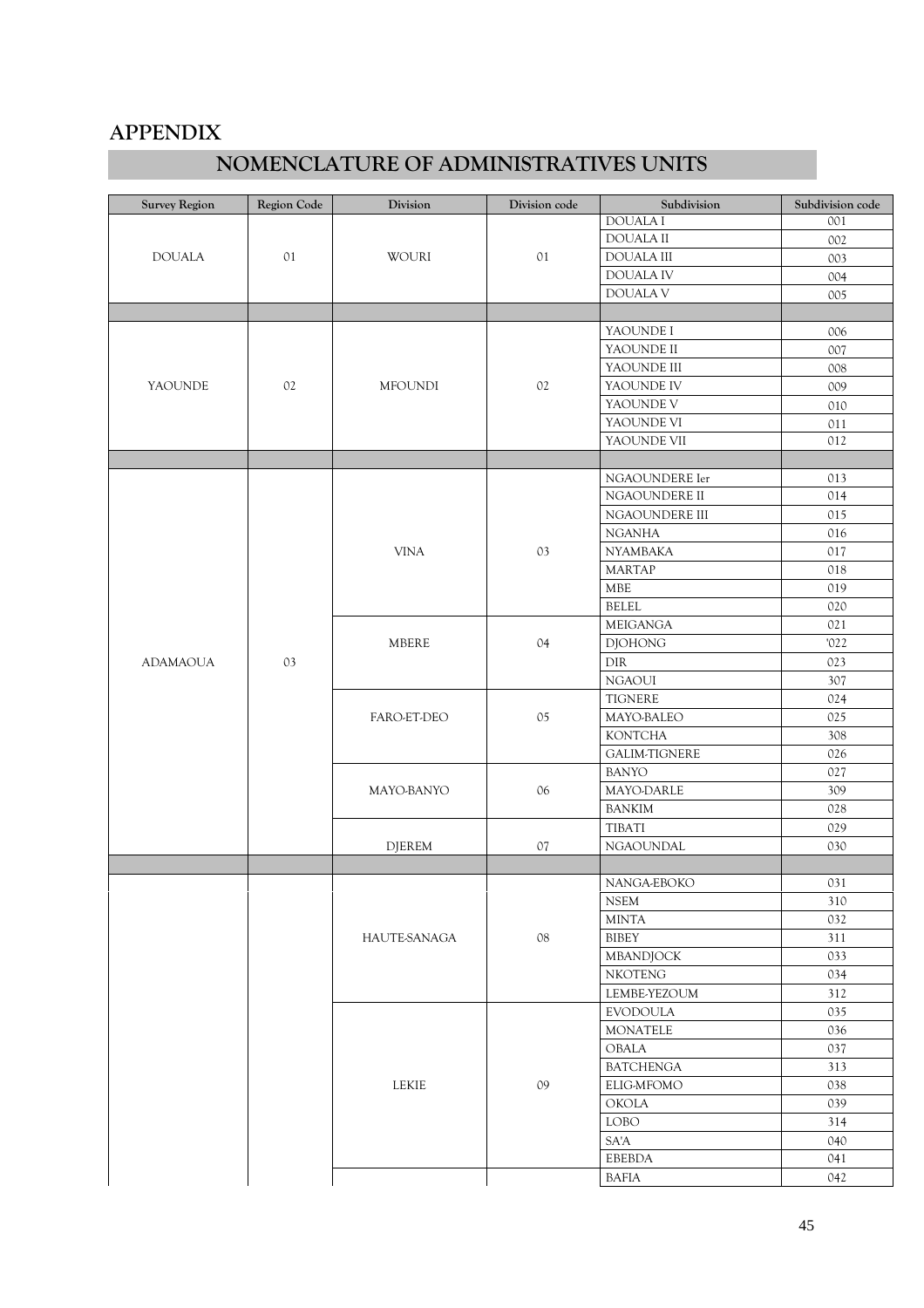| <b>Survey Region</b> | Region Code | Division         | Division code | Subdivision         | Subdivision code |
|----------------------|-------------|------------------|---------------|---------------------|------------------|
|                      |             |                  |               | KIIKI               | 043              |
|                      |             |                  |               | KON-YAMBETTA        | 044              |
|                      |             |                  |               | <b>DEUK</b>         | 045              |
|                      |             | MBAM-ET-INOUBOU  | 10            | <b>BOKITO</b>       | 046              |
|                      |             |                  |               | NDIKINIMEKI         | 047              |
|                      |             |                  |               | NITOUKOU            | 315              |
|                      |             |                  |               | <b>MAKENENE</b>     | 048              |
|                      |             |                  |               | OMBESSA             | 049              |
| <b>CENTRE</b>        | 04          |                  |               | $\rm NTUI$          | 050              |
|                      |             |                  |               | <b>NGORO</b>        | 051              |
|                      |             | MBAM-ET-KIM      | 11            | YOKO                | 052              |
|                      |             |                  |               | NGAMBE-TIKAR        | 053              |
|                      |             |                  |               |                     | 054              |
|                      |             |                  |               | MBANGASSINA         |                  |
|                      |             |                  |               | <b>AWAE</b>         | 055              |
|                      |             |                  |               | ASSAMBA (OLANGUINA) | 316              |
|                      |             |                  |               | <b>ESSE</b>         | 056              |
|                      |             | MEFOU-ET-AFAMBA  | 12            | AFAMLOUM EDZENDOUAN | 317              |
|                      |             |                  |               | <b>MFOU</b>         | 057              |
|                      |             |                  |               | NKOLAFAMBA          | 318              |
|                      |             |                  |               | <b>SOA</b>          | 058              |
|                      |             |                  |               | <b>NGOUMOU</b>      | 059              |
|                      |             | MEFOU-ET-AKONO   | 13            | <b>AKONO</b>        | 060              |
|                      |             |                  |               | <b>BIKOK</b>        | 061              |
|                      |             |                  |               | MBANKOMO            | 062              |
|                      |             |                  |               | <b>ESEKA</b>        | 063              |
|                      |             |                  |               | <b>MATOMB</b>       | 064              |
|                      |             |                  |               | <b>BOT-MAKAK</b>    | 065              |
|                      |             |                  |               | NGUIBASSAL          | 319              |
|                      |             | NYONG-ET-KELE    | 14            | MAKAK               | 066              |
|                      |             |                  |               | <b>BONDJOCK</b>     | 320              |
|                      |             |                  |               | <b>MESSONDO</b>     | 067              |
|                      |             |                  |               | <b>BIYOUHA</b>      | 321              |
|                      |             |                  |               | NGOG-MAPUBI         | 068              |
|                      |             |                  |               | <b>DIBANG</b>       | 069              |
|                      |             | NYONG-ET-MFOUMOU | 15            | AKONOLINGA          | 070              |
|                      |             |                  |               |                     | 322              |
|                      |             |                  |               | <b>MENGANG</b>      |                  |
|                      |             |                  |               | <b>ENDOM</b>        | 071              |
|                      |             | NYONG-ET-MFOUMOU | 15            | <b>AYOS</b>         | 072              |
|                      |             |                  |               | NYAKOMBO            | 323              |
|                      |             |                  |               | MBALMAYO            | 073              |
| <b>CENTRE</b>        | 04          |                  |               | <b>AKOEMAN</b>      | 324              |
|                      |             |                  |               | MBALMAYO            | 073              |
|                      |             |                  |               | <b>MENGUEME</b>     | 325              |
|                      |             | NYONG-ET-SO'O    | 16            | MBALMAYO            | 073              |
|                      |             |                  |               | NKOLMETET           | 326              |
|                      |             |                  |               | <b>DZENG</b>        | 074              |
|                      |             |                  |               | NGOMEDZAP           | 075              |
|                      |             |                  |               |                     |                  |
|                      |             |                  |               | YOKADOUMA           | 076              |
|                      |             |                  |               | <b>GARI-GOMBO</b>   | 077              |
|                      |             | BOUMBA-ET-NGOKO  | $17\,$        | MOLOUNDOU           | 078              |
|                      |             |                  |               | SALAPOUMBE          | 327              |
|                      |             |                  |               | ABONG-MBANG         | 079              |
|                      |             |                  |               | <b>BEBENG</b>       | 328              |
|                      |             |                  |               | ABONG-MBANG         | 079              |
|                      |             |                  |               | Dja                 | 329              |
|                      |             |                  |               | ABONG-MBANG         | 079              |
|                      |             |                  |               |                     |                  |
|                      |             |                  |               | MBOUANZ             | 330              |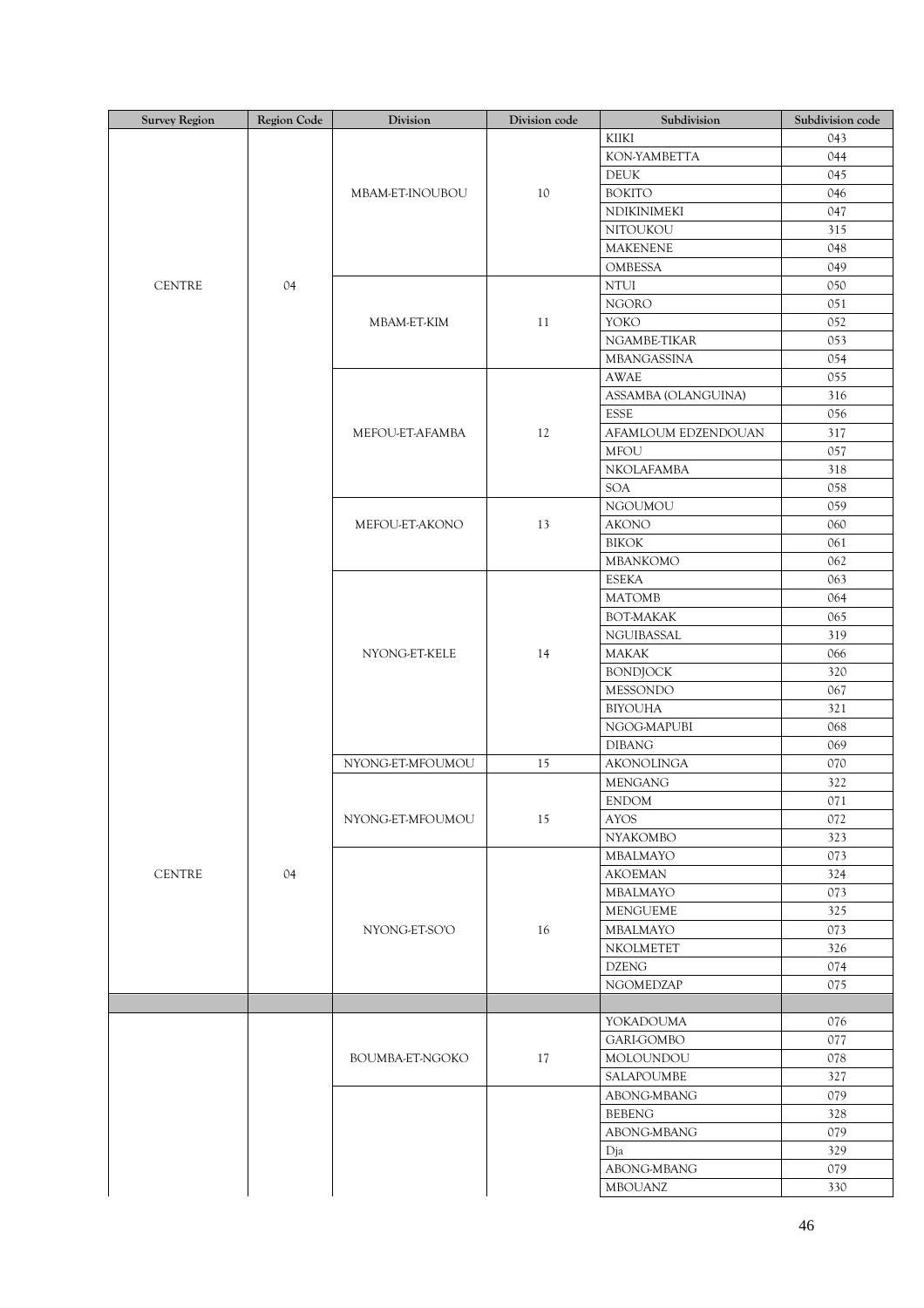| <b>Survey Region</b> | Region Code | Division               | Division code | Subdivision        | Subdivision code |
|----------------------|-------------|------------------------|---------------|--------------------|------------------|
|                      |             |                        |               | <b>DOUME</b>       | 080              |
|                      |             | HAUT-NYONG             | 18            | DOUMAINTANG*       | 331              |
|                      |             |                        |               | <b>DIMAKO</b>      | 081              |
|                      |             |                        |               | LOMIE              | 082              |
|                      |             |                        |               | <b>MESSOK</b>      | 332              |
| <b>EST</b>           | 05          |                        |               | <b>NGOYLA</b>      | 083              |
|                      |             |                        |               | MESSAMENA          | 084              |
|                      |             |                        |               | SAMALOMO           | 333              |
|                      |             |                        |               | NGUELEMENDOUKA     | 085              |
|                      |             |                        |               | <b>MBOMA</b>       | 334              |
|                      |             |                        |               | <b>BATOURI</b>     | 086              |
|                      |             |                        |               | NDEM-NAM           | 335              |
|                      |             |                        |               | <b>MBANG</b>       | 087              |
|                      |             | <b>KADEY</b>           | 19            | NDELELE            | 088              |
|                      |             |                        |               | <b>BOMBE</b>       | 336              |
|                      |             |                        |               | <b>KETTE</b>       | 089              |
|                      |             |                        |               | <b>MBOTORO</b>     | 337              |
|                      |             |                        |               | <b>BERTOUA I</b>   | 090              |
|                      |             |                        |               | <b>BERTOUA II</b>  | 091              |
|                      |             |                        |               | MANDJOU            | 092              |
|                      |             | LOM-ET-DJEREM          | $20\,$        | <b>BELABO</b>      | 093              |
|                      |             |                        |               | <b>DIANG</b>       | 094              |
|                      |             |                        |               | <b>BETAREOYA</b>   | 095              |
|                      |             |                        |               | <b>NGOURA</b>      | 338              |
|                      |             |                        |               | GAROUA-BOULAI      | 096              |
|                      |             |                        |               |                    |                  |
|                      |             |                        |               | MAROUA I           | 097              |
|                      |             |                        |               | DARGALA            | 339              |
| <b>EXTREME-NORD</b>  | 06          | <b>DIAMARE</b>         | $21\,$        | MAROUA II          | 098              |
|                      |             |                        |               | <b>DOUKOULA</b>    | 340              |
|                      |             |                        |               | MAROUA III         | 099              |
|                      |             |                        |               | <b>GAZAWA</b>      | 100              |
|                      |             |                        |               | PETTE              | 101              |
|                      |             |                        |               | <b>BOGO</b>        | 102              |
|                      |             |                        |               | <b>MERI</b>        | 103              |
|                      |             |                        |               | <b>KOUSSERI</b>    | 104              |
|                      |             |                        |               | LOGONE-BIRNI       | 105              |
|                      |             |                        |               | <b>ZINA</b>        | 341              |
|                      |             |                        |               | <b>WAZA</b>        | 106              |
|                      |             | <b>LOGONE-ET-CHARI</b> | $22\,$        | <b>MAKARY</b>      | 107              |
|                      |             |                        |               | <b>GOULFEY</b>     | 108              |
|                      |             |                        |               | <b>BLANGOUA</b>    | 109              |
|                      |             |                        |               | <b>FOTOKOL</b>     | 110              |
|                      |             |                        |               | <b>HILE-HALIFA</b> | 111              |
|                      |             |                        |               | <b>DARAK</b>       | 112              |
|                      |             |                        |               | YAGOUA             | 113              |
|                      |             |                        |               | <b>GUERE</b>       | 114              |
|                      |             |                        |               | <b>MAGA</b>        | 115              |
| <b>EXTREME-NORD</b>  | 06          |                        |               | <b>WINA</b>        | 116              |
|                      |             | MAYO-DANAY             | 23            | <b>VELE</b>        | 117              |
|                      |             |                        |               | <b>KAI-KAI</b>     | 118              |
|                      |             |                        |               | <b>GOBO</b>        | 119              |
|                      |             |                        |               | <b>KAR-HAY</b>     | 120              |
|                      |             |                        |               | <b>DATCHEKA</b>    | 121              |
|                      |             |                        |               | <b>TCHATIBALI</b>  | 122              |
|                      |             |                        |               | <b>KALFOU</b>      | 123              |
|                      |             |                        |               | MOKOLO             | 124              |
|                      |             |                        |               | SOULEDE-ROUA       | 342              |
|                      |             |                        |               |                    |                  |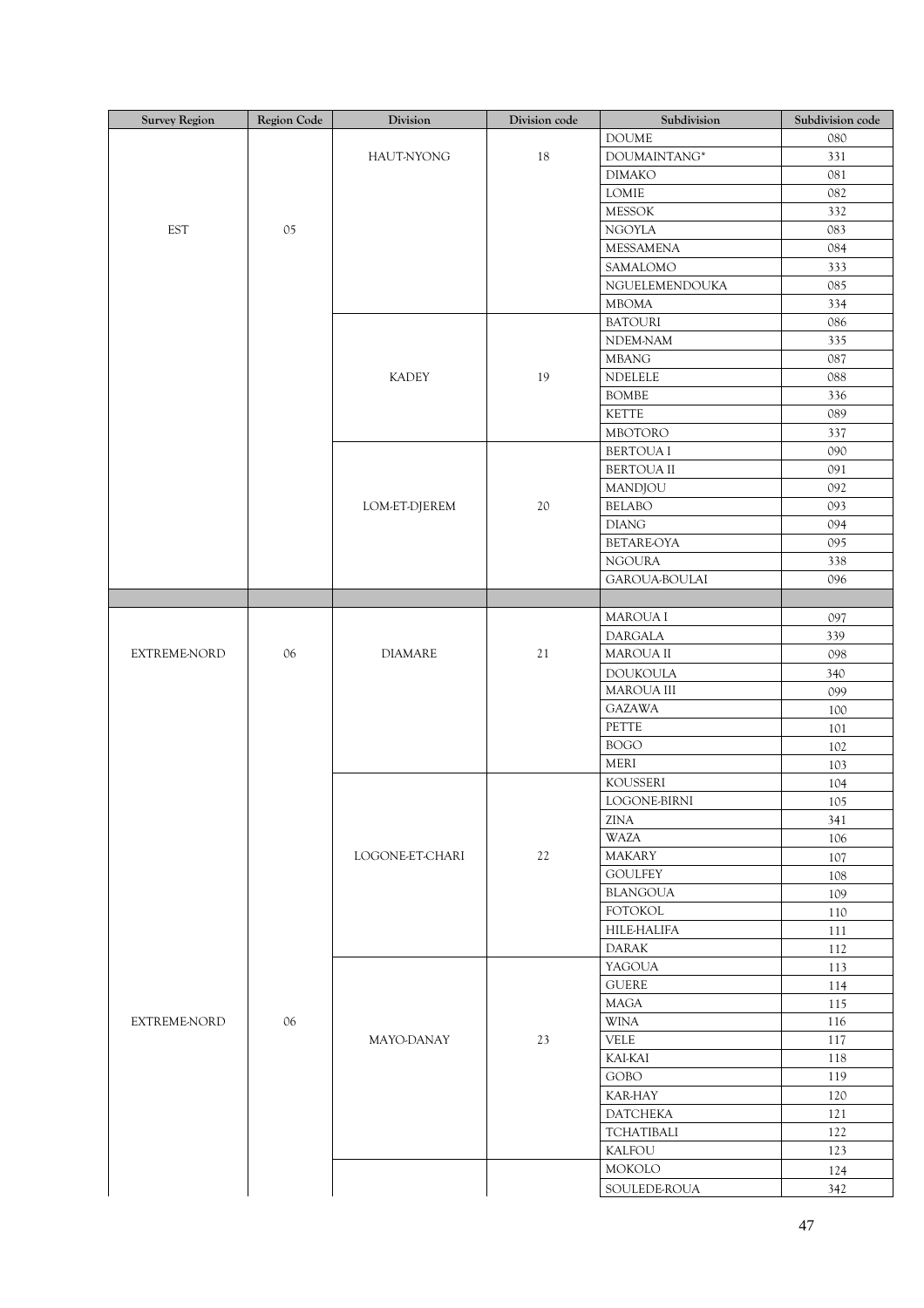| <b>Survey Region</b> | Region Code | Division        | Division code  | Subdivision         | Subdivision code |
|----------------------|-------------|-----------------|----------------|---------------------|------------------|
|                      |             |                 |                | <b>BOURRHA</b>      | 125              |
|                      |             | MAYO-TSANAGA    | 24             | <b>KOZA</b>         | 126              |
|                      |             |                 |                | <b>HINA</b>         | 127              |
|                      |             |                 |                | <b>MOGODE</b>       | 128              |
|                      |             |                 |                | MAYO-MASKOTA        | 129              |
|                      |             |                 |                | <b>MORA</b>         | 130              |
|                      |             | MAYO-SAVA       | 25             | TOKOMBERE           | 131              |
|                      |             |                 |                | KOLOFATA            | 132              |
|                      |             |                 |                | <b>KAELE</b>        | 133              |
|                      |             |                 |                | <b>GUIDIGUIS</b>    | 134              |
|                      |             |                 |                | <b>MOUTOURWA</b>    | 135              |
|                      |             | MAYO-KANI       | 26             | PORHI               | 136              |
|                      |             |                 |                | <b>TAIBONG</b>      | 137              |
|                      |             |                 |                | <b>MINDIF</b>       |                  |
|                      |             |                 |                |                     | 138              |
|                      |             |                 |                | MOULVOUDAYE         | 139              |
|                      |             |                 |                |                     |                  |
|                      |             |                 |                | NKONGSAMBA I        | 140              |
|                      |             |                 |                | NKONGSAMBA II       | 141              |
|                      |             |                 |                | NKONGSAMBA III      | 142              |
|                      |             |                 |                | NLONAKO             | 143              |
|                      |             | <b>MOUNGO</b>   | 27             | <b>DIBOMBARI</b>    | 144              |
|                      |             |                 |                | ABO/FIKO*           | 343              |
|                      |             |                 |                | <b>LOUM</b>         | 145              |
| LITTORAL             | $07$        |                 |                | NJOMBE-PENJA        | 146              |
|                      |             |                 |                | MANJO               | 147              |
|                      |             |                 |                | <b>MBANGA</b>       | 148              |
|                      |             |                 |                | <b>MOMBO</b>        | 344              |
|                      |             |                 |                | <b>MELONG</b>       | 149              |
|                      |             |                 |                | <b>BARE-BAKEM</b>   | 150              |
|                      |             |                 |                | <b>YABASSI</b>      | 151              |
|                      |             |                 |                | NKONDJOCK           | 152              |
|                      |             | $NKAM$          | 28             | NORD-MAKOMBE        | 345              |
|                      |             |                 |                | <b>YINGUI</b>       | 153              |
|                      |             |                 |                | <b>DIBAMBA</b>      | 154              |
|                      |             |                 |                | EDEA I              | 155              |
|                      |             |                 |                | <b>EDEAII</b>       | 156              |
|                      |             |                 |                | <b>NGWEI</b>        | 157              |
|                      |             | SANAGA-MARITIME | 29             | <b>DIZANGUE</b>     | 158              |
|                      |             |                 |                | MOUANKO             | 159              |
|                      |             |                 |                | <b>NDOM</b>         | 160              |
|                      |             |                 |                | <b>NYANON</b>       | 346              |
|                      |             |                 |                | <b>NGAMPE</b>       | 161              |
|                      |             |                 |                | MASSOCK-SONGLOULOU* | 347              |
|                      |             |                 |                | <b>POUMA</b>        | 162              |
|                      |             | WOURI           | O <sub>1</sub> | MANOKA (DOUALA VI)  | 163              |
|                      |             |                 |                |                     |                  |
|                      |             |                 |                | <b>GAROUA I</b>     |                  |
|                      |             |                 |                |                     | 164              |
|                      |             |                 |                | <b>BASHEO</b>       | 348              |
|                      |             |                 |                | <b>GAROUA II</b>    | 165              |
|                      |             |                 |                | <b>GAROUA III</b>   | 166              |
|                      |             |                 |                | <b>TOUROUA</b>      | 349              |
|                      |             | <b>BENOUE</b>   | 30             | MAYO HOURNA         | 167              |
|                      |             |                 |                | <b>BIBEMI</b>       | 168              |
|                      |             |                 |                | <b>PITOA</b>        | 169              |
|                      |             |                 |                | <b>DEMBO</b>        | 170              |
|                      |             |                 |                | LAGDO               | 171              |
| <b>NORTH</b>         | ${\bf 08}$  |                 |                | <b>TCHEBOA</b>      | 172              |
|                      |             |                 |                | POLI                | 173              |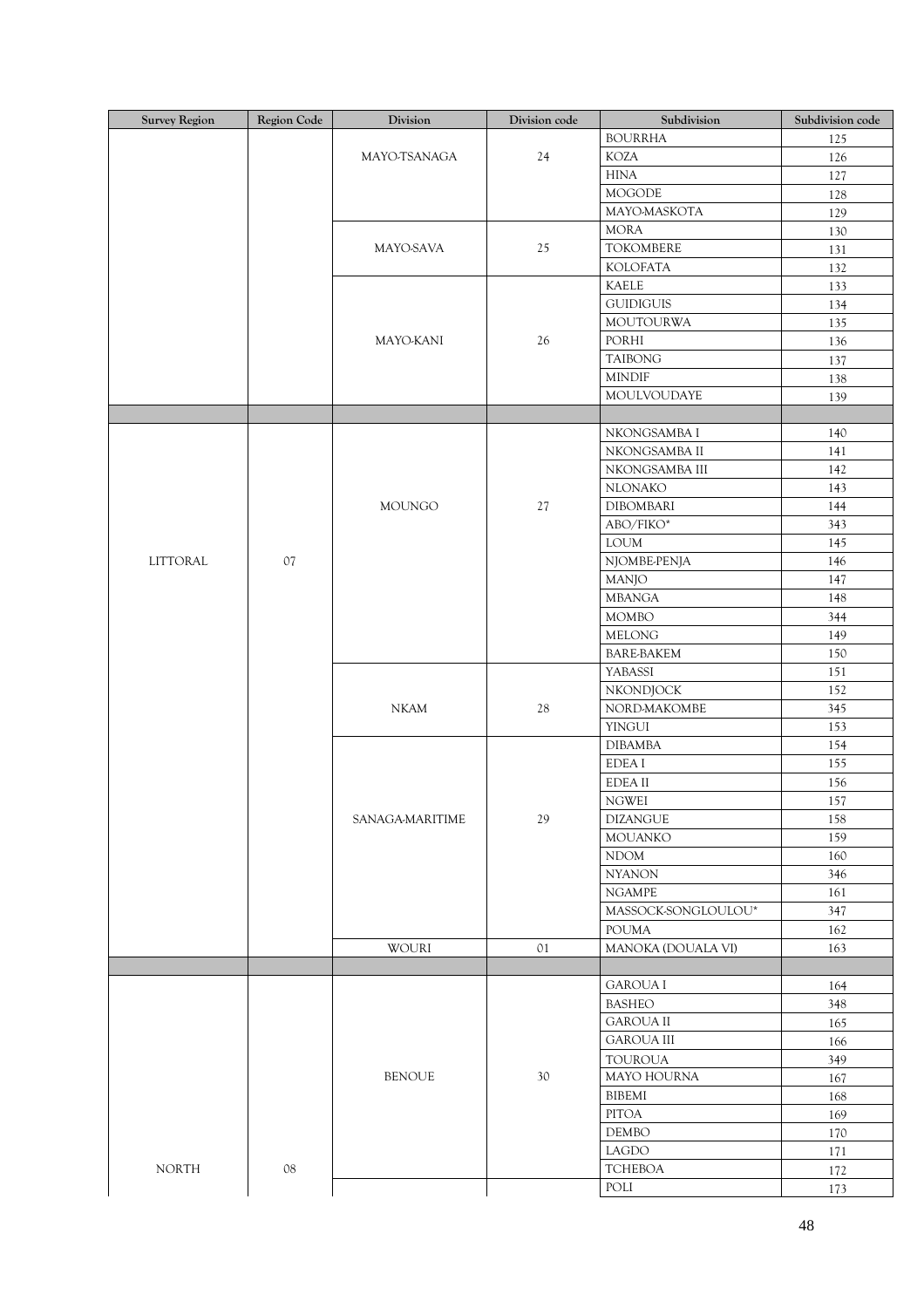| <b>Survey Region</b> | Region Code | Division         | Division code | Subdivision               | Subdivision code |
|----------------------|-------------|------------------|---------------|---------------------------|------------------|
|                      |             | <b>FARO</b>      | 31            | <b>BEKA</b>               | 174              |
|                      |             |                  |               | <b>TCHOLLIRE</b>          | 175              |
|                      |             | MAYO-REY         | 32            | <b>MADINGRING</b>         | 350              |
|                      |             |                  |               | REY-BOUBA                 | 176              |
|                      |             |                  |               | TOUBORO                   | 177              |
|                      |             |                  |               | <b>GUIDER</b>             | 178              |
|                      |             | MAYO-LOUTI       | 33            | MAYO-OULO                 | 179              |
|                      |             |                  |               | <b>FIGUIL</b>             | 180              |
|                      |             |                  |               |                           |                  |
|                      |             |                  |               | <b>KUMBO</b>              | 181              |
|                      |             | BUI              | 34            | <b>NKUM</b>               | 182              |
|                      |             |                  |               | <b>NONI</b>               | 183              |
|                      |             |                  |               | <b>MBVEN</b>              | 184              |
|                      |             |                  |               | <b>JAKIRI</b>             | 185              |
|                      |             |                  |               | OKU                       | 186              |
|                      |             |                  |               | <b>WUM</b>                | 187              |
|                      |             | <b>MENCHUM</b>   | 35            | <b>FURU-AWA</b>           | 188              |
|                      |             |                  |               | <b>FUNGOM</b>             | 189              |
|                      |             |                  |               | MENCHUM VALLEY            | 190              |
|                      |             |                  |               | <b>FUNDONG</b>            | 191              |
|                      |             |                  |               | <b>BELO</b>               | 192              |
|                      |             | <b>BOYO</b>      | 36            | <b>BUM</b>                | 193              |
|                      |             |                  |               | NJINIKOM                  | 194              |
|                      |             |                  |               | <b>BAMENDA I</b>          | 195              |
|                      |             |                  |               | <b>BAMENDA II</b>         | 196              |
|                      |             |                  |               | <b>BAMENDA III</b>        | 197              |
|                      |             | <b>MEZAM</b>     | 37            | <b>SANTA</b>              | 198              |
|                      |             |                  |               | TUBAH                     | 199              |
| NORTH-WEST           | 09          |                  |               | BALI                      | 200              |
|                      |             |                  |               | <b>BAFUT</b>              | 201              |
|                      |             |                  |               | <b>NDOP</b>               | 202              |
|                      |             | NGO-KETUNJIA     | 38            | <b>BABESSI</b>            | 203              |
|                      |             |                  |               | <b>BALIKUMBAT</b>         | 204              |
|                      |             |                  |               | <b>MBENGWI</b>            | 205              |
|                      |             |                  |               | <b>NJIKWA</b>             | 206              |
|                      |             | <b>MOMO</b>      | 39            | $\rm NGIE$                | 207              |
|                      |             |                  |               | <b>BATIBO</b>             | $208\,$          |
|                      |             |                  |               | WIDIKUM-MENKA             | 209              |
|                      |             |                  |               | <b>NKAMBE</b>             | 210              |
|                      |             | DONGA-MANTUNG    | 40            | AKO                       | 211              |
|                      |             |                  |               | <b>NDU</b>                | 212              |
|                      |             |                  |               | <b>MISAJE</b>             | 213              |
|                      |             |                  |               | $\ensuremath{\text{NWA}}$ | 214              |
|                      |             |                  |               |                           |                  |
|                      |             |                  |               | <b>MBOUDA</b>             | 215              |
|                      |             |                  |               | <b>BABADJOU</b>           | 216              |
|                      |             | <b>BAMBOUTOS</b> | 41            | <b>BATCHAM</b>            | 217              |
|                      |             |                  |               | GALIM                     | 218              |
|                      |             |                  |               | <b>BAFANG</b>             | 219              |
|                      |             |                  |               | BANKA                     | 220              |
|                      |             | <b>HAUT-NKAM</b> |               | <b>BAKOU</b>              | 221              |
|                      |             |                  | 42            | BANA                      | 222              |
|                      |             |                  |               | <b>BANDJA</b>             | 223              |
|                      |             |                  |               | KEKEM                     | 224              |
|                      |             |                  |               | <b>BANWA</b>              | 351              |
|                      |             |                  |               |                           | 225              |
|                      |             |                  |               | <b>DSCHANG</b>            | 226              |
|                      |             |                  |               | FONGO-TONGO               |                  |
|                      |             |                  |               | SANTCHOU                  | 227              |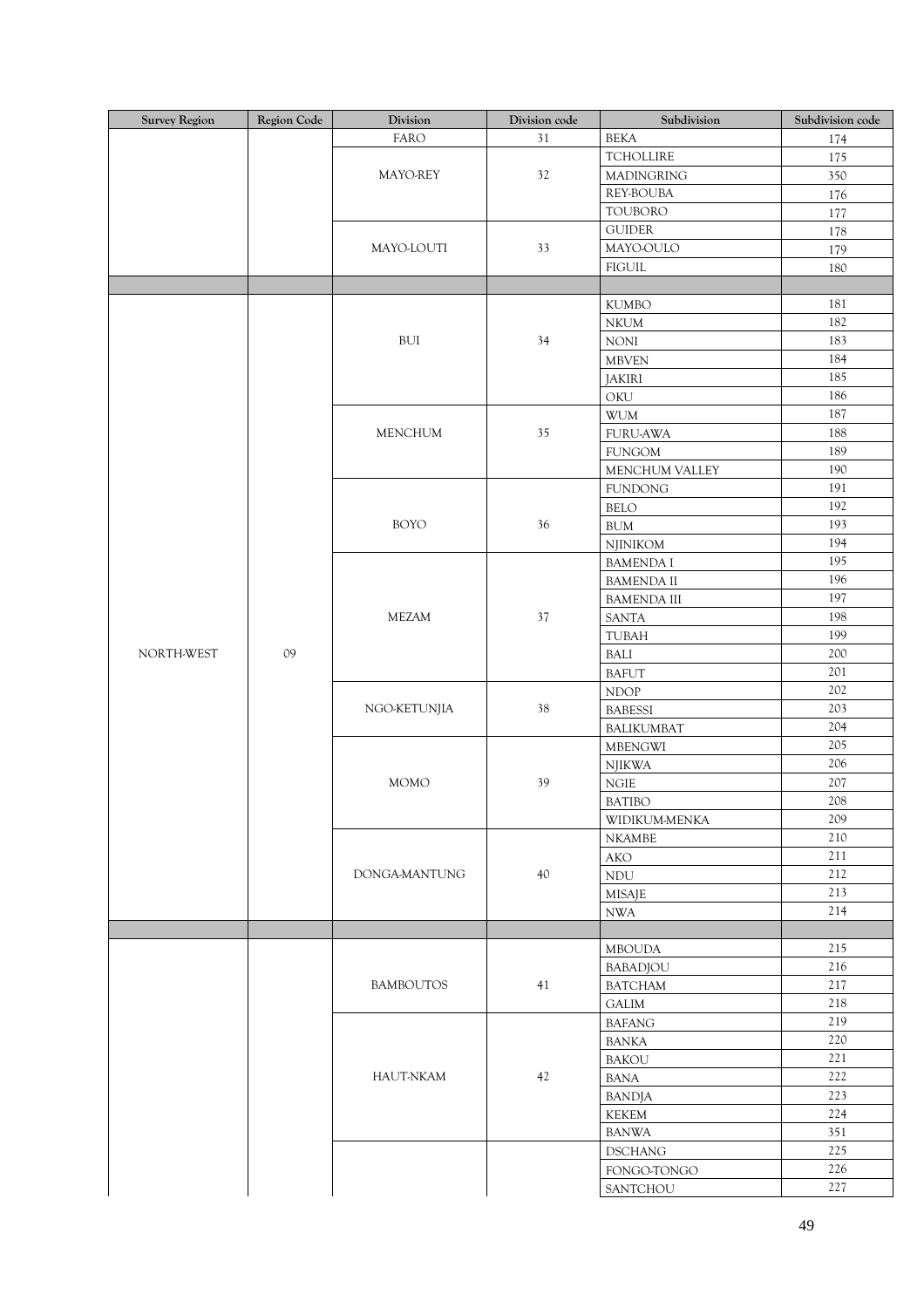| <b>Survey Region</b> | Region Code | Division                    | Division code | Subdivision          | Subdivision code |
|----------------------|-------------|-----------------------------|---------------|----------------------|------------------|
|                      |             | <b>MENOUA</b>               | 43            | <b>FOKOUE</b>        | 228              |
|                      |             |                             |               | NKONG-NI             | 229              |
|                      |             |                             |               | PENKA-MICHEL         | 230              |
|                      |             |                             |               | <b>BAFOUSSAM I</b>   | 231              |
|                      |             | MIFI                        | 44            | <b>BAFOUSSAM II</b>  | 232              |
|                      |             |                             |               | <b>BAFOUSSAM III</b> | 233              |
|                      |             |                             |               | BAMENDJOU            | 234              |
| WEST                 | 10          | HAUTS-PLATEAUX              | 45            | <b>BATIE</b>         | 352              |
|                      |             |                             |               | BAHAM                | 235              |
|                      |             |                             |               | <b>BANGOU</b>        | 236              |
|                      |             |                             |               | POUMOUGNE            | 237              |
|                      |             | KOUNG-KHI                   | 46            | <b>DJEMBEM</b>       | 353              |
|                      |             |                             |               | <b>BAYANGAM</b>      | 238              |
|                      |             |                             |               | <b>BAGANGTE</b>      | 239              |
|                      |             | $\ensuremath{\mathsf{NDE}}$ | 47            | <b>BASSAMBA</b>      | 354              |
|                      |             |                             |               | <b>BAZOU</b>         | 240              |
|                      |             |                             |               | <b>TONGA</b>         | 241              |
|                      |             |                             |               | <b>FOUMBAN</b>       | 242              |
|                      |             |                             |               | <b>NJIMOM</b>        | 243              |
|                      |             |                             |               | MALENTOUEN           | 244              |
|                      |             |                             |               | <b>KOUTABA</b>       | 245              |
|                      |             | <b>NOUN</b>                 | 48            | <b>MAGBA</b>         | 246              |
|                      |             |                             |               | <b>BANGOURAIN</b>    | 247              |
|                      |             |                             |               | <b>FOUMBOT</b>       | 248              |
|                      |             |                             |               | MASSANGAM            | 249              |
|                      |             |                             |               | <b>KOUOPTAMO</b>     | 250              |
|                      |             |                             |               |                      |                  |
|                      |             |                             |               | SANGMELIMA           | 251              |
|                      |             |                             |               | <b>MEYOMESSI</b>     | 252              |
|                      |             |                             | 49            | MEYOMESSALA          | 253              |
|                      |             | DJA-ET-LOBO                 |               | <b>BENGBIS</b>       | 254              |
|                      |             |                             |               | <b>DJOUM</b>         | 255              |
|                      |             |                             |               | <b>MINTOM</b>        | 256              |
|                      |             |                             |               | OVENG                | 257              |
|                      |             |                             |               | <b>ZOETELE</b>       | 258              |
|                      |             |                             |               | EBOLOWA I            | 259              |
|                      |             |                             |               | EBOLOWA II           | 260              |
|                      |             | <b>MVILA</b>                | 50            | <b>EFOULAN</b>       | 261              |
|                      |             |                             |               | <b>BIWONG-BULU</b>   | 262              |
|                      |             |                             |               | <b>MVANGAN</b>       | 263              |
|                      | 11          |                             |               | <b>BIWONG BANE</b>   | 264              |
|                      |             |                             |               |                      | 265              |
| SOUTH                |             |                             |               | NGOULEMAKONG         | 266              |
|                      |             |                             |               | <b>MENGONG</b>       | 267              |
|                      |             | VALLEE DU NTEM              | $51\,$        | AMBAM                | 268              |
|                      |             |                             |               | MA'AN                | 269              |
|                      |             |                             |               | <b>OLANZE</b>        | 270              |
|                      |             |                             |               | <b>KYE-OSSI</b>      |                  |
|                      |             | OCEAN                       | 52            | KRIBI I              | 271              |
|                      |             |                             |               | KRIBI II             | 272              |
|                      |             |                             |               | LOKOUNDJE            | 273              |
|                      |             |                             |               | AKOM II              | 274              |
|                      |             |                             |               | <b>NIETE</b>         | 355              |
|                      |             |                             |               | CAMPO                | 275              |
|                      |             |                             |               | LOLODORF             | 276              |
|                      |             |                             |               | <b>BIPINDI</b>       | 277              |
|                      |             |                             |               | <b>MVENGUE</b>       | 278              |
|                      |             |                             |               |                      |                  |
|                      |             |                             |               | LIMBE I              | 279              |